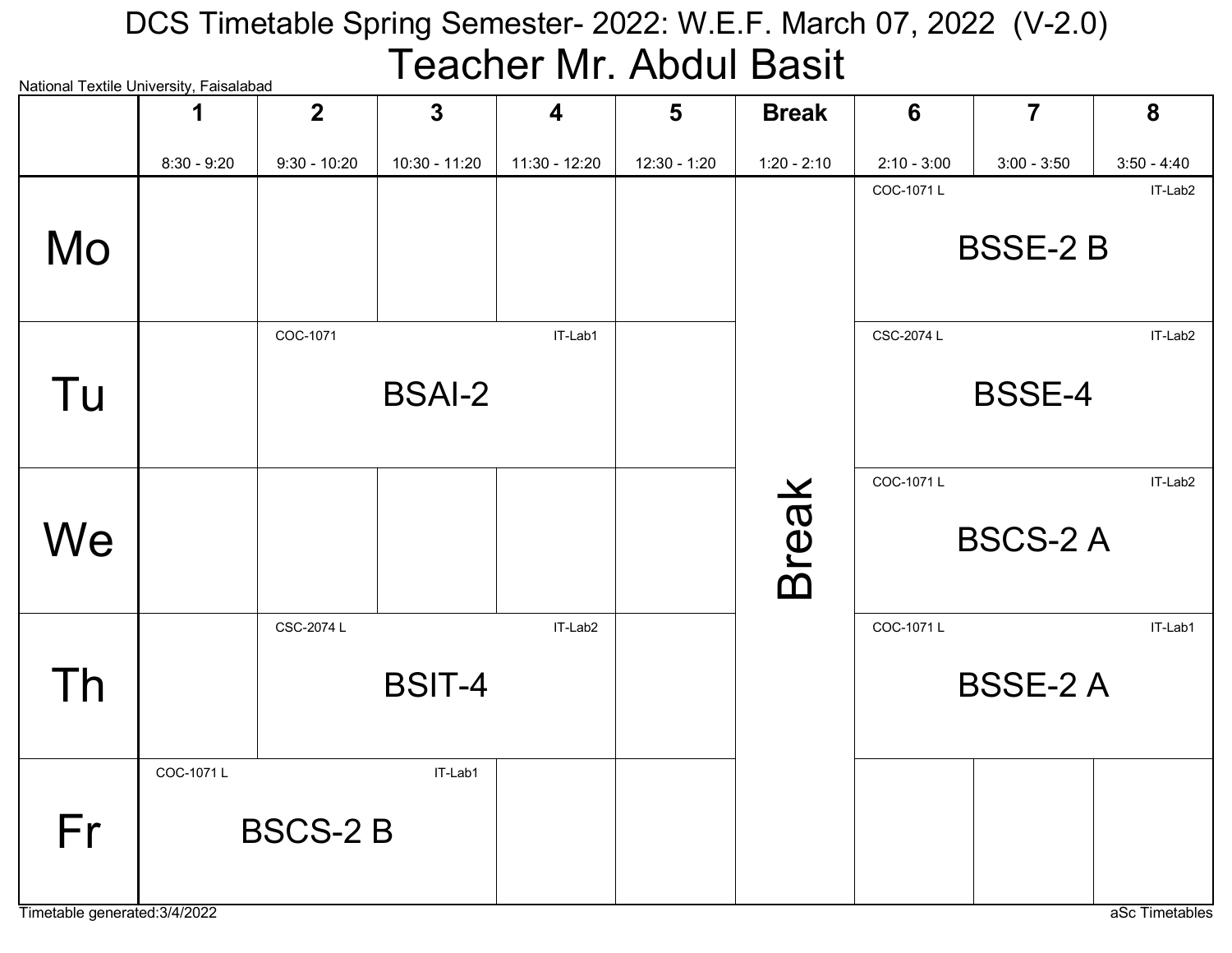# National Textile University, Faisalabad DCS Timetable Spring Semester- 2022: W.E.F. March 07, 2022 (V-2.0) Teacher Mr. Abrar Tahir

|    | 1             | $\overline{2}$ | $\mathbf{3}$  | $\overline{\mathbf{4}}$ | $5\phantom{1}$  | <b>Break</b>  | $6\phantom{1}6$ | $\overline{7}$ | 8             |
|----|---------------|----------------|---------------|-------------------------|-----------------|---------------|-----------------|----------------|---------------|
|    | $8:30 - 9:20$ | $9:30 - 10:20$ | 10:30 - 11:20 | 11:30 - 12:20           | 12:30 - 1:20    | $1:20 - 2:10$ | $2:10 - 3:00$   | $3:00 - 3:50$  | $3:50 - 4:40$ |
|    |               |                |               | <b>ENG-3091</b>         | <b>ENG-3091</b> |               | ENG-3091        | $R-12$         |               |
| Mo |               |                |               | BSIT-4                  | BSSE-4          |               |                 | <b>BSCS-4</b>  |               |
|    |               |                |               | $R-12$                  | R-10            |               |                 |                |               |
|    |               |                |               | <b>ENG-3091</b>         | <b>ENG-1092</b> |               |                 |                |               |
| Tu |               |                |               | BSCS-4                  | <b>BSAI-2</b>   |               |                 |                |               |
|    |               |                |               | $R-10$                  | $R-6$           |               |                 |                |               |
|    |               |                |               | <b>ENG-1092</b>         | $R-7$           |               | ENG-3091        | $R-10$         |               |
| We |               |                |               |                         | <b>BSAI-2</b>   | <b>Break</b>  |                 | <b>BSIT-4</b>  |               |
|    |               |                |               |                         |                 |               | ENG-3091        | $R-12$         |               |
| Th |               |                |               |                         |                 |               |                 | <b>BSSE-4</b>  |               |
| Fr |               |                |               |                         |                 |               |                 |                |               |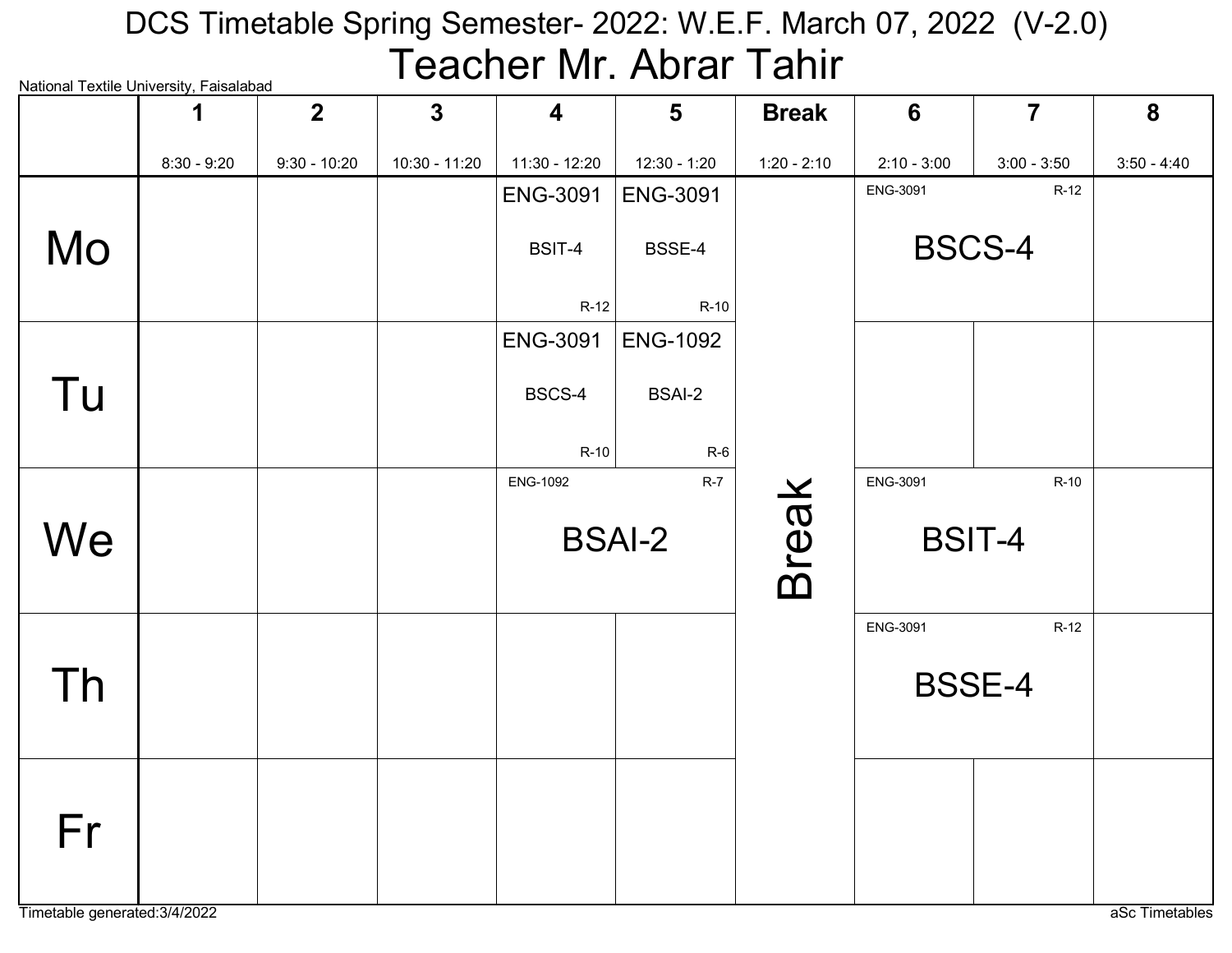# National Textile University, Faisalabad DCS Timetable Spring Semester- 2022: W.E.F. March 07, 2022 (V-2.0) Teacher Dr. Abdul Qayyum

|    | 1               | $\overline{2}$ | $\mathbf{3}$  | $\overline{\mathbf{4}}$ | $5\phantom{1}$  | <b>Break</b>  | $6\phantom{1}$  | $\overline{7}$ | 8             |
|----|-----------------|----------------|---------------|-------------------------|-----------------|---------------|-----------------|----------------|---------------|
|    | $8:30 - 9:20$   | $9:30 - 10:20$ | 10:30 - 11:20 | 11:30 - 12:20           | 12:30 - 1:20    | $1:20 - 2:10$ | $2:10 - 3:00$   | $3:00 - 3:50$  | $3:50 - 4:40$ |
|    |                 |                |               | <b>ITE-4075</b>         | <b>ITC-4072</b> |               | ITE-4075L       |                | IT-Lab3       |
| Mo |                 |                |               | BSIT-8                  | BSIT-6          |               |                 | <b>BSIT-8</b>  |               |
|    |                 |                |               | $R-11$                  | IT-Lab1         |               |                 |                |               |
|    | <b>ITC-4072</b> |                |               |                         |                 |               | <b>ITE-4075</b> | QT-1002        |               |
| Tu | BSIT-6          |                |               |                         |                 |               | BSIT-8          | BSIT-8         |               |
|    | IT-Lab 5        |                |               |                         |                 |               | $R-11$          | IT-Lab 5       |               |
|    |                 |                |               | <b>ITC-4072</b>         |                 |               |                 |                |               |
| We |                 |                |               | BSIT-6                  |                 | <b>Break</b>  |                 |                |               |
|    |                 |                |               | $R-12$                  |                 |               |                 |                |               |
|    |                 |                |               |                         |                 |               |                 |                |               |
| Th |                 |                |               |                         |                 |               |                 |                |               |
|    |                 |                |               |                         |                 |               |                 |                |               |
|    |                 |                |               |                         |                 |               |                 |                |               |
| Fr |                 |                |               |                         |                 |               |                 |                |               |
|    |                 |                |               |                         |                 |               |                 |                |               |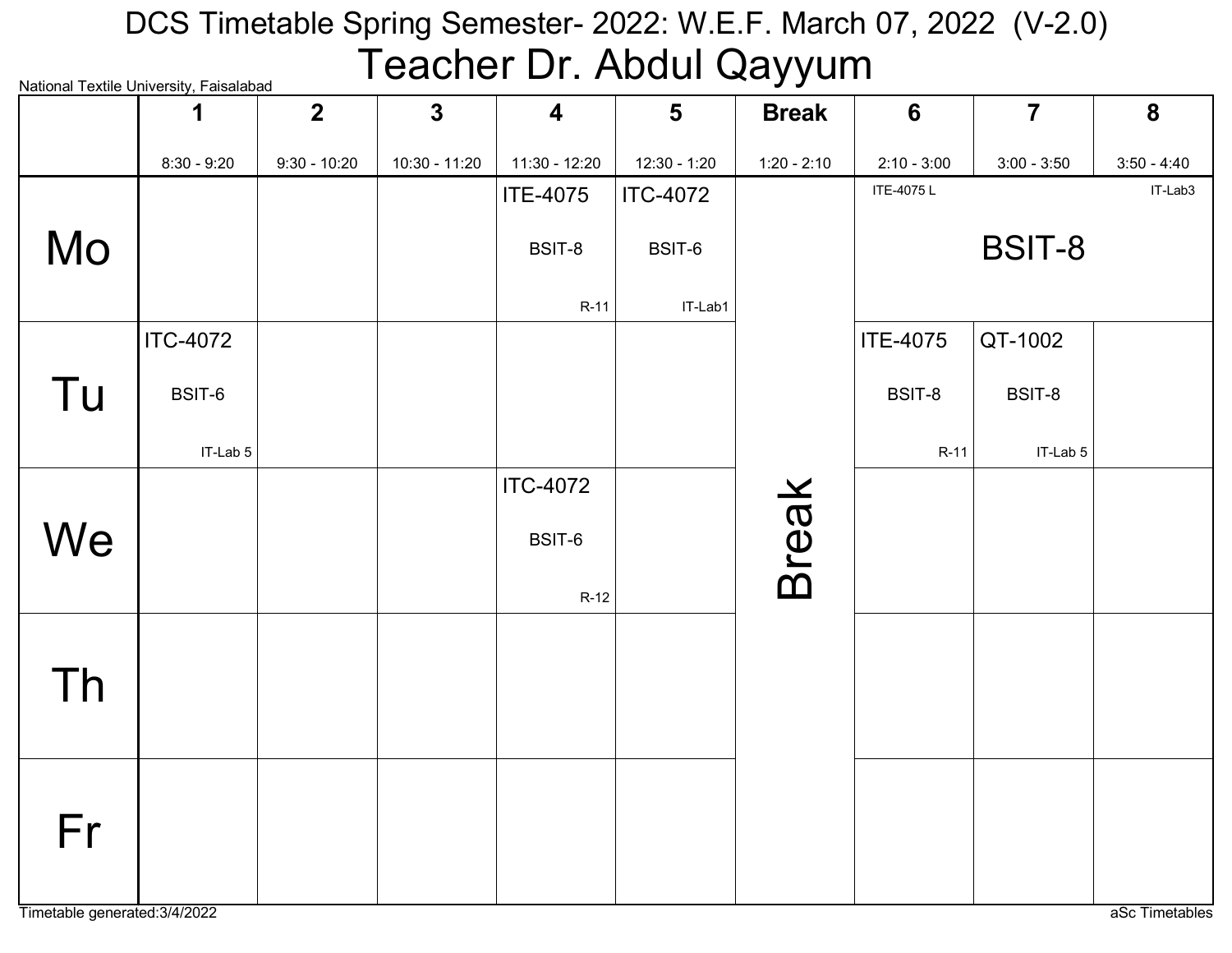# National Textile University, Faisalabad DCS Timetable Spring Semester- 2022: W.E.F. March 07, 2022 (V-2.0) Teacher Dr. Muhammad Asif

|    | rational rextile onlivereity, i disdididad<br>1 | $2 \overline{ }$ | $\overline{3}$ | $\overline{\mathbf{4}}$     | $5\phantom{1}$ | <b>Break</b>  | $6\phantom{1}6$ | $\overline{7}$ | 8             |
|----|-------------------------------------------------|------------------|----------------|-----------------------------|----------------|---------------|-----------------|----------------|---------------|
|    | $8:30 - 9:20$                                   | $9:30 - 10:20$   | 10:30 - 11:20  | $11:30 - 12:20$             | 12:30 - 1:20   | $1:20 - 2:10$ | $2:10 - 3:00$   | $3:00 - 3:50$  | $3:50 - 4:40$ |
|    |                                                 |                  |                | <b>CSC-2077</b>             |                |               |                 |                |               |
| Mo |                                                 |                  |                | BSCS-4                      |                |               |                 |                |               |
|    |                                                 |                  |                | IT-Lab 5                    |                |               |                 |                |               |
|    |                                                 |                  |                |                             |                |               |                 |                |               |
| Tu |                                                 |                  |                |                             |                |               |                 |                |               |
|    |                                                 |                  |                |                             |                |               |                 |                |               |
|    |                                                 |                  |                | <b>CSC-2077</b>             |                |               | CSC-2077 L      |                | IT-Lab1       |
| We |                                                 |                  |                | BSCS-4                      |                | <b>Break</b>  |                 | <b>BSCS-4</b>  |               |
|    |                                                 |                  |                |                             |                |               |                 |                |               |
|    |                                                 |                  |                | IT-Lab 4<br><b>CSC-2077</b> |                |               | QT-1002         |                |               |
|    |                                                 |                  |                |                             |                |               |                 |                |               |
| Th |                                                 |                  |                | BSCS-4                      |                |               | BSCS-4          |                |               |
|    |                                                 |                  |                | IT-Lab 4                    |                |               | IT-Lab 5        |                |               |
|    |                                                 |                  |                |                             |                |               |                 |                |               |
| Fr |                                                 |                  |                |                             |                |               |                 |                |               |
|    |                                                 |                  |                |                             |                |               |                 |                |               |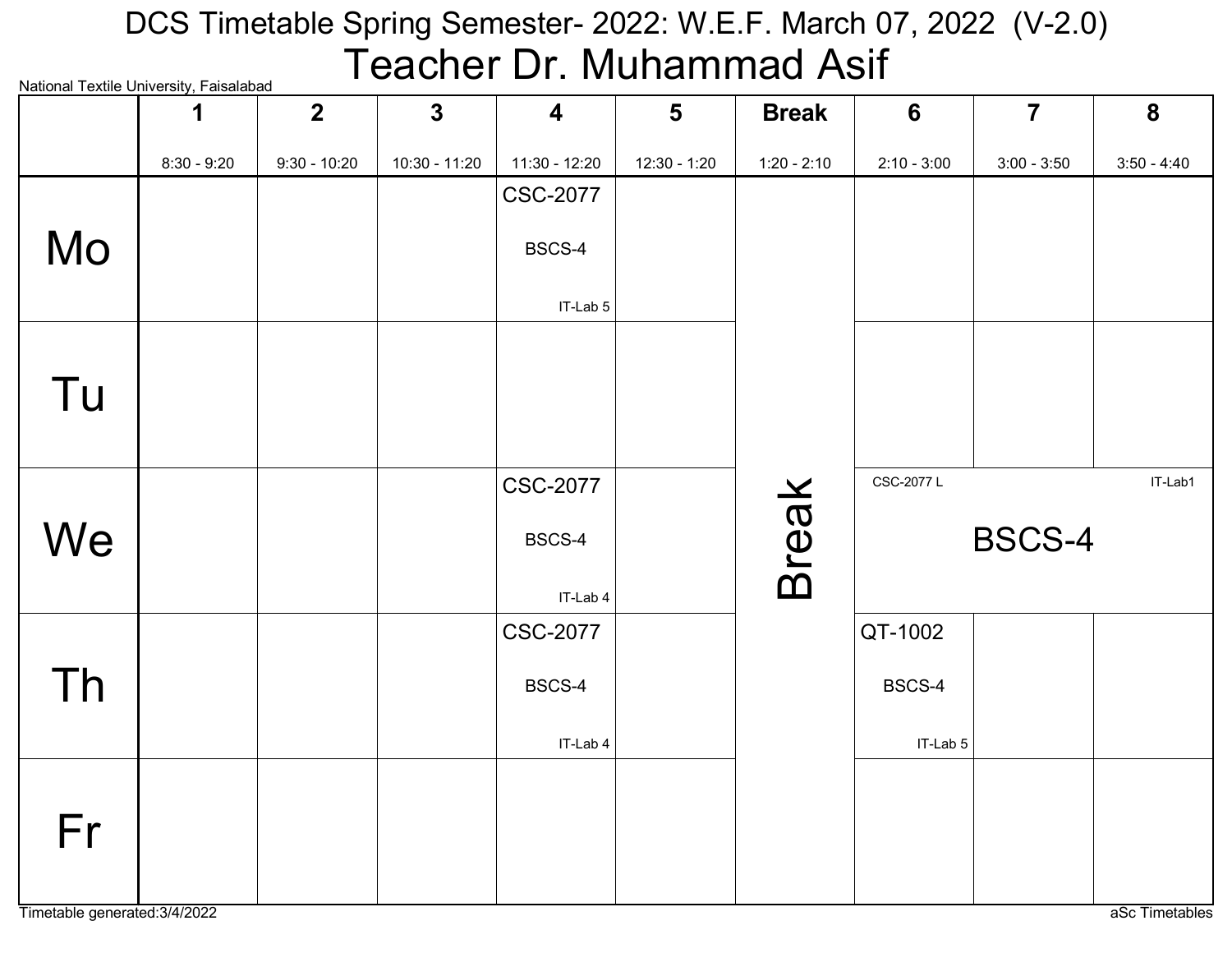# National Textile University, Faisalabad DCS Timetable Spring Semester- 2022: W.E.F. March 07, 2022 (V-2.0) Teacher Dr. Asif Ayub

|    | radonar roxdio onlivorolty, raloalabaa<br>1 | $\overline{2}$ | $\overline{3}$ | $\overline{\mathbf{4}}$     | $5\phantom{1}$              | <b>Break</b>  | $6\phantom{1}$                     | $\overline{7}$ | 8             |
|----|---------------------------------------------|----------------|----------------|-----------------------------|-----------------------------|---------------|------------------------------------|----------------|---------------|
|    | $8:30 - 9:20$                               | $9:30 - 10:20$ | 10:30 - 11:20  | 11:30 - 12:20               | 12:30 - 1:20                | $1:20 - 2:10$ | $2:10 - 3:00$                      | $3:00 - 3:50$  | $3:50 - 4:40$ |
| Mo |                                             |                |                |                             |                             |               |                                    |                |               |
| Tu |                                             |                |                |                             |                             |               | QT-1002<br><b>BSCS-8B</b><br>$R-6$ |                |               |
| We |                                             |                |                | CS-3073<br>BSCS-6<br>$R-13$ | CS-3073<br>BSIT-6<br>$R-12$ | <b>Break</b>  | CS-3073                            | BSIT-6         | IT-Lab 4      |
| Th |                                             |                |                | CS-3073<br>BSIT-6<br>$R-13$ | CS-3073<br>BSCS-6<br>R-11   |               | CS-3073L                           | <b>BSCS-6</b>  | IT-Lab2       |
| Fr |                                             |                |                |                             |                             |               |                                    |                |               |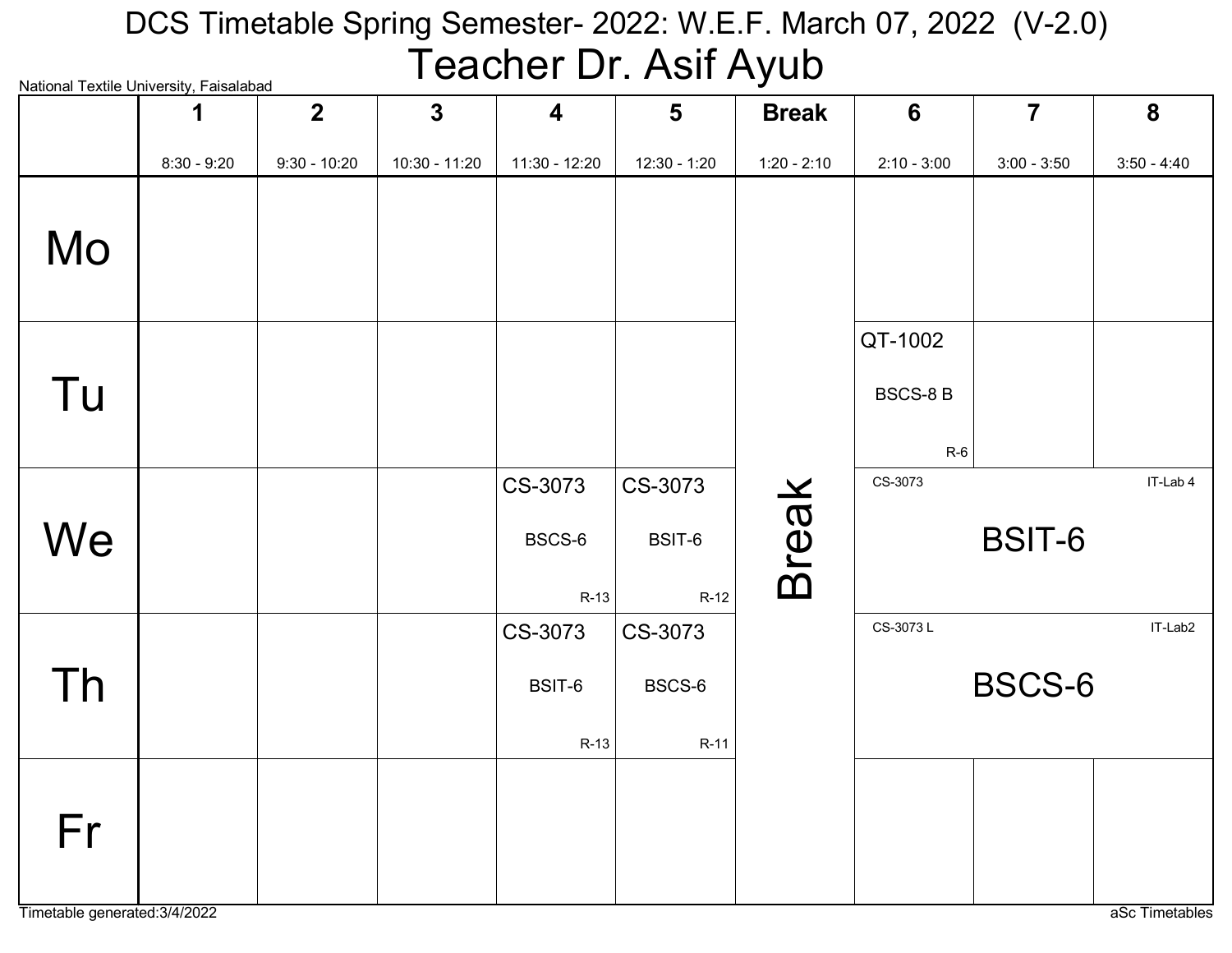# National Textile University, Faisalabad DCS Timetable Spring Semester- 2022: W.E.F. March 07, 2022 (V-2.0) Teacher Dr. M. Asif Habib

| National Textile Onliversity, Falsalabad | 1             | 2 <sup>1</sup> | $\mathbf{3}$    | $\overline{\mathbf{4}}$ | $5\phantom{1}$   | <b>Break</b>  | 6             | $\overline{7}$ | 8             |
|------------------------------------------|---------------|----------------|-----------------|-------------------------|------------------|---------------|---------------|----------------|---------------|
|                                          | $8:30 - 9:20$ | $9:30 - 10:20$ | $10:30 - 11:20$ | 11:30 - 12:20           | 12:30 - 1:20     | $1:20 - 2:10$ | $2:10 - 3:00$ | $3:00 - 3:50$  | $3:50 - 4:40$ |
| Mo                                       |               |                |                 |                         |                  |               |               |                |               |
|                                          |               |                |                 |                         | <b>CSC-2074</b>  |               | CSC-2074 L    |                | IT-Lab2       |
| Tu                                       |               |                |                 |                         | BSSE-4           |               |               | <b>BSSE-4</b>  |               |
|                                          |               |                |                 |                         | IT-Lab1          |               |               |                |               |
| We                                       |               |                |                 |                         |                  | <b>Break</b>  |               |                |               |
|                                          |               |                |                 | <b>CSC-2074</b>         | $\vert$ CSC-2074 |               |               |                |               |
| Th                                       |               |                |                 | BSSE-4                  | BSSE-4           |               |               |                |               |
|                                          |               |                |                 | IT-Lab3                 | IT-Lab3          |               |               |                |               |
| Fr                                       |               |                |                 |                         |                  |               |               |                |               |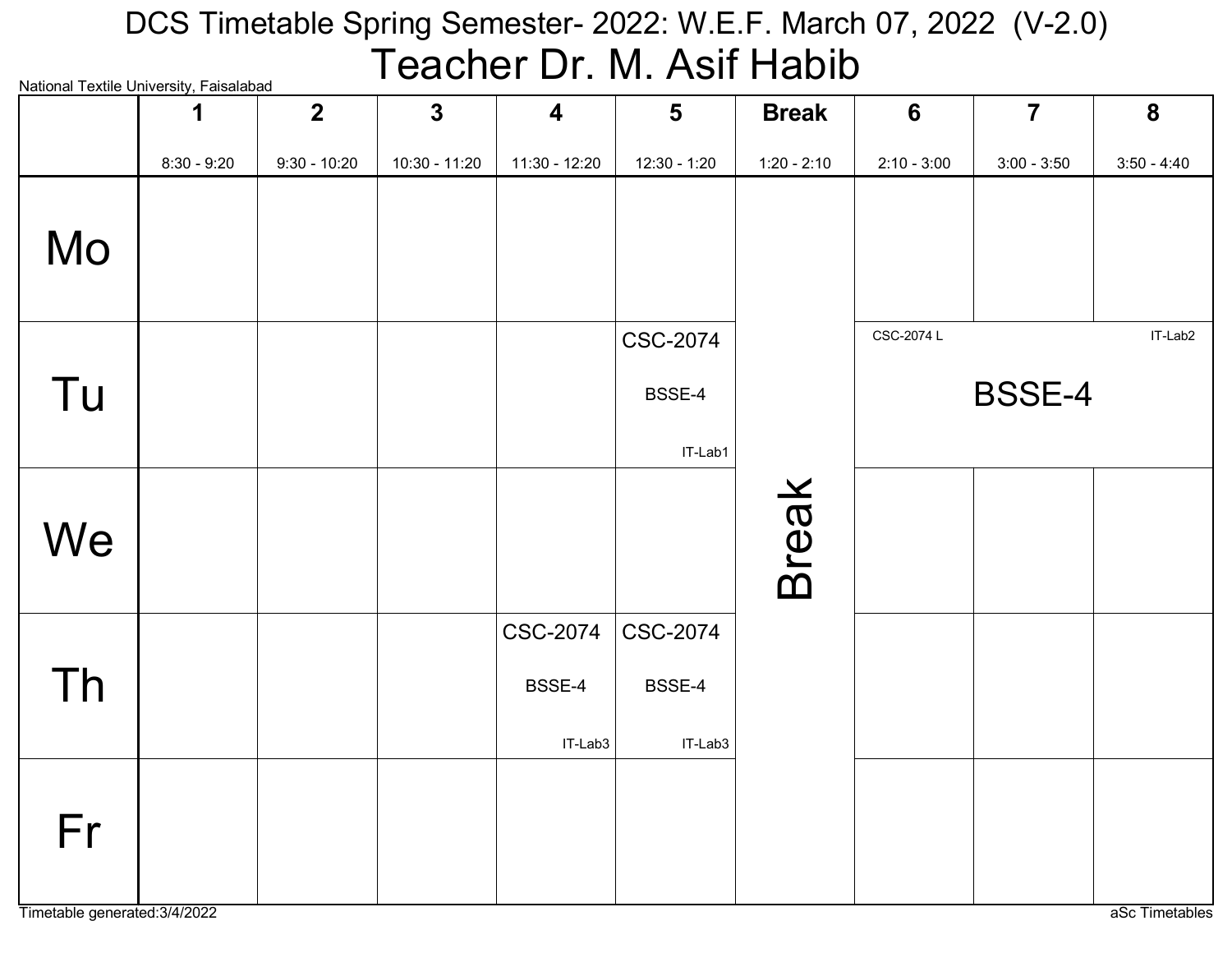# National Textile University, Faisalabad DCS Timetable Spring Semester- 2022: W.E.F. March 07, 2022 (V-2.0) Teacher Dr. Fayyaz Ahmad

|    | National Textile Offiversity, Falsalabau<br>1 | $\overline{2}$ | $\mathbf{3}$    | $\overline{\mathbf{4}}$ | $5\phantom{1}$ | <b>Break</b>  | $6\phantom{1}$ | $\overline{7}$ | 8             |
|----|-----------------------------------------------|----------------|-----------------|-------------------------|----------------|---------------|----------------|----------------|---------------|
|    | $8:30 - 9:20$                                 | $9:30 - 10:20$ | $10:30 - 11:20$ | $11:30 - 12:20$         | 12:30 - 1:20   | $1:20 - 2:10$ | $2:10 - 3:00$  | $3:00 - 3:50$  | $3:50 - 4:40$ |
|    |                                               | MA-4001L       |                 | IT-Lab 4                |                |               |                |                |               |
| Mo |                                               |                | BSCS-6          |                         |                |               |                |                |               |
|    | QT-1002                                       |                |                 | MA-4001                 |                |               |                |                |               |
| Tu | <b>BSCS-2 A</b>                               |                |                 | BSCS-6                  |                |               |                |                |               |
|    | $R-7$                                         |                |                 | $R-11$                  |                |               |                |                |               |
| We |                                               |                |                 |                         |                | <b>Break</b>  |                |                |               |
|    |                                               |                |                 | MA-4001                 |                |               |                |                |               |
| Th |                                               |                |                 | BSCS-6                  |                |               |                |                |               |
|    |                                               |                |                 | $R-12$                  |                |               |                |                |               |
| Fr |                                               |                |                 |                         |                |               |                |                |               |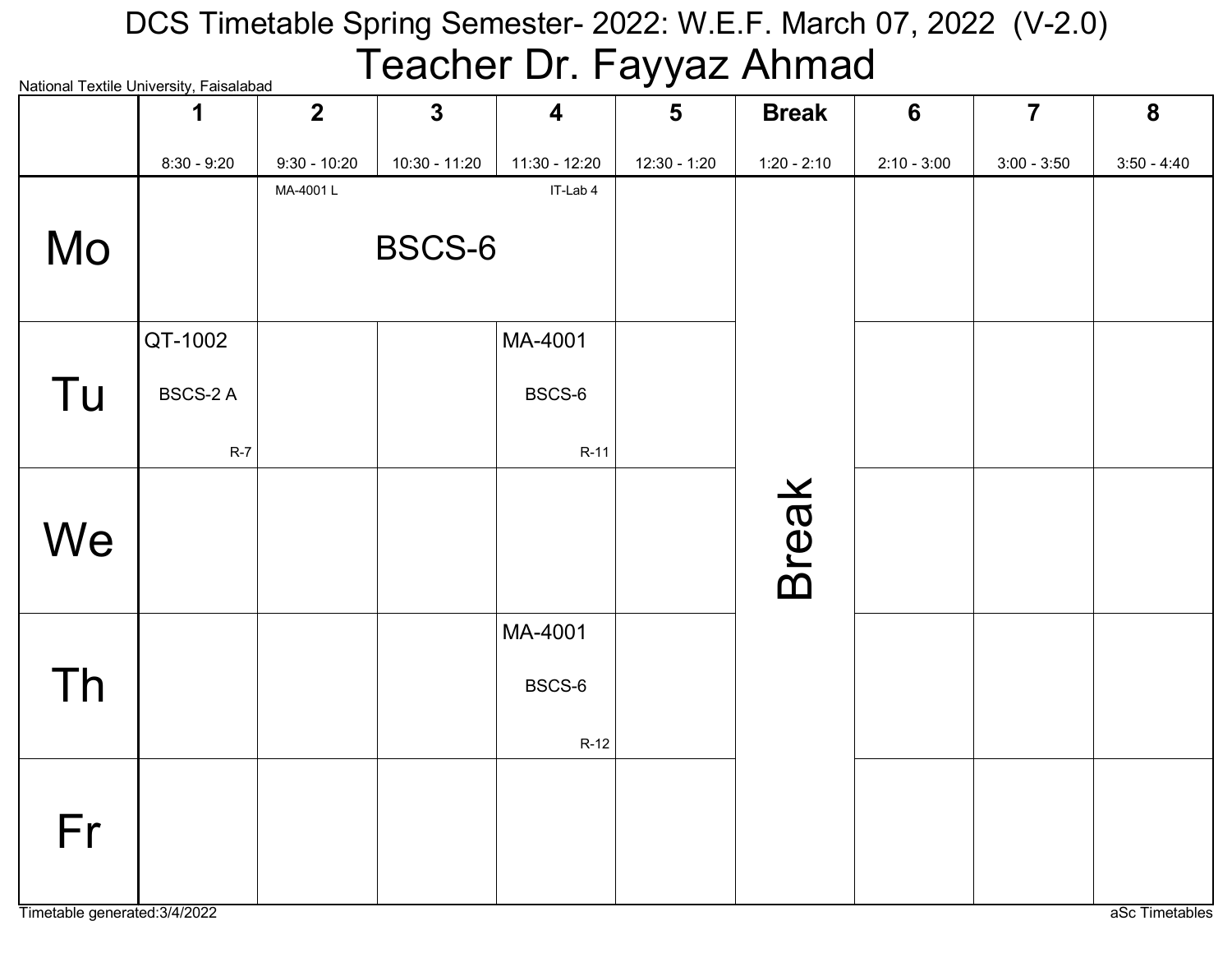## National Textile University, Faisalabad DCS Timetable Spring Semester- 2022: W.E.F. March 07, 2022 (V-2.0) Teacher Dr. Hamid Ali

| iyational Textile Oniversity, Falsalabad | 1             | $\overline{2}$  | $\mathbf{3}$  | $\overline{\mathbf{4}}$ | $5\phantom{1}$ | <b>Break</b>  | 6             | $\overline{7}$  | 8             |
|------------------------------------------|---------------|-----------------|---------------|-------------------------|----------------|---------------|---------------|-----------------|---------------|
|                                          | $8:30 - 9:20$ | $9:30 - 10:20$  | 10:30 - 11:20 | 11:30 - 12:20           | $12:30 - 1:20$ | $1:20 - 2:10$ | $2:10 - 3:00$ | $3:00 - 3:50$   | $3:50 - 4:40$ |
|                                          |               |                 |               |                         |                |               |               | <b>CSC-2077</b> | QT-1002       |
| Mo                                       |               |                 |               |                         |                |               |               | BSIT-4          | BSIT-6        |
|                                          |               |                 |               |                         |                |               |               | IT-Lab 5        | $R-10$        |
|                                          |               |                 |               | <b>CSC-2077</b>         |                |               | CSC-2077 L    |                 | IT-Lab3       |
| Tu                                       |               |                 |               | BSIT-4                  |                |               |               | <b>BSIT-4</b>   |               |
|                                          |               |                 |               | $R-13$                  |                |               |               |                 |               |
|                                          |               | <b>CSC-2077</b> |               |                         |                |               |               |                 |               |
| We                                       |               | BSIT-4          |               |                         |                | <b>Break</b>  |               |                 |               |
|                                          |               | $R-6$           |               |                         |                |               |               |                 |               |
|                                          |               |                 |               |                         |                |               |               |                 |               |
| Th                                       |               |                 |               |                         |                |               |               |                 |               |
|                                          |               |                 |               |                         |                |               |               |                 |               |
|                                          |               |                 |               |                         |                |               |               |                 |               |
|                                          |               |                 |               |                         |                |               |               |                 |               |
| Fr                                       |               |                 |               |                         |                |               |               |                 |               |
|                                          |               |                 |               |                         |                |               |               |                 |               |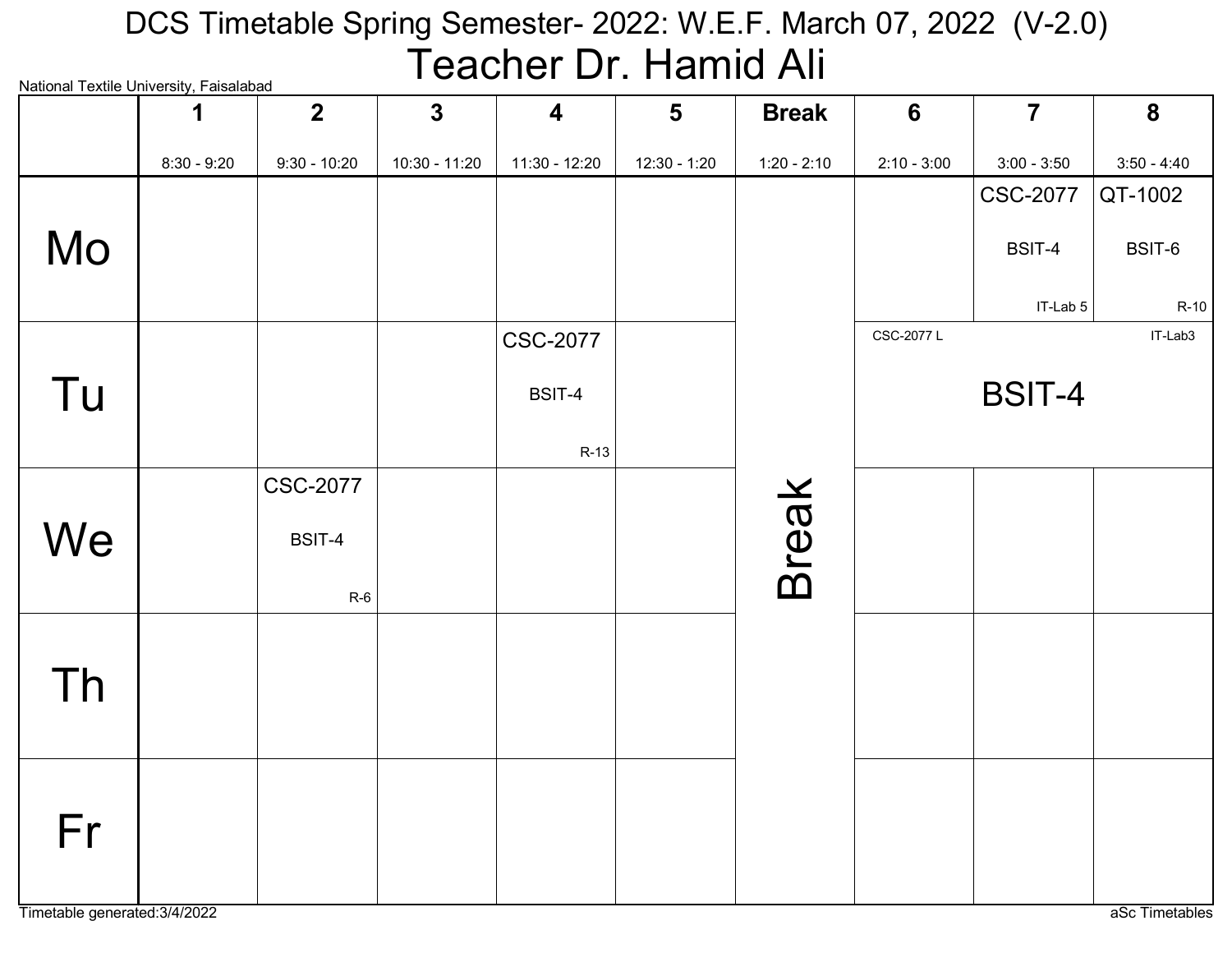# National Textile University, Faisalabad DCS Timetable Spring Semester- 2022: W.E.F. March 07, 2022 (V-2.0) Teacher Dr. Haseeb Ahmad

| INational Textile University, Falsalabad | 1             | $\overline{2}$  | $\mathbf{3}$  | $\overline{\mathbf{4}}$ | 5            | <b>Break</b>  | $6\phantom{1}6$ | $\overline{7}$ | $\boldsymbol{8}$ |
|------------------------------------------|---------------|-----------------|---------------|-------------------------|--------------|---------------|-----------------|----------------|------------------|
|                                          | $8:30 - 9:20$ | $9:30 - 10:20$  | 10:30 - 11:20 | 11:30 - 12:20           | 12:30 - 1:20 | $1:20 - 2:10$ | $2:10 - 3:00$   | $3:00 - 3:50$  | $3:50 - 4:40$    |
| Mo                                       |               |                 |               |                         |              |               |                 |                |                  |
|                                          |               | <b>CSE-4077</b> | CSE-4077L     |                         | IT-Lab2      |               |                 |                |                  |
| Tu                                       |               | BSIT-8          |               | BSIT-8                  |              |               |                 |                |                  |
|                                          |               | IT-Lab2         |               |                         |              |               |                 |                |                  |
|                                          |               |                 |               | <b>CSE-4077</b>         |              |               |                 |                |                  |
| We                                       |               |                 |               | BSIT-8                  |              | <b>Break</b>  |                 |                |                  |
|                                          |               |                 |               | IT-Lab3                 |              |               |                 |                |                  |
|                                          |               |                 |               |                         |              |               |                 |                |                  |
| Th                                       |               |                 |               |                         |              |               |                 |                |                  |
|                                          |               |                 |               |                         |              |               |                 |                |                  |
|                                          |               |                 |               |                         |              |               |                 |                |                  |
| Fr                                       |               |                 |               |                         |              |               |                 |                |                  |
|                                          |               |                 |               |                         |              |               |                 |                |                  |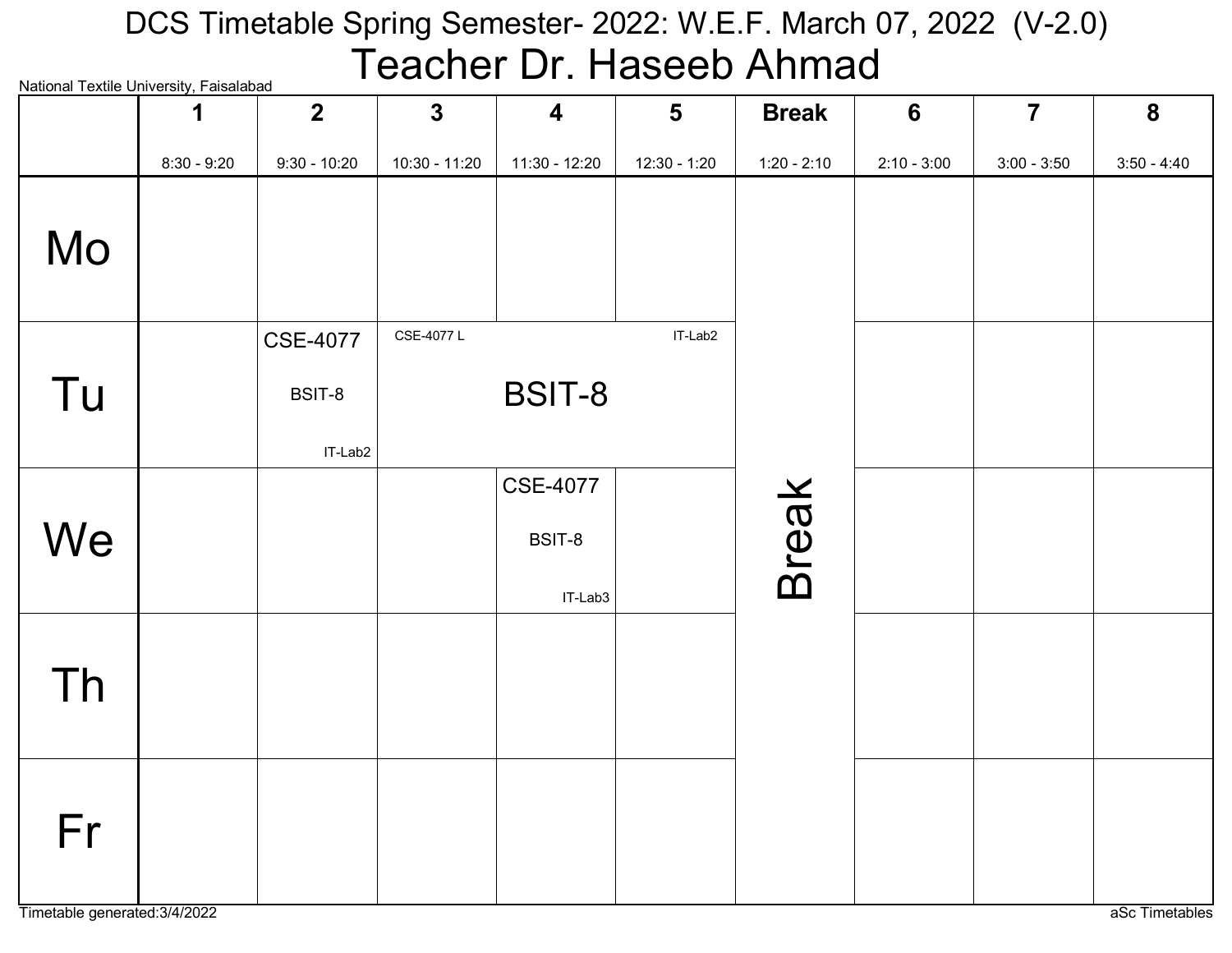# National Textile University, Faisalabad DCS Timetable Spring Semester- 2022: W.E.F. March 07, 2022 (V-2.0) Teacher Dr. Muhammad Adeel

|    | 1                | $\overline{2}$  | $\mathbf{3}$  | $\overline{\mathbf{4}}$ | $5\phantom{1}$  | <b>Break</b>  | $6\phantom{1}6$ | $\overline{7}$ | 8             |
|----|------------------|-----------------|---------------|-------------------------|-----------------|---------------|-----------------|----------------|---------------|
|    | $8:30 - 9:20$    | $9:30 - 10:20$  | 10:30 - 11:20 | 11:30 - 12:20           | 12:30 - 1:20    | $1:20 - 2:10$ | $2:10 - 3:00$   | $3:00 - 3:50$  | $3:50 - 4:40$ |
|    | <b>ITC-4073L</b> |                 | IT-Lab2       | <b>ITC-4073</b>         | <b>ITC-4073</b> |               |                 |                |               |
| Mo |                  | <b>BSSE-8 A</b> |               | BSSE-8B                 | BSSE-8 A        |               |                 |                |               |
|    |                  |                 |               | IT-Lab2                 | IT-Lab3         |               |                 |                |               |
| Tu |                  |                 |               |                         |                 |               |                 |                |               |
|    | <b>ITC-4073L</b> |                 | IT-Lab 4      | <b>ITC-4073</b>         | <b>ITC-4073</b> |               |                 |                | QT-1002       |
| We |                  | <b>BSSE-8 B</b> |               | BSSE-8A                 | <b>BSSE-8B</b>  | <b>Break</b>  |                 |                | BSSE-8B       |
|    |                  |                 |               | IT-Lab 5                | IT-Lab 5        |               |                 |                | IT-Lab 5      |
| Th |                  |                 |               |                         |                 |               |                 |                |               |
| Fr |                  |                 |               |                         |                 |               |                 |                |               |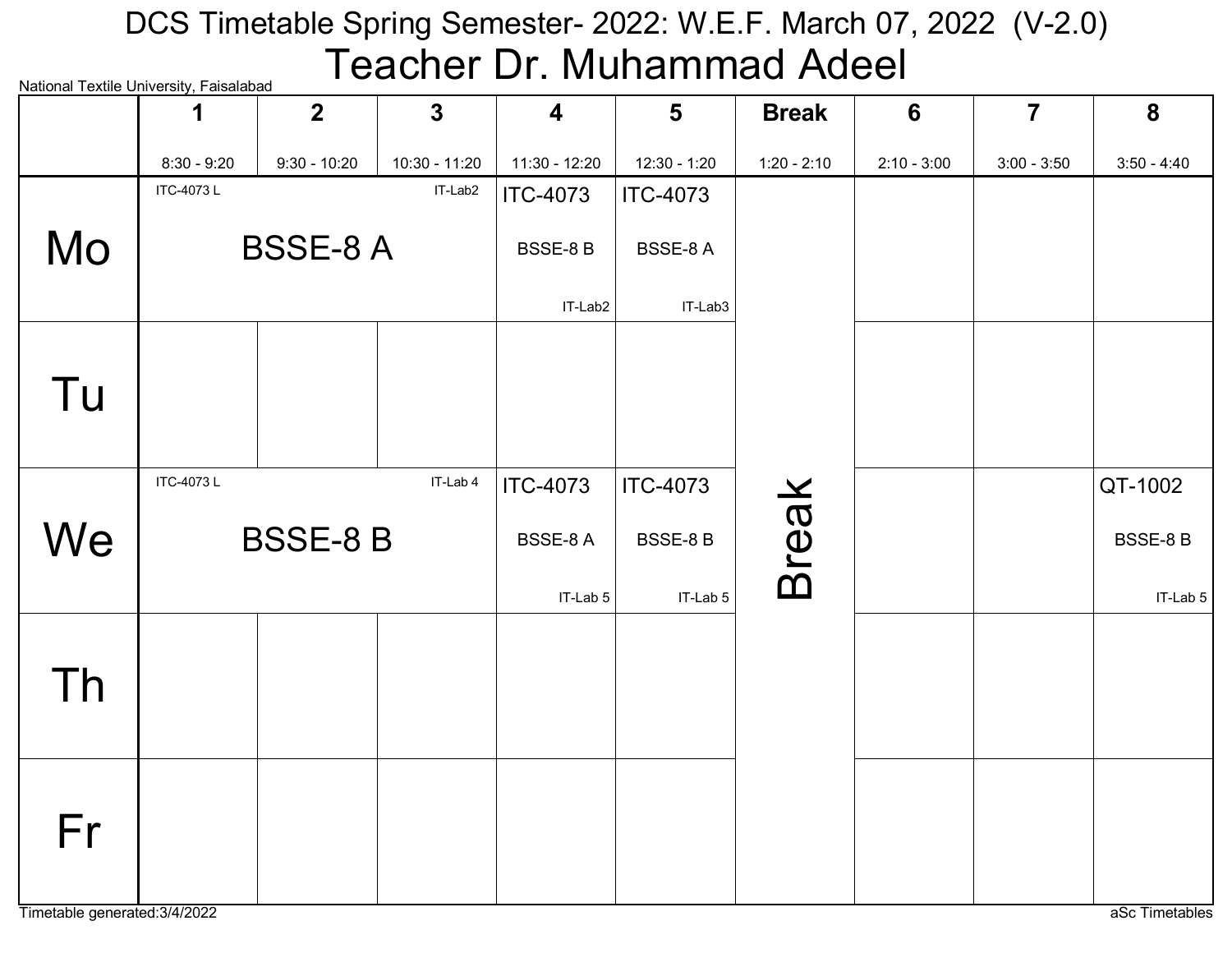### National Textile University, Faisalabad DCS Timetable Spring Semester- 2022: W.E.F. March 07, 2022 (V-2.0) Teacher Dr. Mudassar Ahmad

|    | INQUOTIQI TEXUIE OTIIVEI SILY, I QISQIQDQU<br>1 | $\overline{2}$ | $\mathbf{3}$  | $\overline{\mathbf{4}}$ | $5\phantom{1}$ | <b>Break</b>  | $6\phantom{1}6$ | $\overline{7}$ | 8             |
|----|-------------------------------------------------|----------------|---------------|-------------------------|----------------|---------------|-----------------|----------------|---------------|
|    | $8:30 - 9:20$                                   | $9:30 - 10:20$ | 10:30 - 11:20 | 11:30 - 12:20           | 12:30 - 1:20   | $1:20 - 2:10$ | $2:10 - 3:00$   | $3:00 - 3:50$  | $3:50 - 4:40$ |
|    | CSE-3079                                        |                |               |                         |                |               |                 |                | QT-1002       |
| Mo | BSCS-6                                          |                |               |                         |                |               |                 |                | BSCS-6        |
|    | IT-Lab3                                         |                |               |                         |                |               |                 |                | IT-Lab 5      |
| Tu |                                                 |                |               |                         |                |               |                 |                |               |
|    | CSE-3079                                        |                |               |                         |                |               |                 | CSE-3079       |               |
| We | BSCS-6                                          |                |               |                         |                | <b>Break</b>  |                 | BSCS-6         |               |
|    | IT-Lab3                                         |                |               |                         |                |               |                 | IT-Lab 5       |               |
| Th |                                                 |                |               |                         |                |               |                 |                |               |
| Fr |                                                 |                |               |                         |                |               |                 |                |               |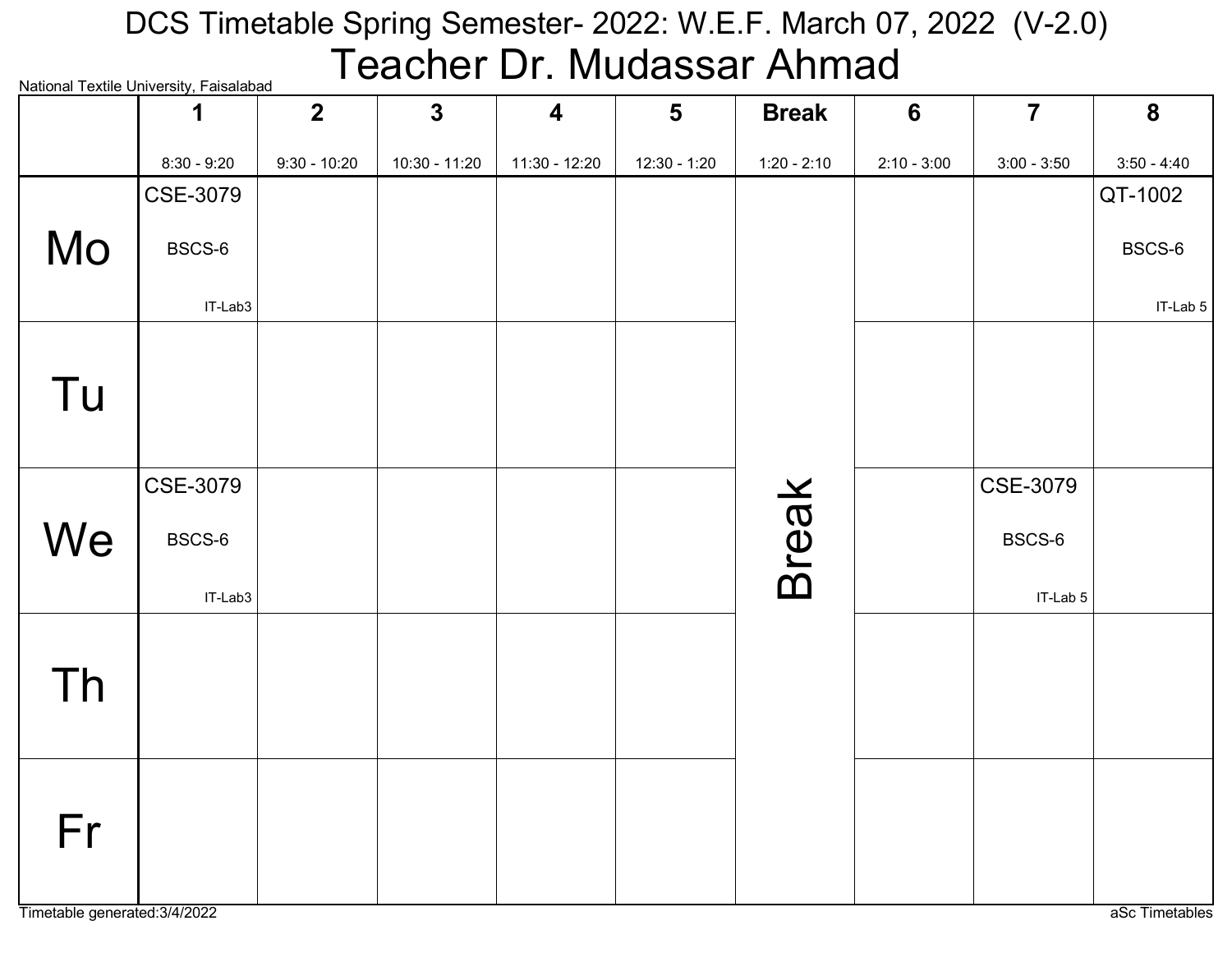# National Textile University, Faisalabad  $\sf {Teacher\ Dr.\ Muhammad\ Arshad\ Al}$ DCS Timetable Spring Semester- 2022: W.E.F. March 07, 2022 (V-2.0)

| <b>National Textile Officersity, Faisalabau</b> | 1             | $\overline{2}$         | $\mathbf{3}$                                    | $\overline{\mathbf{4}}$              | $5\phantom{1}$ | <b>Break</b>  | $6\phantom{1}6$ | $\overline{7}$ | 8             |
|-------------------------------------------------|---------------|------------------------|-------------------------------------------------|--------------------------------------|----------------|---------------|-----------------|----------------|---------------|
|                                                 | $8:30 - 9:20$ | $9:30 - 10:20$         | $10:30 - 11:20$                                 | $11:30 - 12:20$                      | $12:30 - 1:20$ | $1:20 - 2:10$ | $2:10 - 3:00$   | $3:00 - 3:50$  | $3:50 - 4:40$ |
| Mo                                              |               |                        |                                                 |                                      |                |               |                 |                |               |
| Tu                                              |               |                        |                                                 |                                      |                |               |                 |                |               |
| We                                              |               |                        |                                                 |                                      |                | <b>Break</b>  |                 |                |               |
| Th                                              |               | <b>BSAI-2</b><br>$R-6$ | MA-1008 AI MA-1008 AI<br><b>BSAI-2</b><br>$R-6$ |                                      |                |               |                 |                |               |
| Fr                                              |               |                        |                                                 | MA-1008 AI<br><b>BSAI-2</b><br>$R-6$ |                |               |                 |                |               |

Timetable generated:3/4/2022 and a set Timetables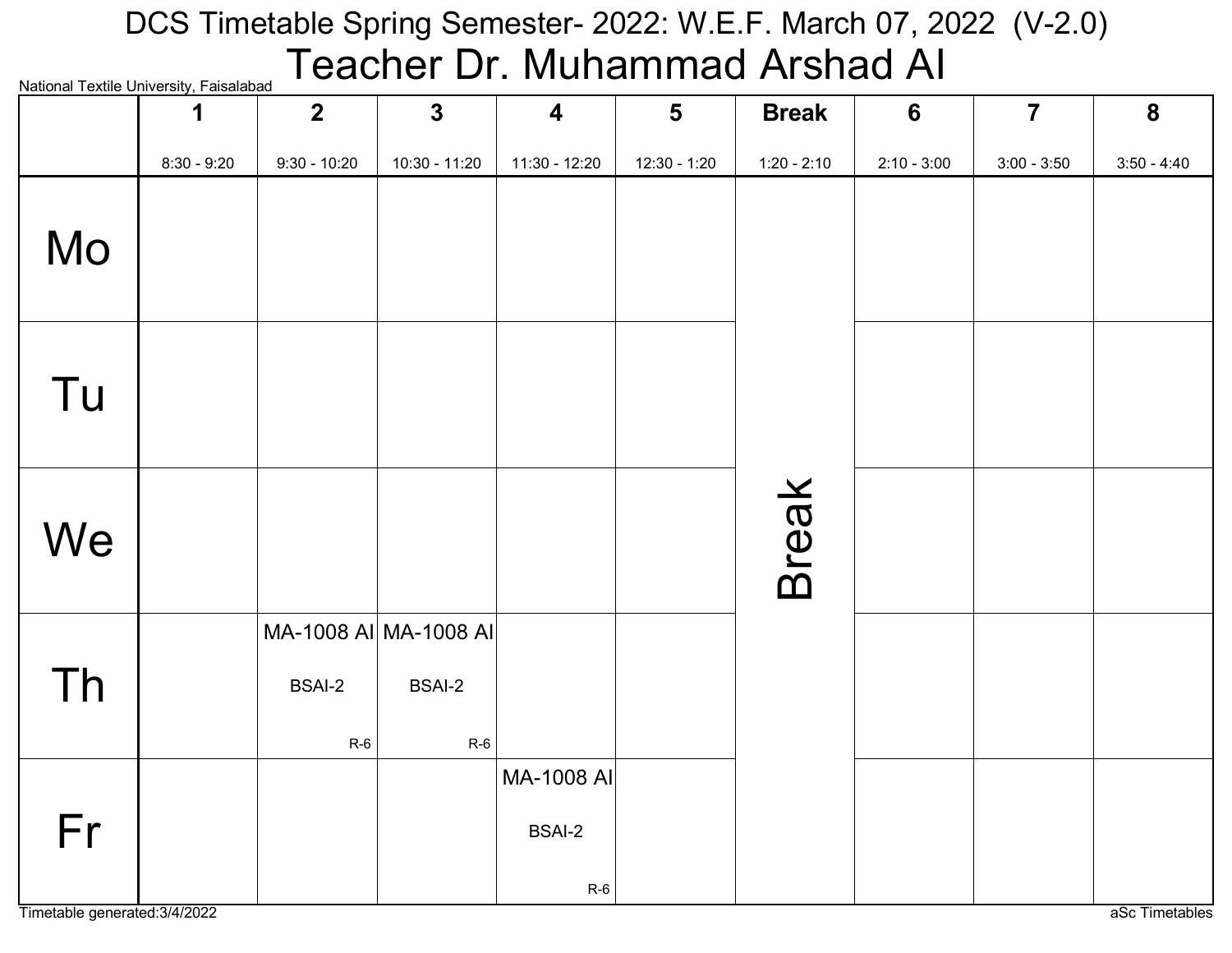#### National Textile University, Faisalabad DCS Timetable Spring Semester- 2022: W.E.F. March 07, 2022 (V-2.0) Teacher Dr. M. Nadeem Faisal

| <b>National Fextile Onliversity, Faisalabad</b> | 1             | $\overline{2}$  | $\mathbf{3}$  | $\overline{\mathbf{4}}$ | $5\phantom{1}$ | <b>Break</b>  | 6             | $\overline{7}$ | 8             |
|-------------------------------------------------|---------------|-----------------|---------------|-------------------------|----------------|---------------|---------------|----------------|---------------|
|                                                 | $8:30 - 9:20$ | $9:30 - 10:20$  | 10:30 - 11:20 | $11:30 - 12:20$         | 12:30 - 1:20   | $1:20 - 2:10$ | $2:10 - 3:00$ | $3:00 - 3:50$  | $3:50 - 4:40$ |
|                                                 |               | <b>CSC-2075</b> |               |                         |                |               |               |                |               |
| Mo                                              |               | BSSE-4          |               |                         |                |               |               |                |               |
|                                                 |               | IT-Lab3         |               |                         |                |               |               |                |               |
|                                                 |               |                 |               | <b>CSC-2075</b>         |                |               |               |                |               |
| Tu                                              |               |                 |               | BSSE-4                  |                |               |               |                |               |
|                                                 |               |                 |               | IT-Lab 4                |                |               |               |                |               |
|                                                 |               |                 |               | <b>CSC-2075</b>         |                |               |               |                |               |
| We                                              |               |                 |               | BSSE-4                  |                | <b>Break</b>  |               |                |               |
|                                                 |               |                 |               | IT-Lab2                 |                |               |               |                |               |
|                                                 |               |                 |               |                         |                |               |               |                |               |
| <b>Th</b>                                       |               |                 |               |                         |                |               |               |                |               |
|                                                 |               |                 |               |                         |                |               |               |                |               |
|                                                 |               |                 |               |                         |                |               |               |                |               |
| Fr                                              |               |                 |               |                         |                |               |               |                |               |
|                                                 |               |                 |               |                         |                |               |               |                |               |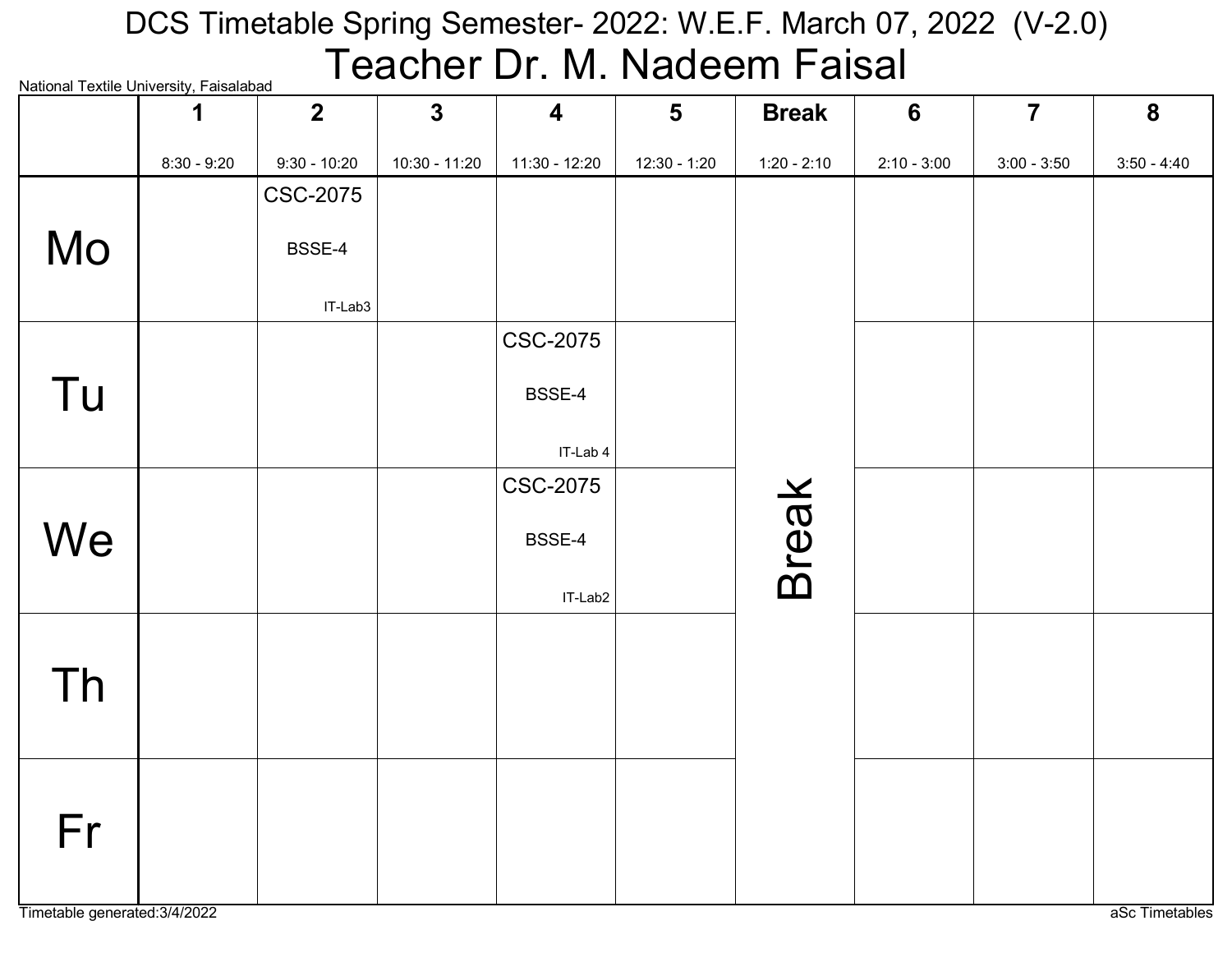# National Textile University, Faisalabad DCS Timetable Spring Semester- 2022: W.E.F. March 07, 2022 (V-2.0) Teacher Dr. Rehan Ashraf

|    | National Textile Onliversity, Falsalabad | $\overline{2}$  | $\mathbf{3}$    | 4               | $5\phantom{1}$ | <b>Break</b>  | $6\phantom{1}6$ | $\overline{7}$ | 8             |
|----|------------------------------------------|-----------------|-----------------|-----------------|----------------|---------------|-----------------|----------------|---------------|
|    | $8:30 - 9:20$                            | $9:30 - 10:20$  | $10:30 - 11:20$ | 11:30 - 12:20   | $12:30 - 1:20$ | $1:20 - 2:10$ | $2:10 - 3:00$   | $3:00 - 3:50$  | $3:50 - 4:40$ |
|    | <b>CSE-4071</b>                          |                 |                 |                 |                |               |                 |                |               |
| Mo | <b>BSSE-8 B</b>                          |                 |                 |                 |                |               |                 |                |               |
|    | IT-Lab 5                                 |                 |                 |                 |                |               |                 |                |               |
|    | CSE-4071L                                |                 | IT-Lab 4        | <b>CSE-4071</b> |                |               |                 |                |               |
| Tu |                                          | <b>BSSE-8 B</b> |                 | BSSE-8B         |                |               |                 |                |               |
|    |                                          |                 |                 | IT-Lab3         |                |               |                 |                |               |
|    |                                          |                 |                 |                 |                |               |                 |                |               |
| We |                                          |                 |                 |                 |                | <b>Break</b>  |                 |                |               |
|    |                                          |                 |                 |                 |                |               |                 |                |               |
|    |                                          |                 |                 |                 |                |               |                 |                |               |
| Th |                                          |                 |                 |                 |                |               |                 |                |               |
|    |                                          |                 |                 |                 |                |               |                 |                |               |
|    |                                          |                 |                 |                 |                |               |                 |                |               |
| Fr |                                          |                 |                 |                 |                |               |                 |                |               |
|    |                                          |                 |                 |                 |                |               |                 |                |               |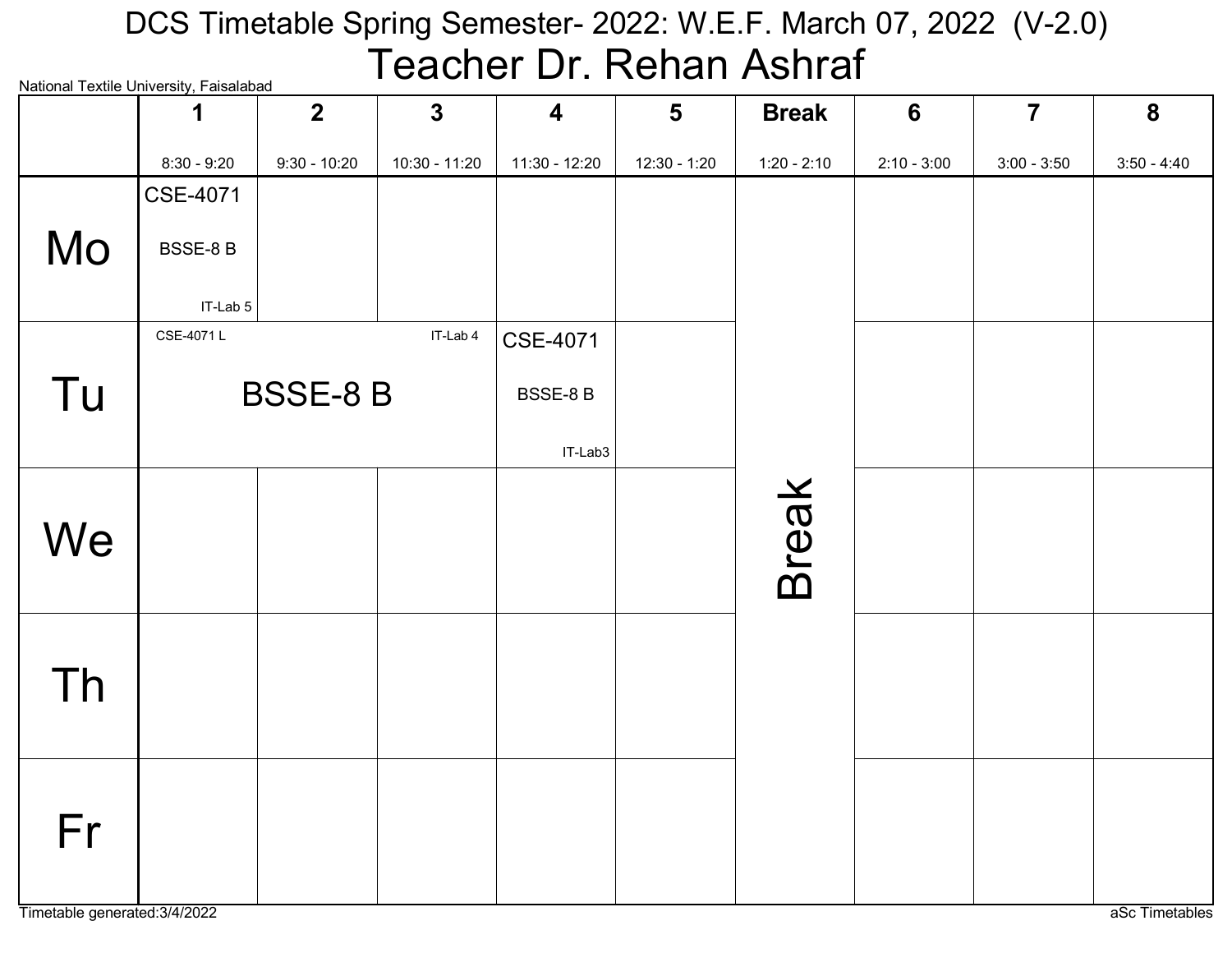# National Textile University, Faisalabad DCS Timetable Spring Semester- 2022: W.E.F. March 07, 2022 (V-2.0) Teacher Dr. Salman Raza

| ivational TCAtilC Onliversity, i disdididda | 1             | $2\overline{ }$ | $\mathbf{3}$    | $\overline{\mathbf{4}}$ | $5\phantom{1}$  | <b>Break</b>  | $6\phantom{1}6$ | $\overline{\mathbf{7}}$ | 8             |
|---------------------------------------------|---------------|-----------------|-----------------|-------------------------|-----------------|---------------|-----------------|-------------------------|---------------|
|                                             | $8:30 - 9:20$ | $9:30 - 10:20$  | 10:30 - 11:20   | 11:30 - 12:20           | $12:30 - 1:20$  | $1:20 - 2:10$ | $2:10 - 3:00$   | $3:00 - 3:50$           | $3:50 - 4:40$ |
|                                             |               |                 |                 |                         | <b>CSC-4075</b> |               |                 |                         |               |
| Mo                                          |               |                 |                 |                         | <b>BSCS-8B</b>  |               |                 |                         |               |
|                                             |               |                 |                 |                         | IT-Lab2         |               |                 |                         |               |
|                                             |               |                 | <b>CSC-4075</b> |                         |                 |               |                 |                         |               |
| Tu                                          |               |                 | <b>BSCS-8 B</b> |                         |                 |               |                 |                         |               |
|                                             |               |                 | $R-13$          |                         |                 |               |                 |                         |               |
|                                             |               |                 |                 |                         |                 |               |                 |                         |               |
| We                                          |               |                 |                 |                         |                 |               |                 |                         |               |
|                                             |               |                 |                 |                         |                 | <b>Break</b>  |                 |                         |               |
|                                             |               | <b>CSC-4075</b> |                 |                         |                 |               |                 |                         |               |
| <b>Th</b>                                   |               | <b>BSCS-8 B</b> |                 |                         |                 |               |                 |                         |               |
|                                             |               | $R-10$          |                 |                         |                 |               |                 |                         |               |
|                                             |               |                 |                 |                         |                 |               |                 |                         |               |
| Fr                                          |               |                 |                 |                         |                 |               |                 |                         |               |
|                                             |               |                 |                 |                         |                 |               |                 |                         |               |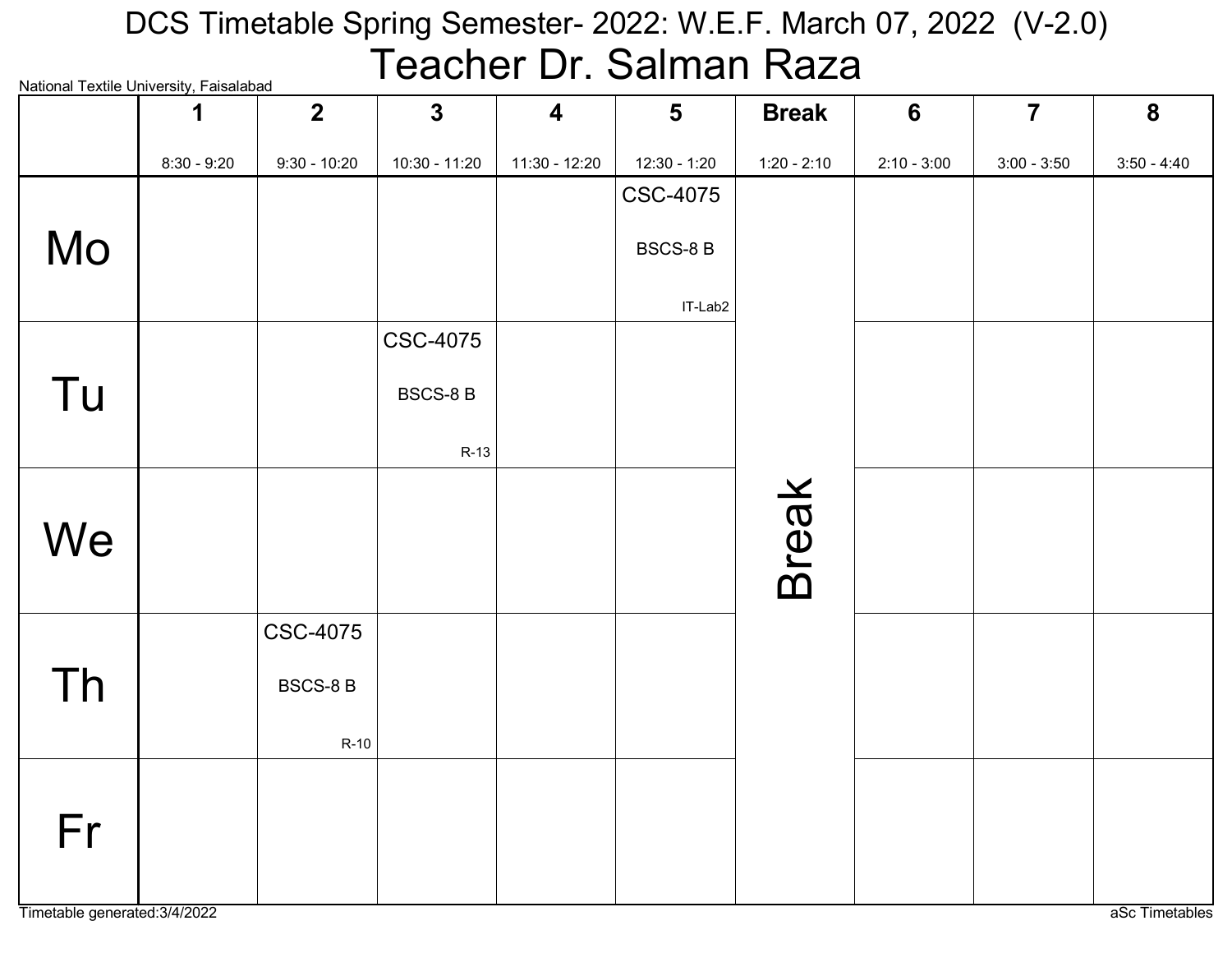#### National Textile University, Faisalabad DCS Timetable Spring Semester- 2022: W.E.F. March 07, 2022 (V-2.0) Teacher Dr. Toqeer Mahmood

|    | <u>ivalional Textile Onliversity, Falsalabau</u><br>1 | $\overline{2}$ | $\mathbf{3}$    | $\overline{\mathbf{4}}$ | $5\phantom{1}$      | <b>Break</b>  | $6\phantom{1}$ | $\overline{7}$ | 8             |
|----|-------------------------------------------------------|----------------|-----------------|-------------------------|---------------------|---------------|----------------|----------------|---------------|
|    | $8:30 - 9:20$                                         | $9:30 - 10:20$ | $10:30 - 11:20$ | $11:30 - 12:20$         | 12:30 - 1:20        | $1:20 - 2:10$ | $2:10 - 3:00$  | $3:00 - 3:50$  | $3:50 - 4:40$ |
| Mo |                                                       |                |                 |                         |                     |               |                |                |               |
|    | <b>CSE-4071</b>                                       |                |                 |                         |                     |               |                |                |               |
| Tu | BSSE-8A                                               |                |                 |                         |                     |               |                |                |               |
|    | IT-Lab2<br>CSE-4071L                                  |                | IT-Lab2         |                         | <b>CSE-4071</b>     |               |                |                |               |
| We |                                                       | <b>BSSE-8A</b> |                 |                         | BSSE-8 A<br>IT-Lab2 | <b>Break</b>  |                |                |               |
| Th |                                                       |                |                 |                         |                     |               |                |                |               |
| Fr |                                                       |                |                 |                         |                     |               |                |                |               |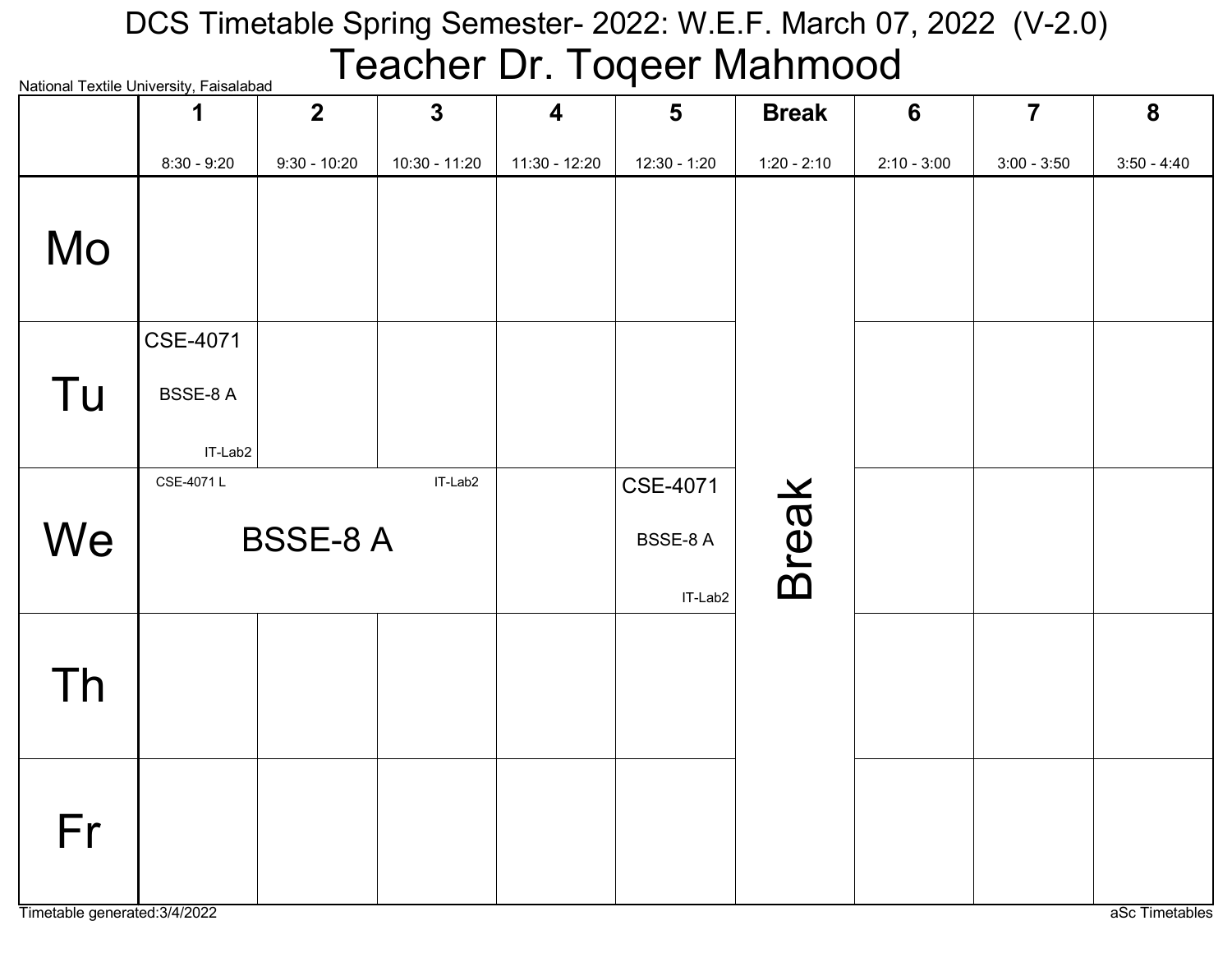# National Textile University, Faisalabad DCS Timetable Spring Semester- 2022: W.E.F. March 07, 2022 (V-2.0) Teacher Dr. Wasim Hassan

|    |                 | $\overline{2}$  | $\mathbf{3}$    | $\overline{\mathbf{4}}$ | $5\phantom{1}$ | <b>Break</b>  | 6             | $\overline{7}$ | 8               |
|----|-----------------|-----------------|-----------------|-------------------------|----------------|---------------|---------------|----------------|-----------------|
|    | $8:30 - 9:20$   | $9:30 - 10:20$  | 10:30 - 11:20   | 11:30 - 12:20           | 12:30 - 1:20   | $1:20 - 2:10$ | $2:10 - 3:00$ | $3:00 - 3:50$  | $3:50 - 4:40$   |
|    | <b>ENG-1092</b> | <b>ENG-1092</b> | <b>ENG-1092</b> | <b>ENG-1092</b>         |                |               |               |                |                 |
| Mo | <b>BSSE-2B</b>  | <b>BSCS-2B</b>  | <b>BSSE-2 A</b> | <b>BSCS-2 A</b>         |                |               |               |                |                 |
|    | $R-7$           | $R-13$          | $R-10$          | $R-7$                   |                |               |               |                |                 |
|    |                 | <b>ENG-1092</b> | <b>ENG-1092</b> |                         |                |               |               |                | <b>ENG-1092</b> |
| Tu |                 | <b>BSCS-2B</b>  | <b>BSSE-2B</b>  |                         |                |               |               |                | <b>BSCS-2 A</b> |
|    |                 | $R-7$           | $R-6$           |                         |                |               |               |                | $R-7$           |
|    | <b>ENG-1092</b> |                 | <b>ENG-1092</b> |                         |                |               |               |                |                 |
| We | <b>BSSE-2 A</b> |                 | <b>BSCS-2B</b>  |                         |                | <b>Break</b>  |               |                |                 |
|    | $R-7$           |                 | $R-12$          |                         |                |               |               |                |                 |
|    |                 |                 |                 |                         |                |               |               |                |                 |
| Th |                 |                 |                 |                         |                |               |               |                |                 |
|    |                 |                 |                 |                         |                |               |               |                |                 |
|    | <b>ENG-1092</b> | <b>ENG-1092</b> | <b>ENG-1092</b> |                         |                |               |               |                |                 |
| Fr | <b>BSSE-2 A</b> | <b>BSSE-2B</b>  | <b>BSCS-2 A</b> |                         |                |               |               |                |                 |
|    | $R-6$           | $R-7$           | $R-6$           |                         |                |               |               |                |                 |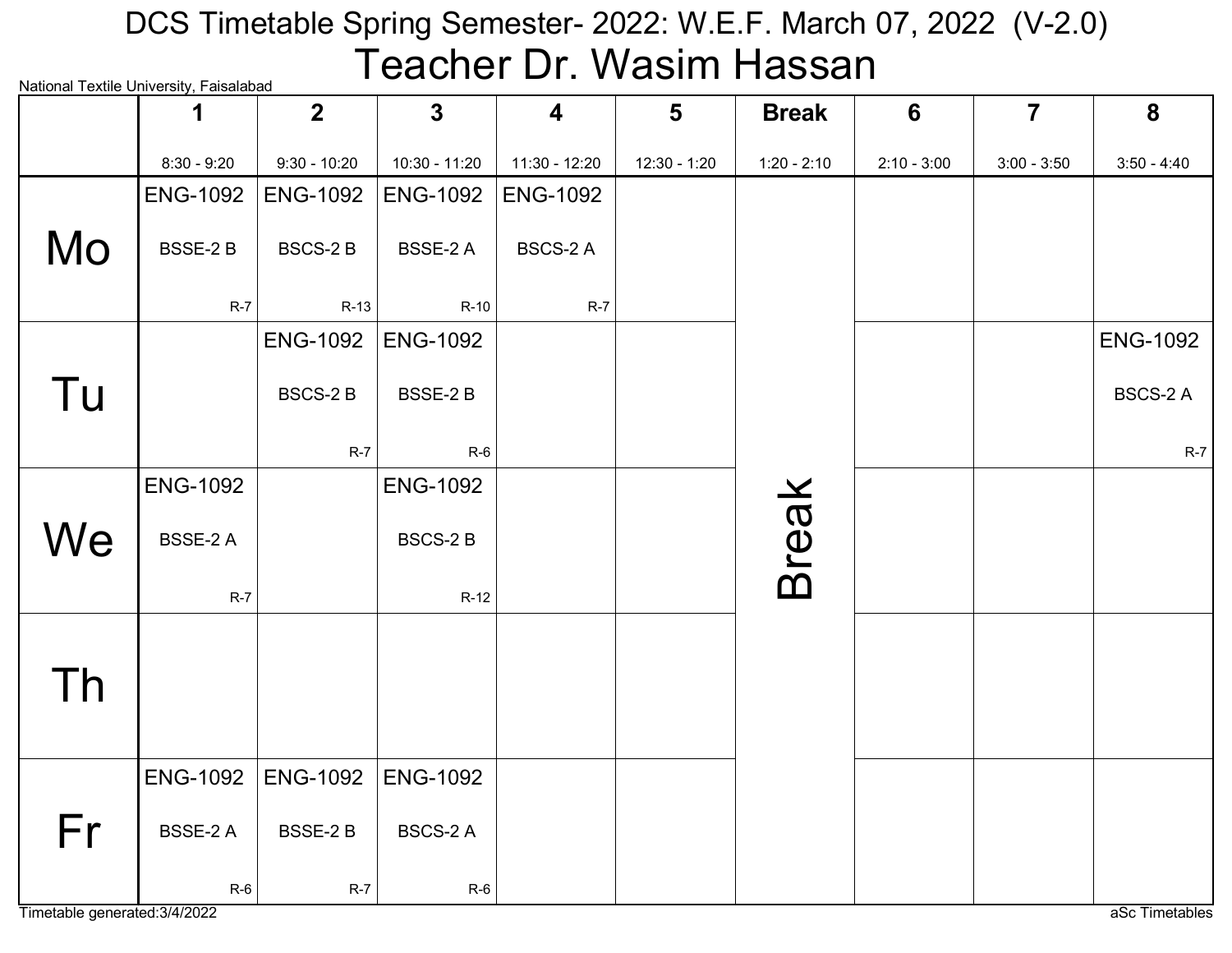## National Textile University, Faisalabad DCS Timetable Spring Semester- 2022: W.E.F. March 07, 2022 (V-2.0) Teacher Mr.Inam Illahi

| ivalivilai Textile Olliveisity, Laisalavau |               | $\overline{2}$ | $\mathbf{3}$  | $\overline{\mathbf{4}}$ | $5\phantom{1}$  | <b>Break</b>  | $6\phantom{1}6$ | $\overline{7}$  | 8              |
|--------------------------------------------|---------------|----------------|---------------|-------------------------|-----------------|---------------|-----------------|-----------------|----------------|
|                                            | $8:30 - 9:20$ | $9:30 - 10:20$ | 10:30 - 11:20 | 11:30 - 12:20           | $12:30 - 1:20$  | $1:20 - 2:10$ | $2:10 - 3:00$   | $3:00 - 3:50$   | $3:50 - 4:40$  |
|                                            |               |                |               |                         |                 |               | COC-1071L       |                 | IT-Lab2        |
| Mo                                         |               |                |               |                         |                 |               |                 | <b>BSSE-2B</b>  |                |
|                                            |               |                |               |                         | <b>SEC-4070</b> |               | COC-1071        |                 |                |
| Tu                                         |               |                |               |                         | BSSE-6          |               | BSSE-2B         |                 |                |
|                                            |               |                |               |                         | R-13            |               | IT-Lab1         |                 |                |
|                                            |               |                |               |                         |                 |               |                 | <b>SEC-4070</b> |                |
| We                                         |               |                |               |                         |                 | <b>Break</b>  |                 | BSSE-6          |                |
|                                            |               |                |               |                         |                 |               |                 | IT-Lab3         |                |
|                                            |               |                |               |                         | <b>SEC-4070</b> |               |                 | COC-1071        | COC-1071       |
| Th                                         |               |                |               |                         | BSSE-6          |               |                 | BSSE-2B         | <b>BSSE-2B</b> |
|                                            |               |                |               |                         | IT-Lab2         |               |                 | IT-Lab3         | IT-Lab3        |
| Fr                                         |               |                |               |                         |                 |               |                 |                 |                |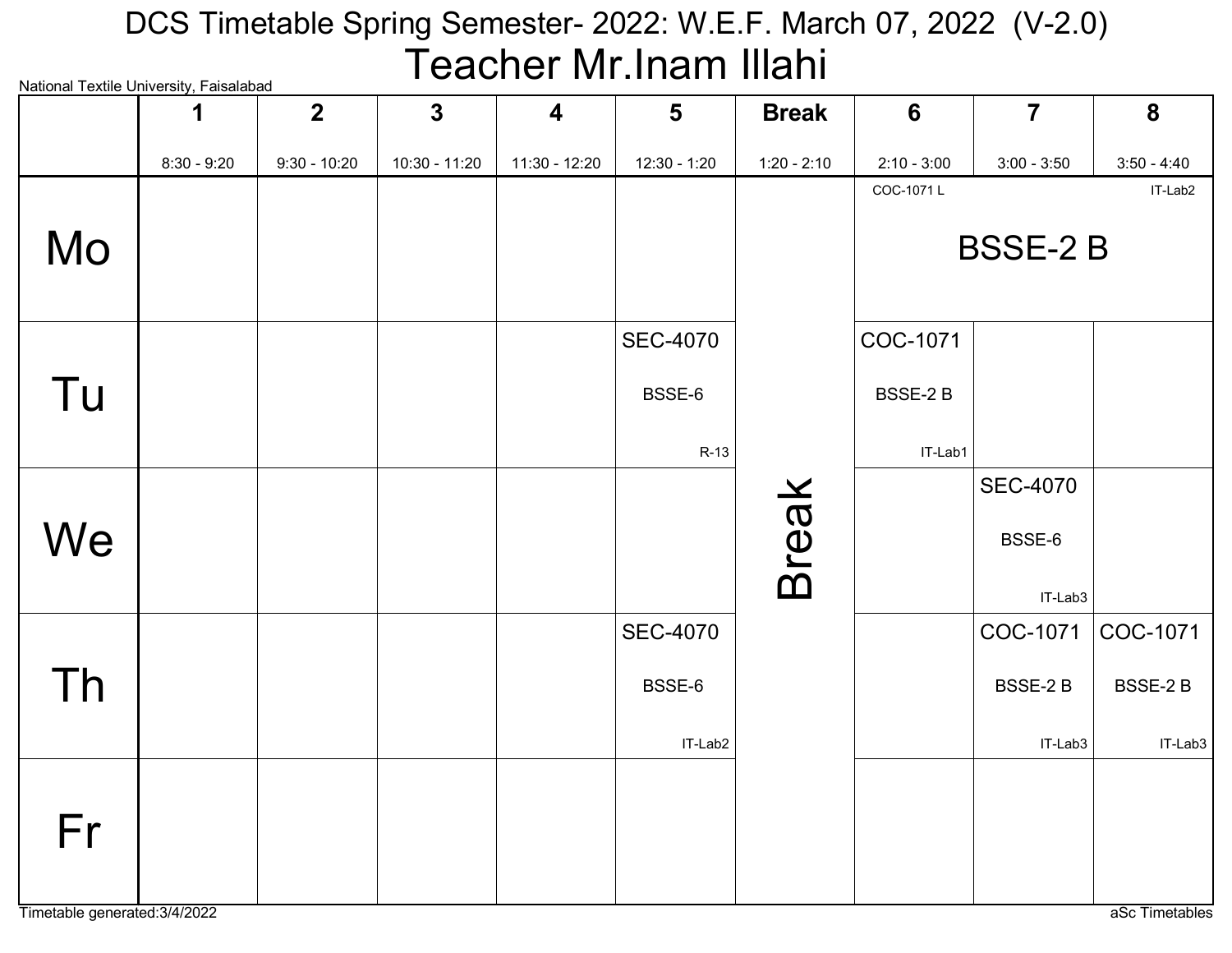# National Textile University, Faisalabad DCS Timetable Spring Semester- 2022: W.E.F. March 07, 2022 (V-2.0) Teacher M. Ayzed Mirza

|    | National Textile Onliversity, I alsalabad<br>1 | 2 <sup>1</sup>  | $\mathbf{3}$    | $\overline{\mathbf{4}}$ | $5\phantom{1}$ | <b>Break</b>  | 6             | $\overline{7}$  | 8             |
|----|------------------------------------------------|-----------------|-----------------|-------------------------|----------------|---------------|---------------|-----------------|---------------|
|    | $8:30 - 9:20$                                  | $9:30 - 10:20$  | 10:30 - 11:20   | $11:30 - 12:20$         | 12:30 - 1:20   | $1:20 - 2:10$ | $2:10 - 3:00$ | $3:00 - 3:50$   | $3:50 - 4:40$ |
|    | <b>CSC-2075</b>                                |                 | <b>CSE-4079</b> |                         |                |               | CSE-4079L     |                 | IT-Lab 4      |
| Mo | BSCS-4                                         |                 | <b>BSCS-8 A</b> |                         |                |               |               | <b>BSCS-8 A</b> |               |
|    | IT-Lab 4                                       |                 | IT-Lab 5        |                         |                |               |               |                 |               |
|    | <b>CSC-2075</b>                                |                 |                 |                         |                |               |               |                 |               |
| Tu | BSCS-4                                         |                 |                 |                         |                |               |               |                 |               |
|    | $R-13$                                         |                 |                 |                         |                |               |               |                 |               |
|    |                                                | <b>CSE-4079</b> | <b>CSC-2075</b> |                         |                |               |               | QT-1002         |               |
| We |                                                | <b>BSCS-8 A</b> | BSCS-4          |                         |                | <b>Break</b>  |               | <b>BSCS-8 A</b> |               |
|    |                                                | $R-10$          | IT-Lab3         |                         |                |               |               | $R-12$          |               |
|    | CSC-2075L                                      |                 | IT-Lab3         |                         |                |               |               |                 |               |
| Th |                                                | <b>BSCS-4</b>   |                 |                         |                |               |               |                 |               |
|    |                                                |                 |                 |                         |                |               |               |                 |               |
|    |                                                |                 |                 |                         |                |               |               |                 |               |
|    |                                                |                 |                 |                         |                |               |               |                 |               |
| Fr |                                                |                 |                 |                         |                |               |               |                 |               |
|    |                                                |                 |                 |                         |                |               |               |                 |               |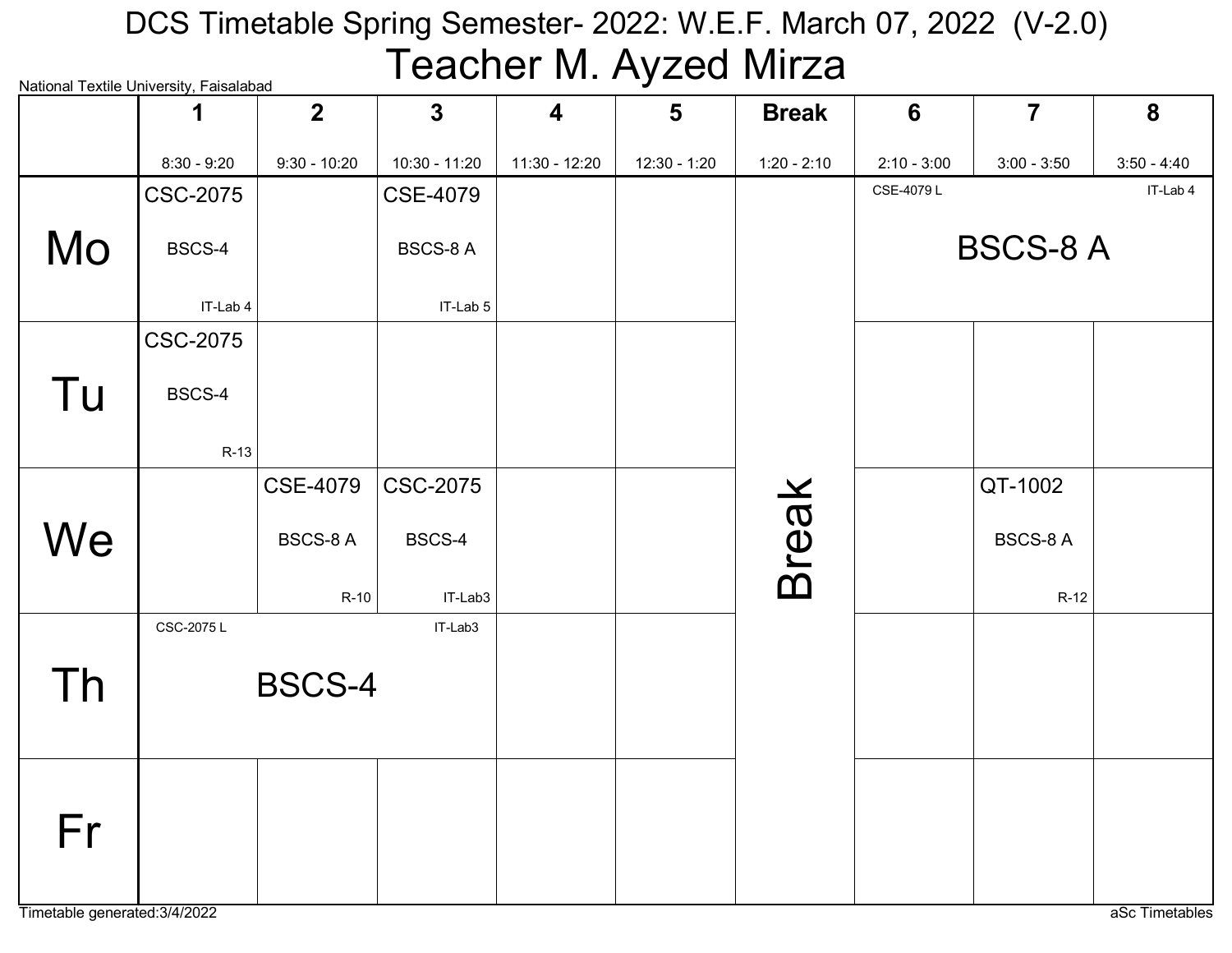#### National Textile University, Faisalabad DCS Timetable Spring Semester- 2022: W.E.F. March 07, 2022 (V-2.0) Teacher Muhammad Naeem

| INQUOTIQI TEXUIE OTIIVEI SILY, I QISQIQDQU | 1             | $\overline{2}$  | $\mathbf{3}$    | $\overline{\mathbf{4}}$ | $5\phantom{1}$ | <b>Break</b>  | $6\phantom{1}$  | $\overline{7}$ | 8             |
|--------------------------------------------|---------------|-----------------|-----------------|-------------------------|----------------|---------------|-----------------|----------------|---------------|
|                                            | $8:30 - 9:20$ | $9:30 - 10:20$  | $10:30 - 11:20$ | $11:30 - 12:20$         | 12:30 - 1:20   | $1:20 - 2:10$ | $2:10 - 3:00$   | $3:00 - 3:50$  | $3:50 - 4:40$ |
|                                            |               |                 |                 | <b>SEC-3075</b>         |                |               |                 |                |               |
| Mo                                         |               |                 |                 | BSSE-6                  |                |               |                 |                |               |
|                                            |               |                 |                 |                         |                |               |                 |                |               |
|                                            |               |                 |                 | IT-Lab3                 |                |               | <b>SEC-3075</b> | QT-1002        |               |
|                                            |               |                 |                 |                         |                |               |                 |                |               |
| Tu                                         |               |                 |                 |                         |                |               | BSSE-6          | BSSE-6         |               |
|                                            |               |                 |                 |                         |                |               | $R-7$           | $R-13$         |               |
|                                            |               |                 |                 |                         |                |               |                 |                |               |
| We                                         |               |                 |                 |                         |                |               |                 |                |               |
|                                            |               |                 |                 |                         |                | <b>Break</b>  |                 |                |               |
|                                            |               | <b>SEC-3075</b> |                 |                         |                |               |                 |                |               |
|                                            |               |                 |                 |                         |                |               |                 |                |               |
| Th                                         |               | BSSE-6          |                 |                         |                |               |                 |                |               |
|                                            |               | IT-Lab 5        |                 |                         |                |               |                 |                |               |
|                                            |               |                 |                 |                         |                |               |                 |                |               |
| Fr                                         |               |                 |                 |                         |                |               |                 |                |               |
|                                            |               |                 |                 |                         |                |               |                 |                |               |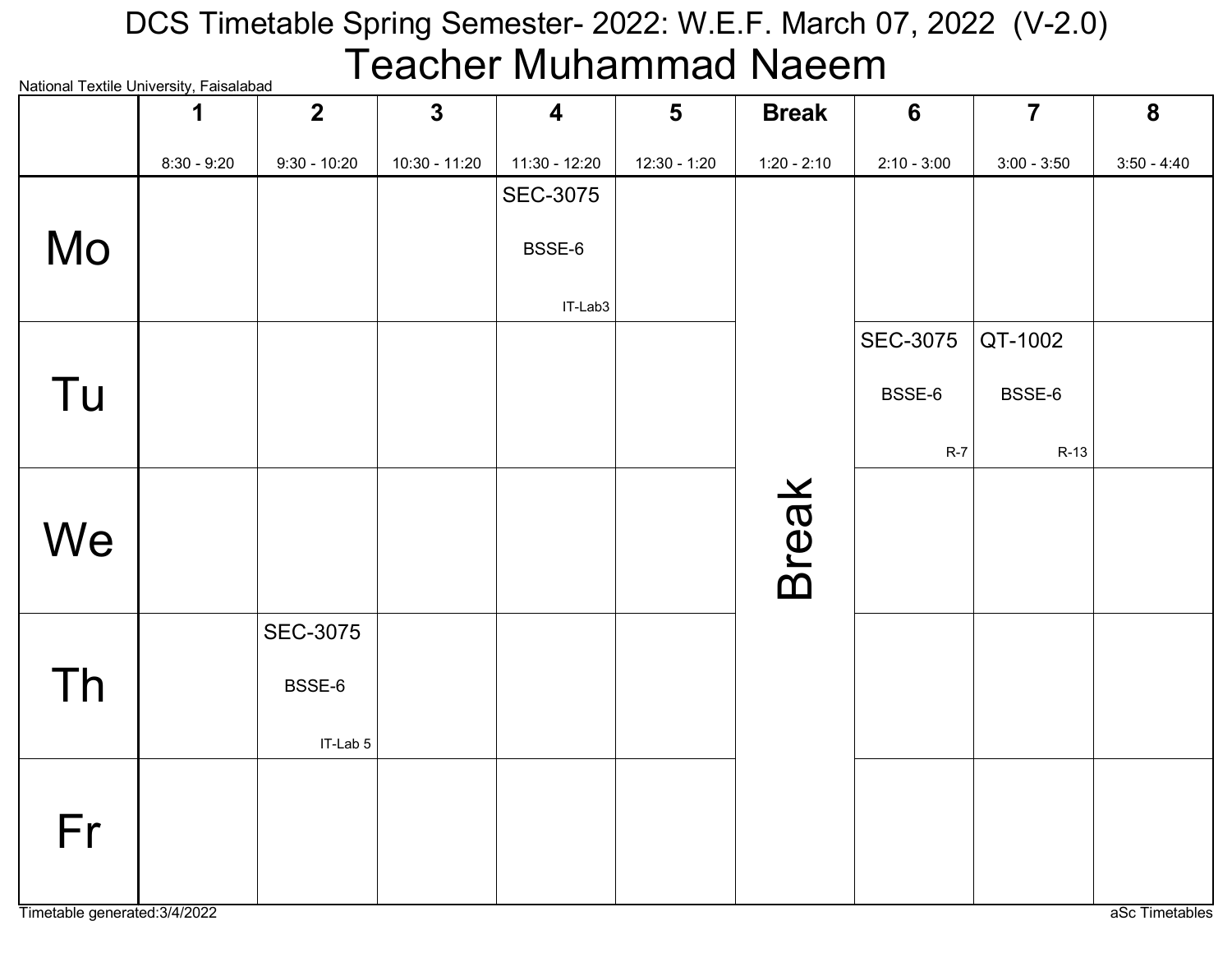# National Textile University, Faisalabad DCS Timetable Spring Semester- 2022: W.E.F. March 07, 2022 (V-2.0) Teacher Muhammad Owais

|    | 1              | $\overline{2}$ | $\mathbf{3}$  | $\overline{\mathbf{4}}$ | $5\phantom{1}$ | <b>Break</b>  | $6\phantom{1}6$ | $\overline{7}$ | $\boldsymbol{8}$ |
|----|----------------|----------------|---------------|-------------------------|----------------|---------------|-----------------|----------------|------------------|
|    | $8:30 - 9:20$  | $9:30 - 10:20$ | 10:30 - 11:20 | 11:30 - 12:20           | 12:30 - 1:20   | $1:20 - 2:10$ | $2:10 - 3:00$   | $3:00 - 3:50$  | $3:50 - 4:40$    |
|    |                |                |               | COC-1071                |                |               |                 |                |                  |
| Mo |                |                |               | <b>BSCS-2B</b>          |                |               |                 |                |                  |
|    |                |                |               | IT-Lab1                 |                |               |                 |                |                  |
|    |                |                |               |                         | COC-1071       |               |                 |                |                  |
| Tu |                |                |               |                         | <b>BSCS-2B</b> |               |                 |                |                  |
|    |                |                |               |                         | $R-10$         |               |                 |                |                  |
|    | COC-1071       |                |               |                         |                |               |                 |                |                  |
| We | <b>BSCS-2B</b> |                |               |                         |                | <b>Break</b>  |                 |                |                  |
|    | $R-11$         |                |               |                         |                |               |                 |                |                  |
|    |                |                |               |                         |                |               |                 | QT-1002        |                  |
| Th |                |                |               |                         |                |               |                 | <b>BSCS-2B</b> |                  |
|    |                |                |               |                         |                |               |                 | $R-7$          |                  |
|    | COC-1071L      |                | IT-Lab1       |                         |                |               |                 |                |                  |
| Fr |                | <b>BSCS-2B</b> |               |                         |                |               |                 |                |                  |
|    |                |                |               |                         |                |               |                 |                |                  |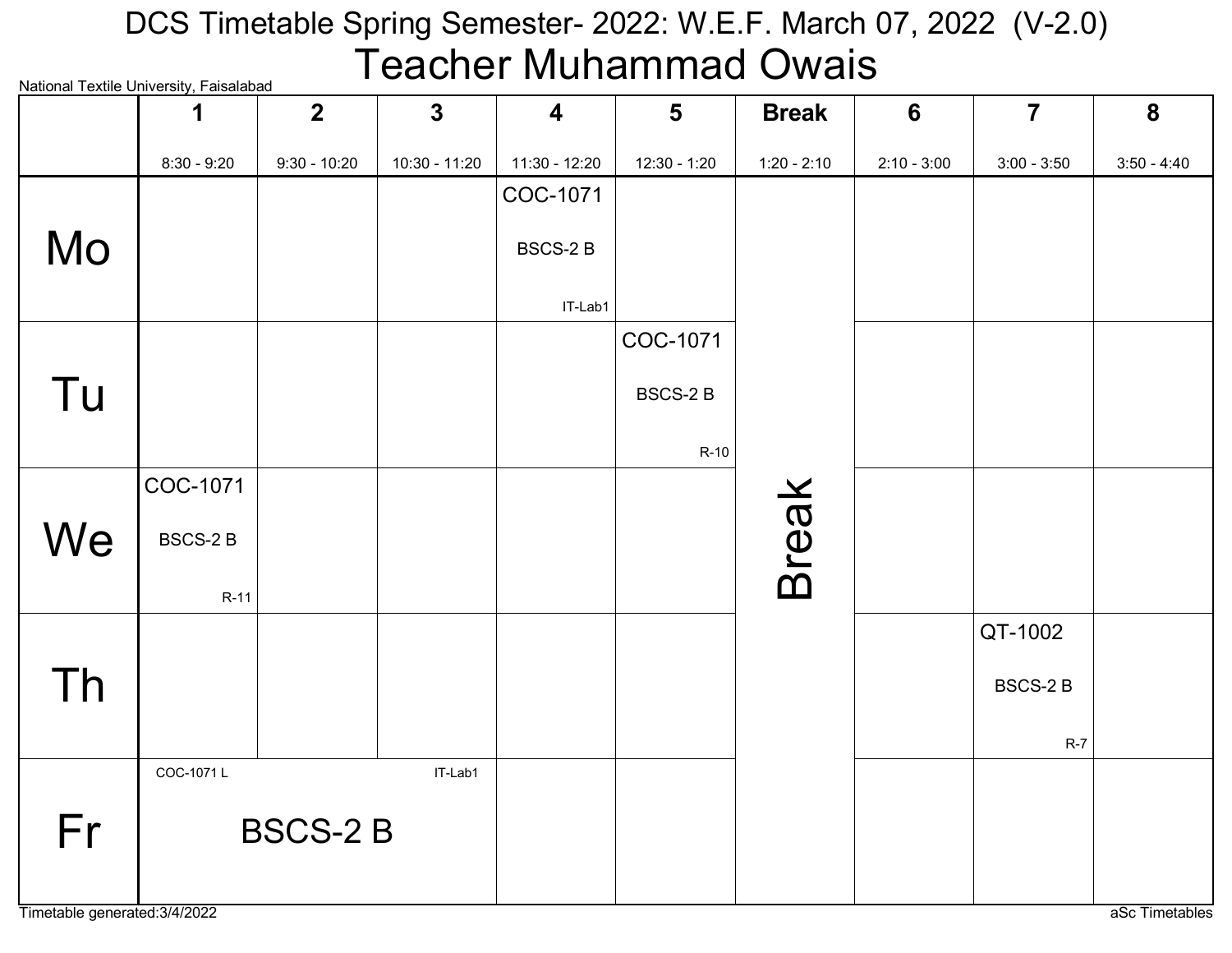# DCS Timetable Spring Semester- 2022: W.E.F. March 07, 2022 (V-2.0) Teacher Muhammad Shahid

|    |               | $\overline{2}$ | $\mathbf{3}$  | 4                                       | $\overline{\mathbf{5}}$                 | <b>Break</b>  | $6\phantom{1}6$ | $\overline{7}$  | 8             |
|----|---------------|----------------|---------------|-----------------------------------------|-----------------------------------------|---------------|-----------------|-----------------|---------------|
|    | $8:30 - 9:20$ | $9:30 - 10:20$ | 10:30 - 11:20 | 11:30 - 12:20                           | 12:30 - 1:20                            | $1:20 - 2:10$ | $2:10 - 3:00$   | $3:00 - 3:50$   | $3:50 - 4:40$ |
| Mo |               |                |               |                                         |                                         |               |                 |                 |               |
| Tu |               |                |               |                                         |                                         |               |                 |                 |               |
| We |               |                |               |                                         | COC-1071<br><b>BSCS-2 A</b><br>IT-Lab 4 | <b>Break</b>  | COC-1071L       | <b>BSCS-2 A</b> | IT-Lab2       |
| Th |               |                |               | COC-1071<br><b>BSCS-2 A</b><br>IT-Lab 5 | COC-1071<br>BSCS-2 A<br>IT-Lab 5        |               |                 |                 |               |
| Fr |               |                |               |                                         |                                         |               |                 |                 |               |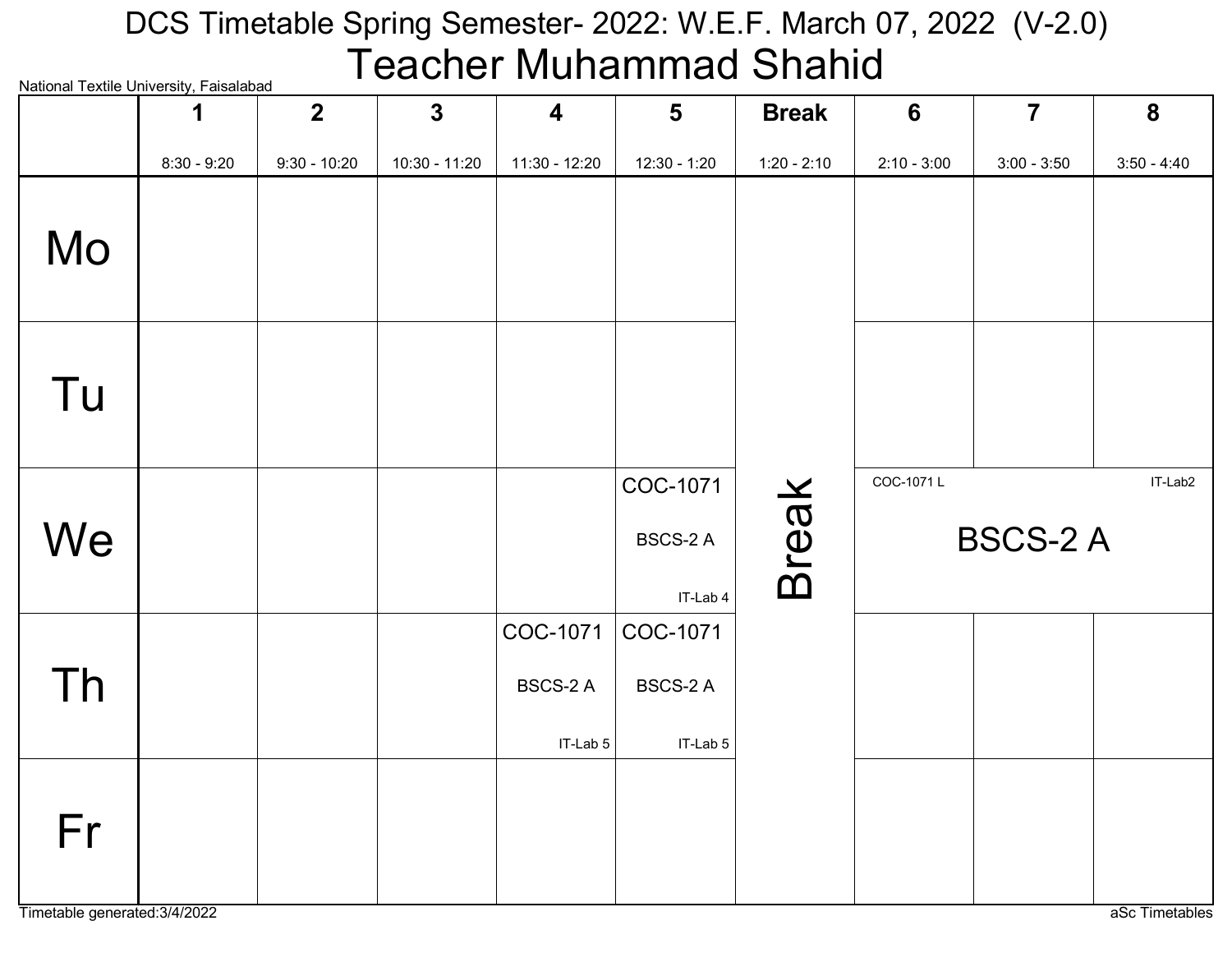# National Textile University, Faisalabad DCS Timetable Spring Semester- 2022: W.E.F. March 07, 2022 (V-2.0) Teacher Ms. Asia Atif

| rational rextile onlivereity, i disdidibad | 1             | 2 <sup>2</sup> | $\mathbf{3}$    | $\overline{\mathbf{4}}$ | $5\phantom{1}$  | <b>Break</b>  | $6\phantom{1}6$ | $\overline{7}$ | 8             |
|--------------------------------------------|---------------|----------------|-----------------|-------------------------|-----------------|---------------|-----------------|----------------|---------------|
|                                            | $8:30 - 9:20$ | $9:30 - 10:20$ | 10:30 - 11:20   | 11:30 - 12:20           | $12:30 - 1:20$  | $1:20 - 2:10$ | $2:10 - 3:00$   | $3:00 - 3:50$  | $3:50 - 4:40$ |
| Mo                                         |               |                |                 |                         |                 |               |                 |                |               |
|                                            |               |                | SS-1093         | SS-1093                 | SS-1093         |               |                 |                |               |
| Tu                                         |               |                | <b>BSCS-2 A</b> | <b>BSCS-2 A</b>         | BSSE-2 B        |               |                 |                |               |
|                                            |               |                | $R-12$          | $R-12$                  | $R-12$          |               |                 |                |               |
|                                            |               |                | SS-1093         | SS-1093                 | SS-1093         |               | SS-1093         |                |               |
| We                                         |               |                | BSSE-2B         | BSSE-2B                 | <b>BSSE-2 A</b> | <b>Break</b>  | BSSE-2 A        |                |               |
|                                            |               |                | $R-6$           | $R-11$                  | $R-13$          |               | $R-13$          |                |               |
|                                            |               |                |                 |                         | SS-1093         |               | SS-1093         |                |               |
| Th                                         |               |                |                 |                         | BSSE-2 A        |               | BSCS-2 A        |                |               |
|                                            |               |                |                 |                         | $R-10$          |               | $R-6$           |                |               |
| Fr                                         |               |                |                 |                         |                 |               |                 |                |               |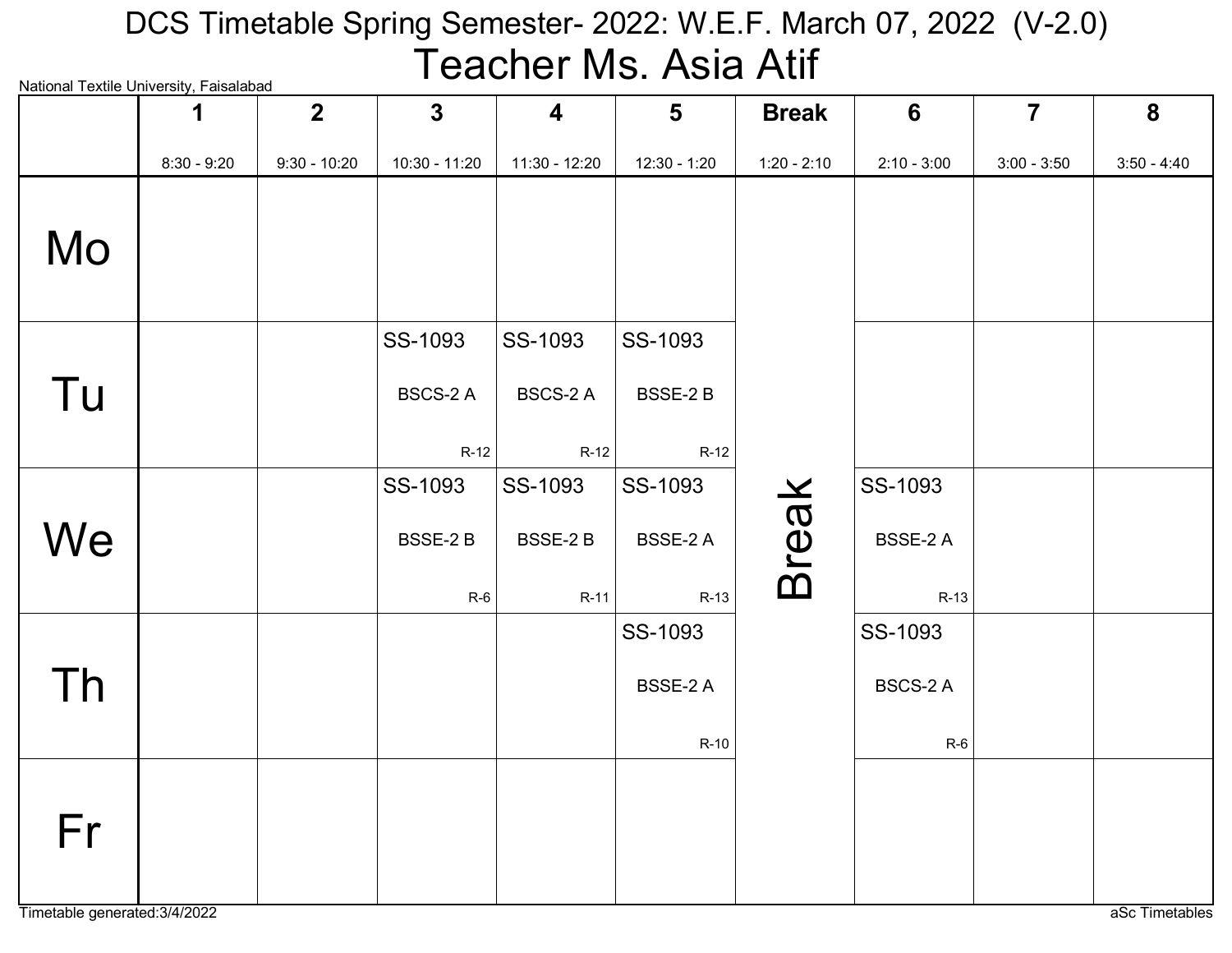# DCS Timetable Spring Semester- 2022: W.E.F. March 07, 2022 (V-2.0) Teacher Ms. Ayesha Khaliq

|    | National Textile University, Faisalabad |                 |               |                         | J              |               | ш               |                |               |  |
|----|-----------------------------------------|-----------------|---------------|-------------------------|----------------|---------------|-----------------|----------------|---------------|--|
|    |                                         | $\overline{2}$  | $\mathbf 3$   | $\overline{\mathbf{4}}$ | $5\phantom{1}$ | <b>Break</b>  | $6\phantom{1}6$ | $\overline{7}$ | 8             |  |
|    | $8:30 - 9:20$                           | $9:30 - 10:20$  | 10:30 - 11:20 | 11:30 - 12:20           | 12:30 - 1:20   | $1:20 - 2:10$ | $2:10 - 3:00$   | $3:00 - 3:50$  | $3:50 - 4:40$ |  |
|    |                                         |                 |               |                         |                |               | CSE-4078L       |                | IT-Lab1       |  |
| Mo |                                         |                 |               |                         |                |               |                 | <b>BSSE-6</b>  |               |  |
|    | CSE-4071L                               |                 | IT-Lab 4      |                         |                |               | CSC-2077 L      |                | IT-Lab3       |  |
| Tu |                                         | <b>BSSE-8 B</b> |               |                         |                |               |                 | <b>BSIT-4</b>  |               |  |
|    | CSE-4071L                               |                 | IT-Lab2       |                         |                |               | CSC-2077 L      |                | IT-Lab1       |  |
| We |                                         | <b>BSSE-8 A</b> |               |                         |                | <b>Break</b>  | <b>BSCS-4</b>   |                |               |  |
|    | CSC-2077 L                              |                 | IT-Lab 4      |                         |                |               |                 |                |               |  |
|    |                                         |                 |               |                         |                |               |                 |                |               |  |
| Th |                                         | <b>BSSE-4</b>   |               |                         |                |               |                 |                |               |  |
|    | CSE-4078L                               |                 | IT-Lab3       |                         |                |               |                 |                |               |  |
| Fr |                                         | <b>BSIT-6</b>   |               |                         |                |               |                 |                |               |  |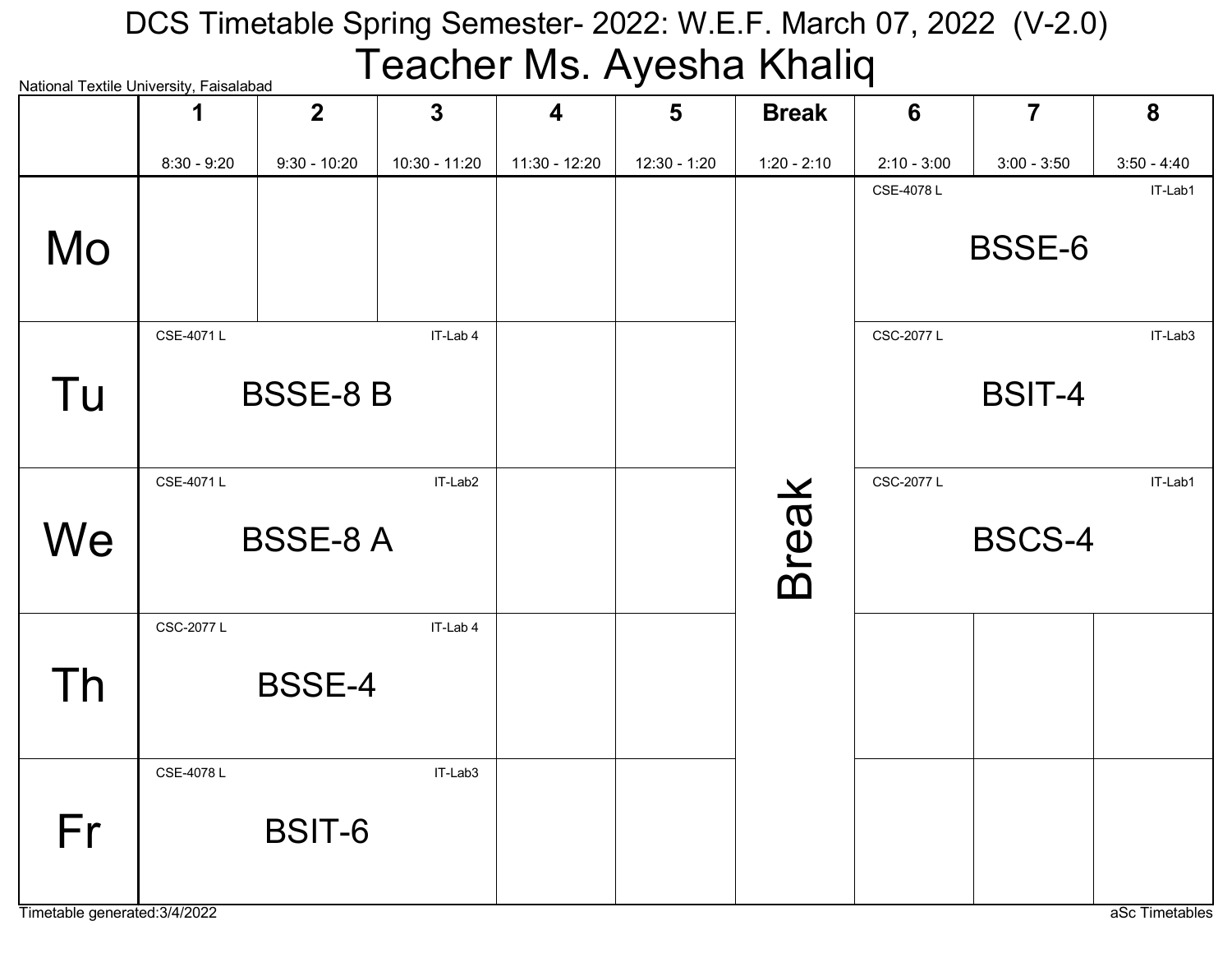# National Textile University, Faisalabad DCS Timetable Spring Semester- 2022: W.E.F. March 07, 2022 (V-2.0) Teacher Ms. Hafiza Maryam

|    | 1             | Hational Toxtilo Onlyoiolty, I diodidiodd<br>$\overline{2}$ | $\overline{3}$ | $\overline{\mathbf{4}}$ | $5\phantom{1}$ | <b>Break</b>  | $6\phantom{1}6$ | $\overline{7}$ | 8             |
|----|---------------|-------------------------------------------------------------|----------------|-------------------------|----------------|---------------|-----------------|----------------|---------------|
|    | $8:30 - 9:20$ | $9:30 - 10:20$                                              | 10:30 - 11:20  | 11:30 - 12:20           | 12:30 - 1:20   | $1:20 - 2:10$ | $2:10 - 3:00$   | $3:00 - 3:50$  | $3:50 - 4:40$ |
|    |               | SS-1093                                                     | SS-1093        | SS-1093                 | SS-1093        |               |                 |                |               |
| Mo |               | <b>BSAI-2</b>                                               | <b>BSCS-2B</b> | BSIT-6                  | BSSE-6         |               |                 |                |               |
|    |               | $R-7$                                                       | $R-12$         | $R-13$                  | $R-12$         |               |                 |                |               |
|    |               |                                                             |                |                         |                |               | SS-1093         | SS-1093        | SS-1093       |
| Tu |               |                                                             |                |                         |                |               | <b>BSAI-2</b>   | <b>BSCS-2B</b> | BSSE-6        |
|    |               |                                                             |                |                         |                |               | $R-10$          | $R-12$         | $R-13$        |
|    |               |                                                             |                |                         |                |               |                 | SS-1093        |               |
| We |               |                                                             |                |                         |                | <b>Break</b>  |                 | <b>BSCS-2B</b> |               |
|    |               |                                                             |                |                         |                |               |                 | $R-11$         |               |
|    |               |                                                             |                |                         | SS-1093        |               | SS-1093         | SS-1093        | SS-1093       |
| Th |               |                                                             |                |                         | <b>BSAI-2</b>  |               | BSIT-6          | BSIT-6         | BSSE-6        |
|    |               |                                                             |                |                         | $R-7$          |               | $R-13$          | $R-13$         | $R-13$        |
| Fr |               |                                                             |                |                         |                |               |                 |                |               |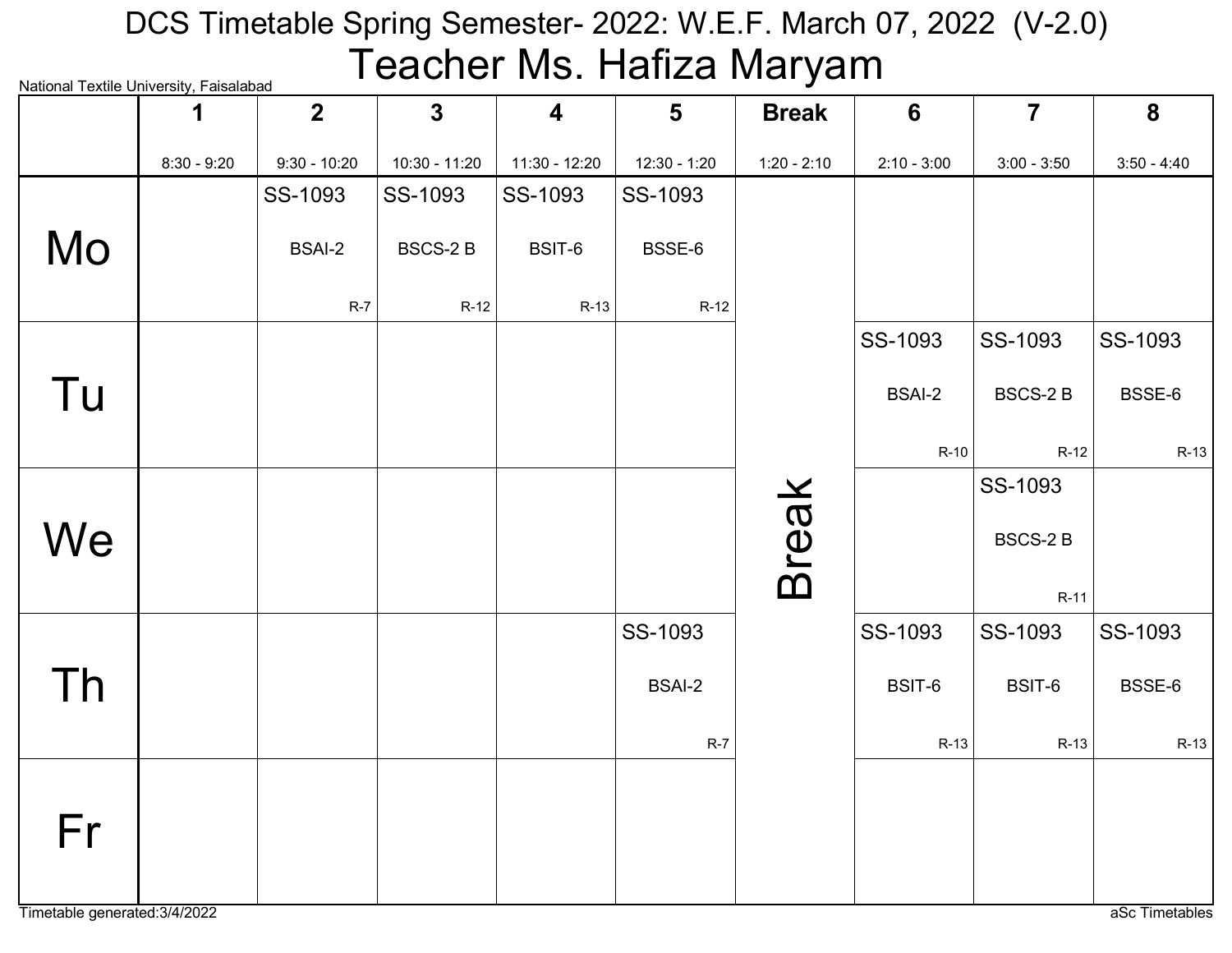## National Textile University, Faisalabad DCS Timetable Spring Semester- 2022: W.E.F. March 07, 2022 (V-2.0) Teacher Ms. Nazish Imtiaz

|    | INQUOTIQI TEXUIE OTIIVEI SILY, I QISQIQDQU<br>1 | $\overline{2}$  | $\mathbf{3}$    | $\overline{\mathbf{4}}$ | $5\phantom{1}$ | <b>Break</b>  | $6\phantom{1}6$ | $\overline{7}$ | 8             |
|----|-------------------------------------------------|-----------------|-----------------|-------------------------|----------------|---------------|-----------------|----------------|---------------|
|    | $8:30 - 9:20$                                   | $9:30 - 10:20$  | 10:30 - 11:20   | 11:30 - 12:20           | 12:30 - 1:20   | $1:20 - 2:10$ | $2:10 - 3:00$   | $3:00 - 3:50$  | $3:50 - 4:40$ |
|    | MGT-4085                                        | MGT-4085        | MGT-4085        |                         |                |               |                 |                |               |
| Mo | <b>BSCS-8 B</b>                                 | <b>BSCS-8 B</b> | BSIT-8          |                         |                |               |                 |                |               |
|    | $R-12$                                          | $R-12$          | $R-13$          |                         |                |               |                 |                |               |
|    |                                                 |                 |                 |                         |                |               |                 |                |               |
| Tu |                                                 |                 |                 |                         |                |               |                 |                |               |
|    |                                                 |                 |                 |                         |                |               |                 |                |               |
|    |                                                 |                 | <b>MGT-4085</b> |                         |                |               |                 |                |               |
| We |                                                 |                 | <b>BSCS-8B</b>  |                         |                | <b>Break</b>  |                 |                |               |
|    |                                                 |                 | $R-13$          |                         |                |               |                 |                |               |
|    | MGT-4085                                        | MGT-4085        |                 |                         |                |               |                 |                |               |
| Th | BSIT-8                                          | BSIT-8          |                 |                         |                |               |                 |                |               |
|    | $R-11$                                          | $R-11$          |                 |                         |                |               |                 |                |               |
|    |                                                 |                 |                 |                         |                |               |                 |                |               |
| Fr |                                                 |                 |                 |                         |                |               |                 |                |               |
|    |                                                 |                 |                 |                         |                |               |                 |                |               |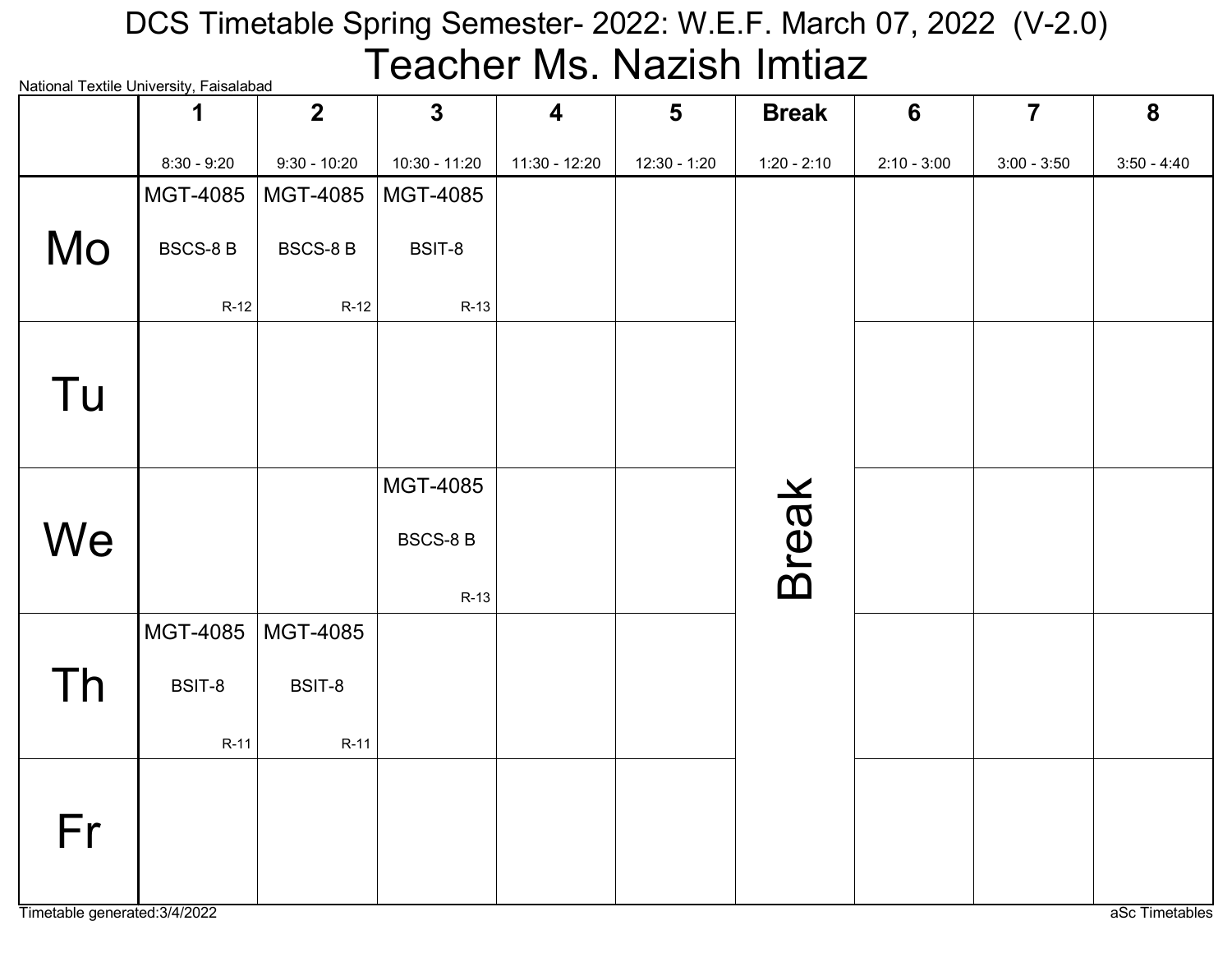#### National Textile University, Faisalabad DCS Timetable Spring Semester- 2022: W.E.F. March 07, 2022 (V-2.0) Teacher Ms. Nabeela Ashraf

|    | radional Textile Onliversity, I alsalabad<br>1 | $\mathbf{2}$   | $\mathbf{3}$  | $\overline{\mathbf{4}}$ | $5\phantom{1}$ | <b>Break</b>  | 6               | $\overline{7}$  | 8             |
|----|------------------------------------------------|----------------|---------------|-------------------------|----------------|---------------|-----------------|-----------------|---------------|
|    | $8:30 - 9:20$                                  | $9:30 - 10:20$ | 10:30 - 11:20 | 11:30 - 12:20           | 12:30 - 1:20   | $1:20 - 2:10$ | $2:10 - 3:00$   | $3:00 - 3:50$   | $3:50 - 4:40$ |
|    |                                                |                |               |                         |                |               |                 |                 | QT-1002       |
| Mo |                                                |                |               |                         |                |               |                 |                 | BSSE-2 A      |
|    |                                                |                |               |                         |                |               |                 |                 | $R-12$        |
|    | <b>CSC-2077</b>                                | COC-1071       |               |                         |                |               |                 |                 |               |
| Tu | BSSE-4                                         | BSSE-2 A       |               |                         |                |               |                 |                 |               |
|    | $R-11$                                         | IT-Lab 5       |               |                         |                |               |                 |                 |               |
|    | <b>CSC-2077</b>                                | COC-1071       |               |                         |                |               | <b>CSC-2077</b> |                 |               |
| We | BSSE-4                                         | BSSE-2 A       |               |                         |                | <b>Break</b>  | BSSE-4          |                 |               |
|    | IT-Lab 5                                       | IT-Lab 5       |               |                         |                |               | IT-Lab3         |                 |               |
|    | CSC-2077 L                                     |                | IT-Lab 4      |                         |                |               | COC-1071L       |                 | IT-Lab1       |
| Th |                                                | <b>BSSE-4</b>  |               |                         |                |               |                 | <b>BSSE-2 A</b> |               |
|    |                                                | COC-1071       |               |                         |                |               |                 |                 |               |
| Fr |                                                | BSSE-2 A       |               |                         |                |               |                 |                 |               |
|    |                                                | IT-Lab2        |               |                         |                |               |                 |                 |               |

Timetable generated:3/4/2022 aSc Timetables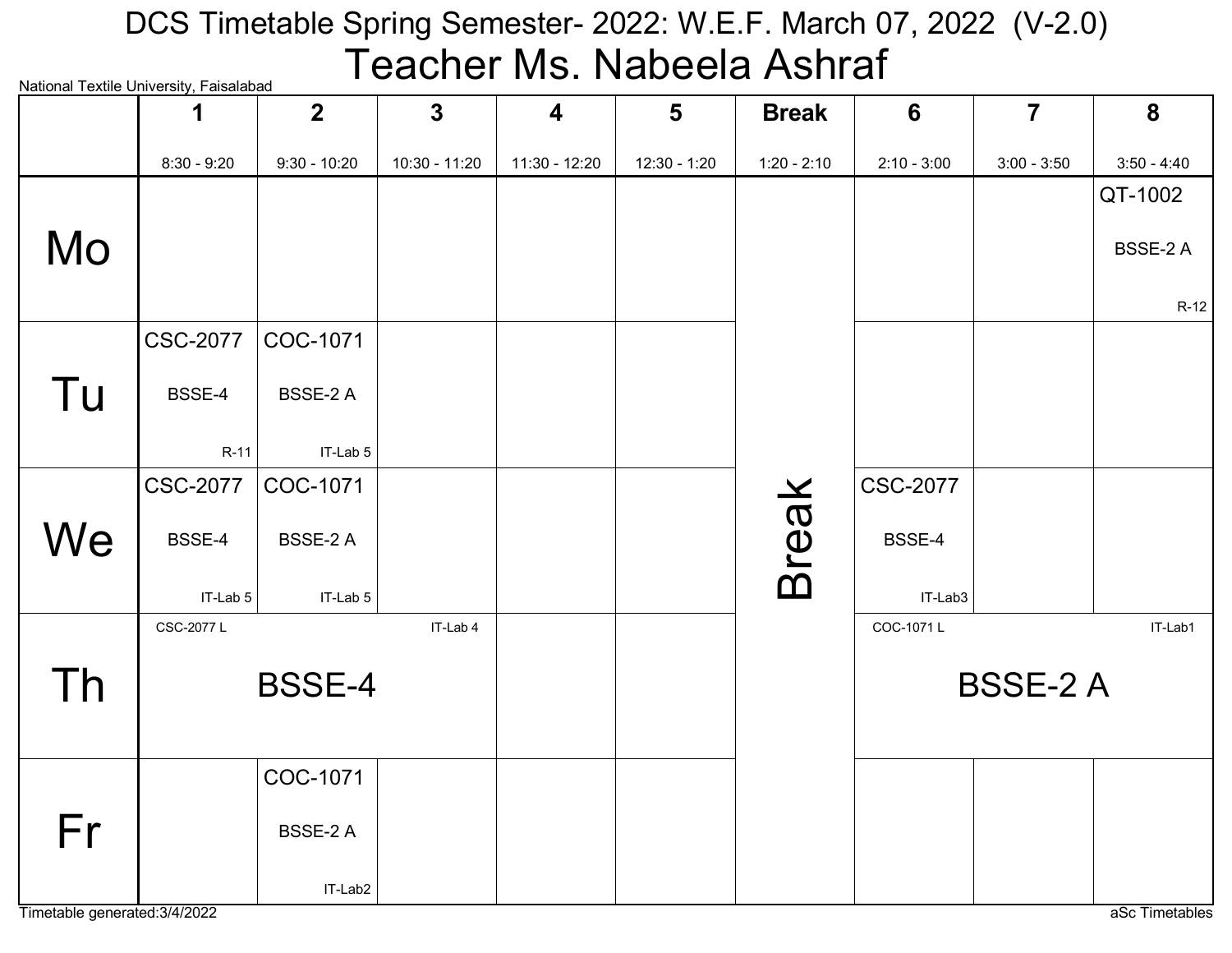# National Textile University, Faisalabad DCS Timetable Spring Semester- 2022: W.E.F. March 07, 2022 (V-2.0) Teacher Mr. Nasir Mahmood

| rational rextile onlivereity, i disdididad | 1             | $\overline{2}$  | $\mathbf{3}$  | $\overline{\mathbf{4}}$ | $5\phantom{1}$  | <b>Break</b>  | $6\phantom{1}6$ | $\overline{7}$ | 8             |
|--------------------------------------------|---------------|-----------------|---------------|-------------------------|-----------------|---------------|-----------------|----------------|---------------|
|                                            | $8:30 - 9:20$ | $9:30 - 10:20$  | 10:30 - 11:20 | 11:30 - 12:20           | 12:30 - 1:20    | $1:20 - 2:10$ | $2:10 - 3:00$   | $3:00 - 3:50$  | $3:50 - 4:40$ |
| Mo                                         |               |                 |               |                         |                 |               |                 |                |               |
|                                            |               |                 |               | <b>CSE-4079</b>         | <b>CSC-4076</b> |               |                 |                |               |
| Tu                                         |               |                 |               | <b>BSCS-8B</b>          | BSCS-6          |               |                 |                |               |
|                                            |               |                 |               | IT-Lab 5                | IT-Lab3         |               |                 |                |               |
|                                            |               | <b>CSE-4079</b> |               |                         | <b>CSC-4076</b> |               |                 |                |               |
| We                                         |               | <b>BSCS-8 B</b> |               |                         | BSCS-6          | <b>Break</b>  |                 |                |               |
|                                            |               | IT-Lab3         |               |                         | IT-Lab3         |               |                 |                |               |
|                                            |               | <b>CSC-4076</b> | CSE-4079L     |                         | IT-Lab1         |               |                 |                |               |
| Th                                         |               | BSCS-6          |               | <b>BSCS-8 B</b>         |                 |               |                 |                |               |
|                                            |               | IT-Lab1         |               |                         |                 |               |                 |                |               |
| Fr                                         |               |                 |               |                         |                 |               |                 |                |               |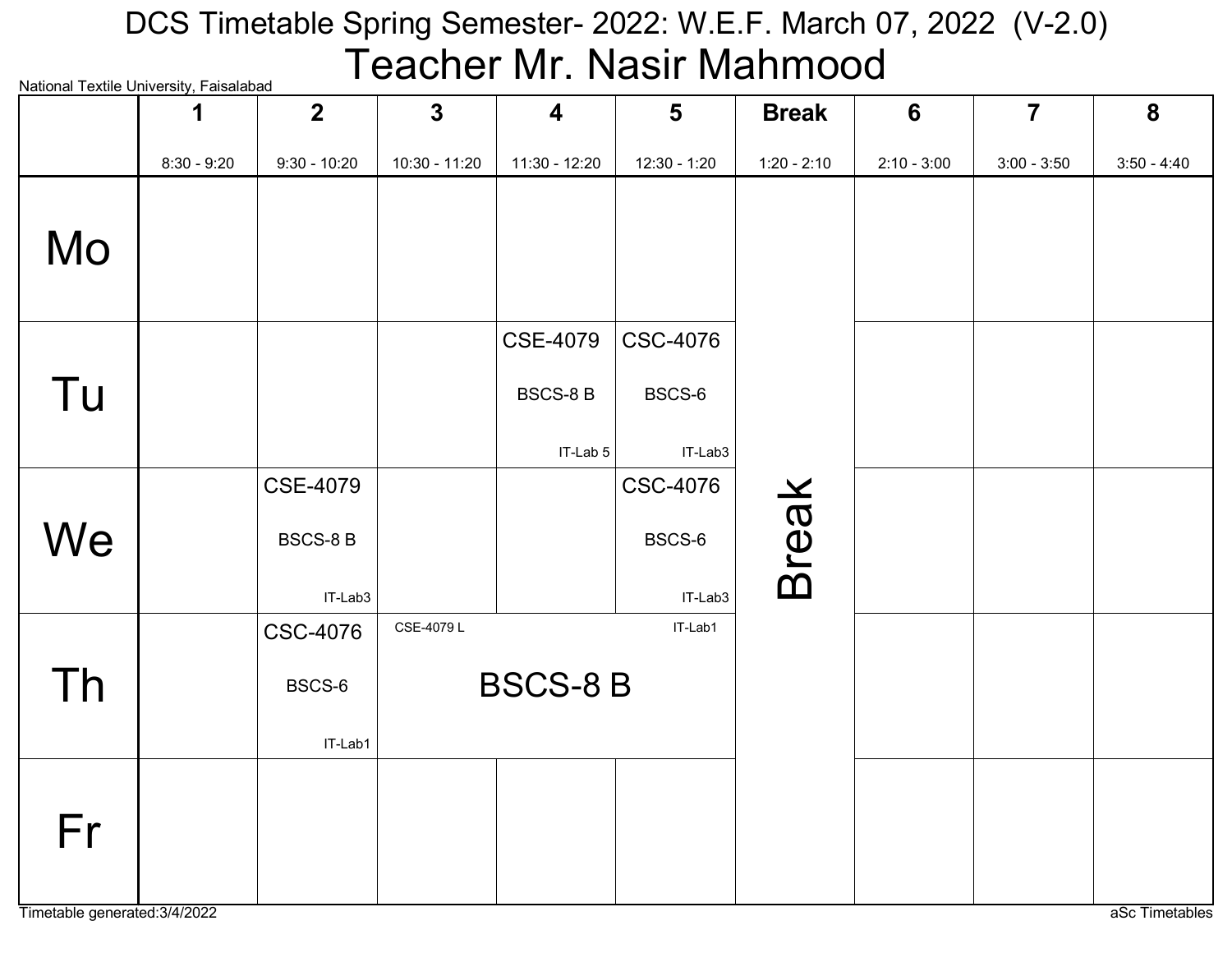#### National Textile University, Faisalabad DCS Timetable Spring Semester- 2022: W.E.F. March 07, 2022 (V-2.0) Teacher Mr. Pir Bakhsh

| National Textile University, Falsalabad |               | 2 <sup>1</sup> | $\overline{\mathbf{3}}$ | $\overline{\mathbf{4}}$ | 5              | <b>Break</b>  | 6             | $\overline{7}$  | 8             |
|-----------------------------------------|---------------|----------------|-------------------------|-------------------------|----------------|---------------|---------------|-----------------|---------------|
|                                         | $8:30 - 9:20$ | $9:30 - 10:20$ | 10:30 - 11:20           | 11:30 - 12:20           | $12:30 - 1:20$ | $1:20 - 2:10$ | $2:10 - 3:00$ | $3:00 - 3:50$   | $3:50 - 4:40$ |
| Mo                                      |               |                |                         |                         |                |               | CSE-4079L     | <b>BSCS-8 A</b> | IT-Lab 4      |
| Tu                                      |               |                | CSE-4077L               | BSIT-8                  | IT-Lab2        |               |               |                 |               |
| We                                      |               |                | CS-3073L                | <b>BSSE-6</b>           | IT-Lab1        | <b>Break</b>  | CS-3073       | BSIT-6          | IT-Lab 4      |
| Th                                      |               |                | CSE-4079L               | <b>BSCS-8 B</b>         | IT-Lab1        |               | CS-3073L      | <b>BSCS-6</b>   | IT-Lab2       |
| Fr                                      |               |                |                         |                         |                |               |               |                 |               |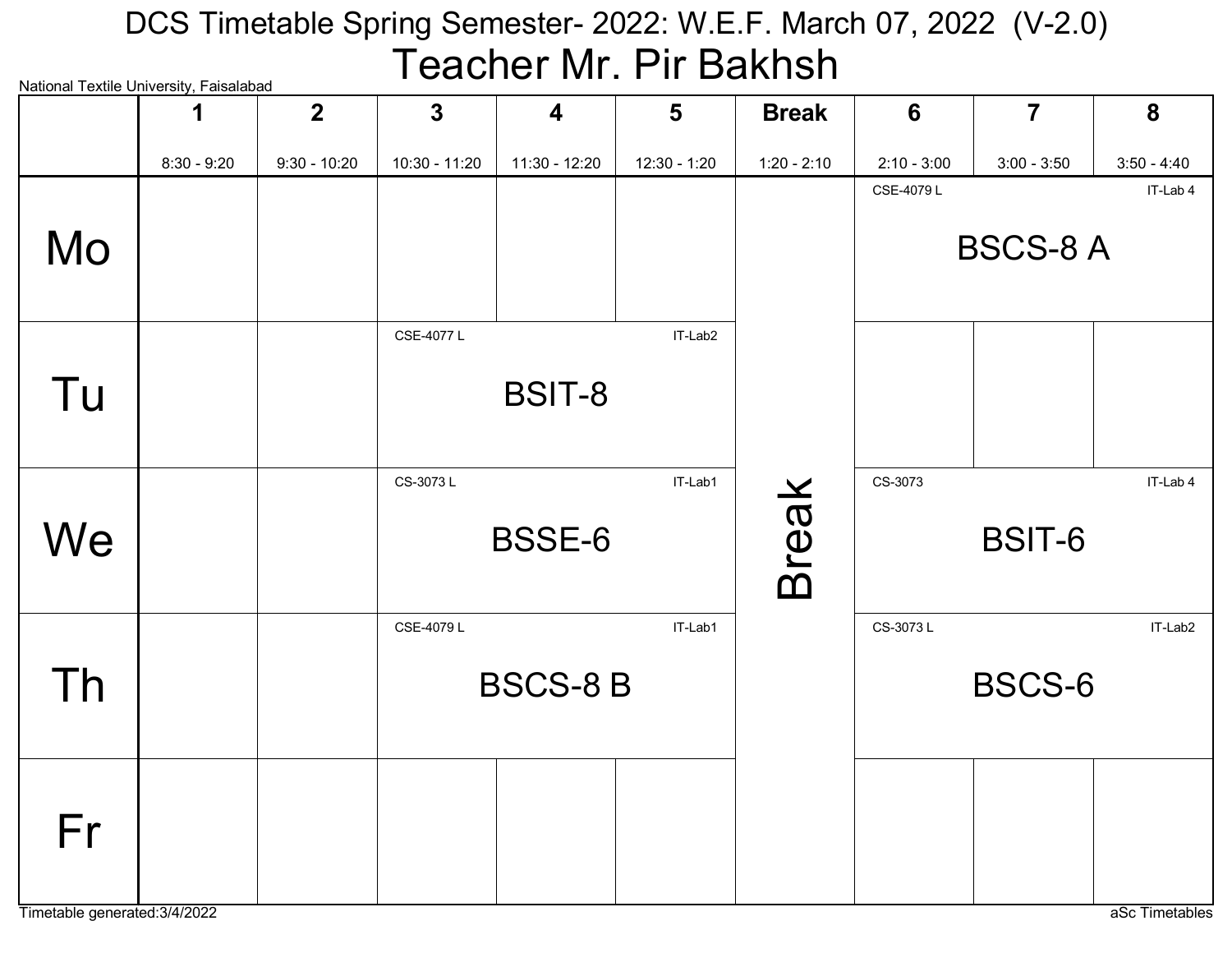## National Textile University, Faisalabad DCS Timetable Spring Semester- 2022: W.E.F. March 07, 2022 (V-2.0) Teacher Ms. Sara Masood

|    | ivational TCAtilC Onliversity, I disdidibdu<br>1 | $\overline{2}$  | $\mathbf{3}$    | $\overline{\mathbf{4}}$ | $5\phantom{1}$ | <b>Break</b>  | $6\phantom{1}6$ | $\overline{7}$ | 8             |
|----|--------------------------------------------------|-----------------|-----------------|-------------------------|----------------|---------------|-----------------|----------------|---------------|
|    | $8:30 - 9:20$                                    | $9:30 - 10:20$  | 10:30 - 11:20   | 11:30 - 12:20           | $12:30 - 1:20$ | $1:20 - 2:10$ | $2:10 - 3:00$   | $3:00 - 3:50$  | $3:50 - 4:40$ |
|    |                                                  |                 | <b>CSE-4078</b> |                         |                |               | CSE-4078L       |                | IT-Lab1       |
| Mo |                                                  |                 | BSSE-6          |                         |                |               |                 | BSSE-6         |               |
|    |                                                  |                 | IT-Lab1         |                         |                |               |                 |                |               |
|    | <b>CSE-4078</b>                                  | <b>ITC-3073</b> |                 |                         |                |               | ITC-3073L       |                | IT-Lab 4      |
| Tu | BSSE-6                                           | BSIT-6          |                 |                         |                |               |                 | BSIT-6         |               |
|    | $R-12$                                           | $R-6$           |                 |                         |                |               |                 |                |               |
|    |                                                  |                 |                 |                         |                |               |                 |                |               |
| We |                                                  |                 |                 |                         |                |               |                 |                |               |
|    |                                                  |                 |                 |                         |                | <b>Break</b>  |                 |                |               |
|    |                                                  |                 |                 |                         |                |               |                 |                |               |
| Th |                                                  |                 |                 |                         |                |               |                 |                |               |
|    |                                                  |                 |                 |                         |                |               |                 |                |               |
|    |                                                  |                 |                 |                         |                |               |                 |                |               |
| Fr |                                                  |                 |                 |                         |                |               |                 |                |               |
|    |                                                  |                 |                 |                         |                |               |                 |                |               |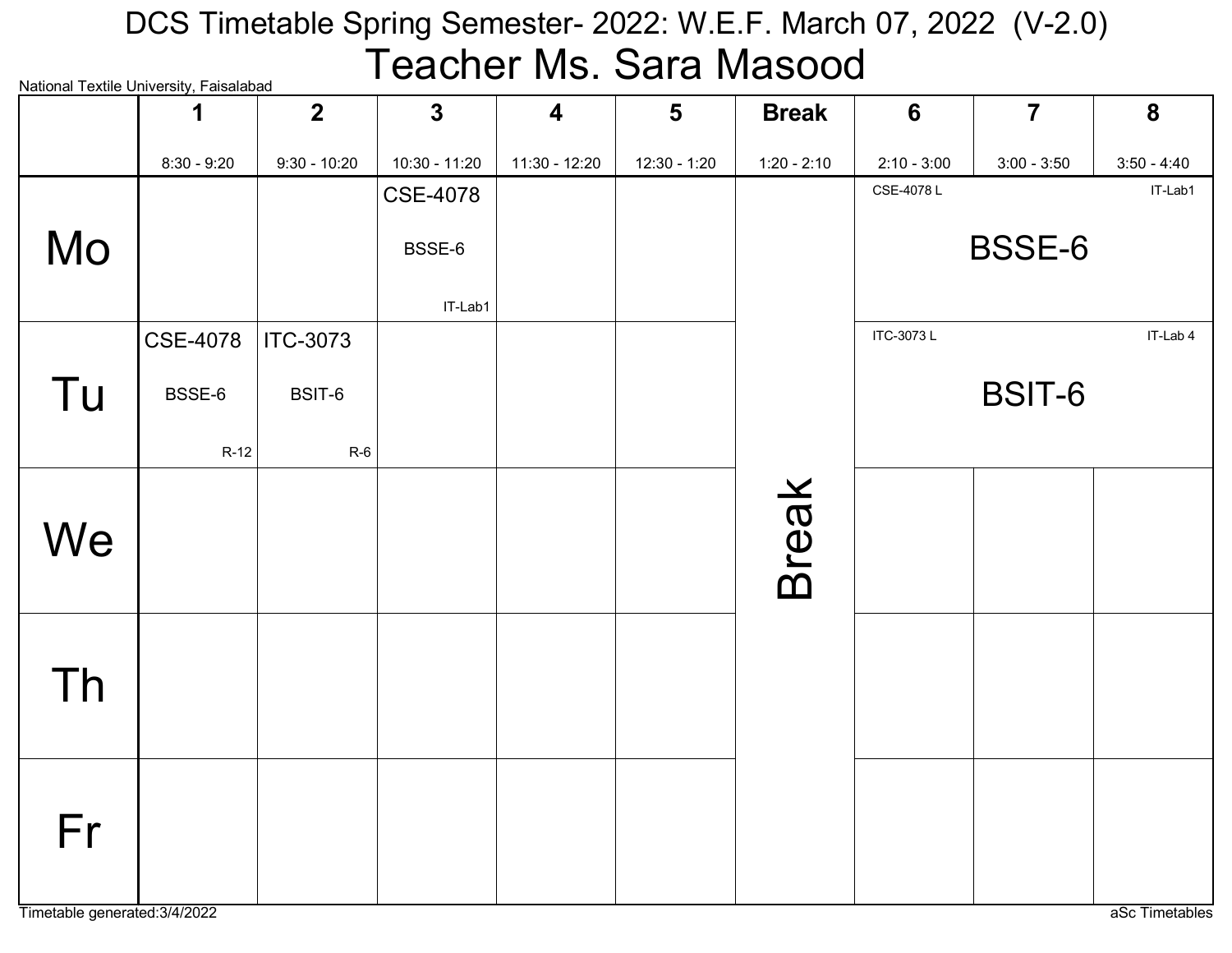# National Textile University, Faisalabad DCS Timetable Spring Semester- 2022: W.E.F. March 07, 2022 (V-2.0) Teacher Shahbaz Ahmad

|    | 1             | $\overline{\mathbf{2}}$ | $\overline{3}$  | $\overline{\mathbf{4}}$ | $5\phantom{1}$  | <b>Break</b>  | $6\phantom{1}6$ | $\overline{7}$ | 8             |
|----|---------------|-------------------------|-----------------|-------------------------|-----------------|---------------|-----------------|----------------|---------------|
|    | $8:30 - 9:20$ | $9:30 - 10:20$          | 10:30 - 11:20   | 11:30 - 12:20           | 12:30 - 1:20    | $1:20 - 2:10$ | $2:10 - 3:00$   | $3:00 - 3:50$  | $3:50 - 4:40$ |
|    |               | <b>CSC-2074</b>         |                 |                         | <b>CSC-4075</b> |               |                 |                |               |
| Mo |               | BSIT-4                  |                 |                         | <b>BSCS-8A</b>  |               |                 |                |               |
|    |               | IT-Lab 5                |                 |                         | IT-Lab 5        |               |                 |                |               |
|    |               | CSC-2074                |                 | <b>CSC-4075</b>         |                 |               |                 |                |               |
| Tu |               | BSIT-4                  |                 | <b>BSCS-8 A</b>         |                 |               |                 |                |               |
|    |               | $R-13$                  |                 | $R-6$                   |                 |               |                 |                |               |
|    |               |                         | <b>CSC-2074</b> |                         |                 |               | <b>CSC-4075</b> |                |               |
| We |               |                         | BSIT-4          |                         |                 | <b>Break</b>  | <b>BSCS-8 A</b> |                |               |
|    |               |                         | IT-Lab 5        |                         |                 |               | IT-Lab 5        |                |               |
|    |               | CSC-2074 L              |                 | IT-Lab2                 |                 |               |                 |                |               |
| Th |               |                         | <b>BSIT-4</b>   |                         |                 |               |                 |                |               |
|    |               |                         |                 |                         |                 |               |                 |                |               |
|    |               |                         |                 |                         |                 |               |                 |                |               |
| Fr |               |                         |                 |                         |                 |               |                 |                |               |
|    |               |                         |                 |                         |                 |               |                 |                |               |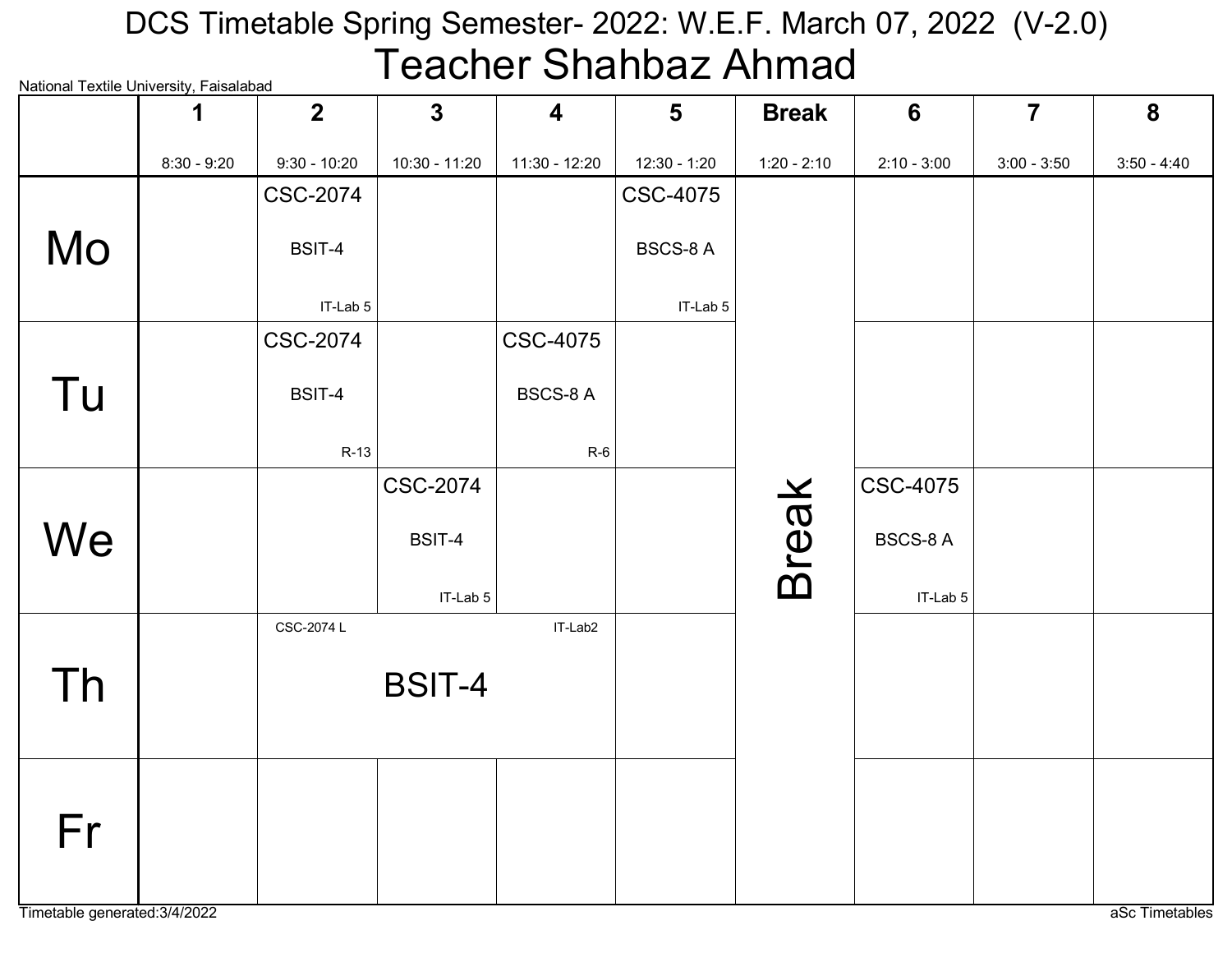#### National Textile University, Faisalabad DCS Timetable Spring Semester- 2022: W.E.F. March 07, 2022 (V-2.0) Teacher Shahbaz Ahmad Sahi

|    | <u>ivalional Textile Onliversity, Falsalabau</u><br>1 | 2 <sup>1</sup> | $\mathbf{3}$  | $\overline{\mathbf{4}}$ | $5\phantom{1}$  | <b>Break</b>  | $6\phantom{1}$  | $\overline{7}$  | 8             |
|----|-------------------------------------------------------|----------------|---------------|-------------------------|-----------------|---------------|-----------------|-----------------|---------------|
|    | $8:30 - 9:20$                                         | $9:30 - 10:20$ | 10:30 - 11:20 | 11:30 - 12:20           | 12:30 - 1:20    | $1:20 - 2:10$ | $2:10 - 3:00$   | $3:00 - 3:50$   | $3:50 - 4:40$ |
|    | <b>CSE-4078</b>                                       |                |               |                         |                 |               |                 | <b>ITC-3075</b> |               |
| Mo | BSIT-6                                                |                |               |                         |                 |               |                 | BSCS-6          |               |
|    | $R-6$                                                 |                |               |                         |                 |               |                 | R-11            |               |
|    | ITC-3075L                                             |                | IT-Lab3       |                         | <b>CSE-4078</b> |               | <b>ITC-3075</b> |                 |               |
| Tu |                                                       | BSCS-6         |               |                         | BSIT-6          |               | BSCS-6          |                 |               |
|    |                                                       |                |               |                         | IT-Lab 5        |               | IT-Lab 5        |                 |               |
| We |                                                       |                |               |                         |                 | <b>Break</b>  |                 |                 |               |
| Th |                                                       |                |               |                         |                 |               |                 |                 |               |
| Fr | CSE-4078L                                             | BSIT-6         | IT-Lab3       |                         |                 |               |                 |                 |               |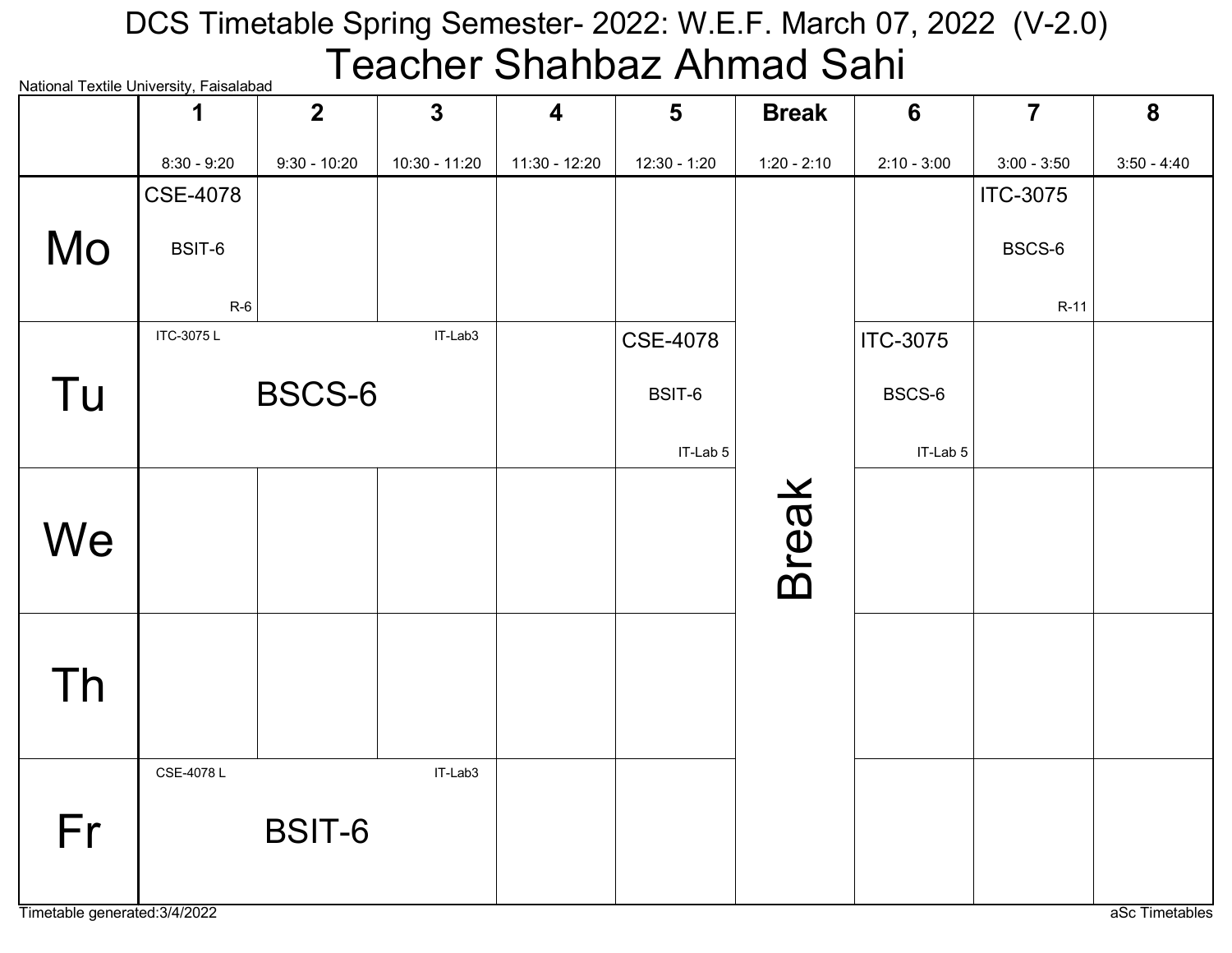### National Textile University, Faisalabad DCS Timetable Spring Semester- 2022: W.E.F. March 07, 2022 (V-2.0) Teacher Mr. Waqar Ahmad

|    | ivalivilai Textile Olliveisity, Laisalavau<br>1 | $\overline{2}$ | $\mathbf{3}$  | $\overline{\mathbf{4}}$ | $5\phantom{1}$ | <b>Break</b>  | $6\phantom{1}6$ | $\overline{7}$ | 8             |
|----|-------------------------------------------------|----------------|---------------|-------------------------|----------------|---------------|-----------------|----------------|---------------|
|    | $8:30 - 9:20$                                   | $9:30 - 10:20$ | 10:30 - 11:20 | 11:30 - 12:20           | $12:30 - 1:20$ | $1:20 - 2:10$ | $2:10 - 3:00$   | $3:00 - 3:50$  | $3:50 - 4:40$ |
|    | COC-1071                                        | CS-3073        |               |                         |                |               |                 |                |               |
| Mo | <b>BSAI-2</b>                                   | BSSE-6         |               |                         |                |               |                 |                |               |
|    | IT-Lab1                                         | IT-Lab1        |               |                         |                |               |                 |                |               |
|    | COC-1071                                        | COC-1071       |               | IT-Lab1                 |                |               |                 |                |               |
| Tu | <b>BSAI-2</b>                                   |                | <b>BSAI-2</b> |                         |                |               |                 |                |               |
|    | IT-Lab1                                         |                |               |                         |                |               |                 |                |               |
|    | COC-1071                                        | CS-3073        | CS-3073L      |                         | IT-Lab1        |               |                 |                |               |
| We | <b>BSAI-2</b>                                   | BSSE-6         |               | BSSE-6                  |                | <b>Break</b>  |                 |                |               |
|    | IT-Lab1                                         | IT-Lab1        |               |                         |                |               |                 |                |               |
|    |                                                 |                |               |                         |                |               |                 |                |               |
| Th |                                                 |                |               |                         |                |               |                 |                |               |
|    |                                                 |                |               |                         |                |               |                 |                |               |
|    |                                                 |                |               |                         |                |               |                 |                |               |
| Fr |                                                 |                |               |                         |                |               |                 |                |               |
|    |                                                 |                |               |                         |                |               |                 |                |               |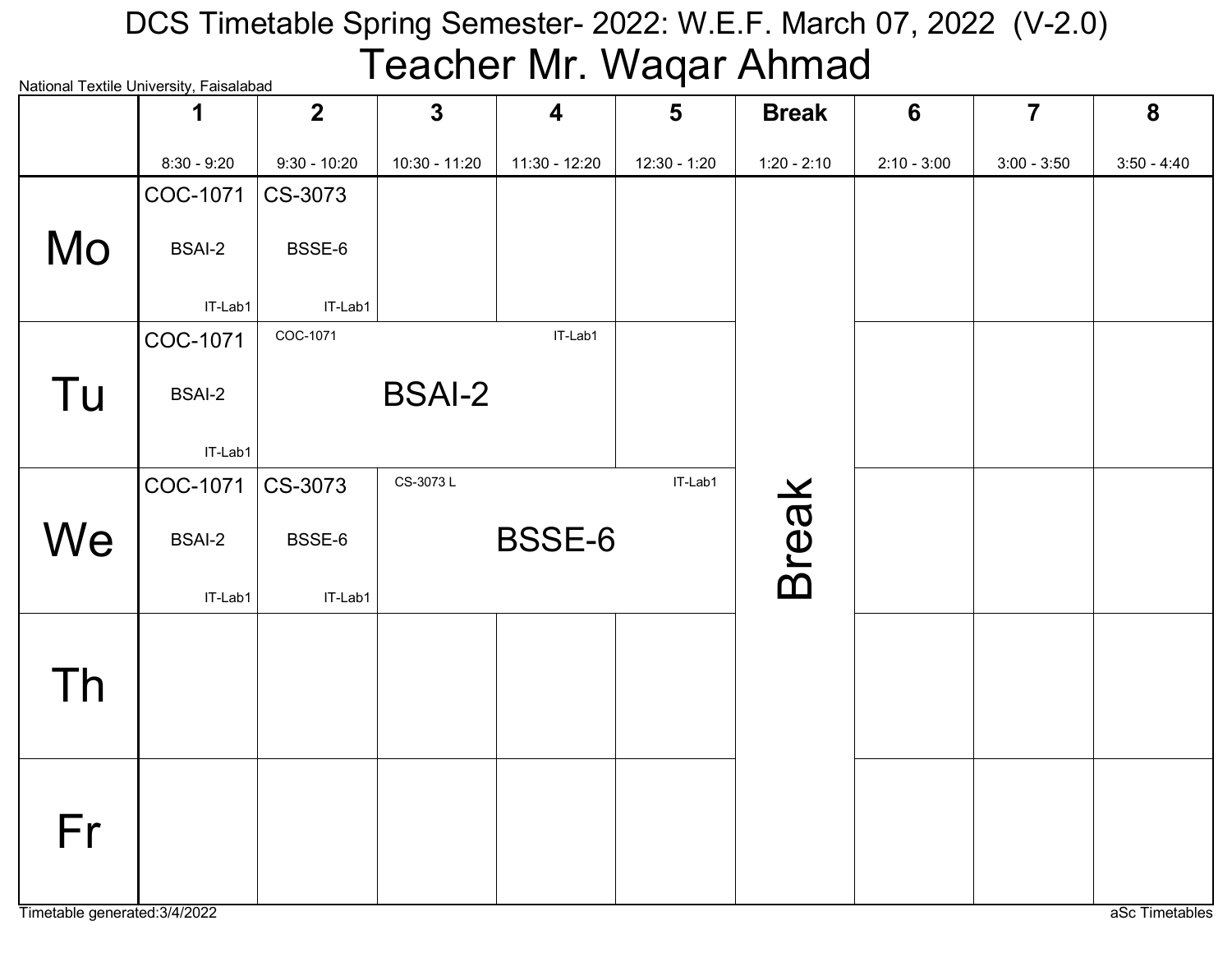#### National Textile University, Faisalabad DCS Timetable Spring Semester- 2022: W.E.F. March 07, 2022 (V-2.0) Teacher CS Teachers A

| <u>INAIIOITIAI TEXIIIE OHIVEISIIV, FAISAIADAU</u> | 1             | $\overline{2}$ | $\mathbf{3}$    | $\overline{\mathbf{4}}$ | $5\overline{)}$ | <b>Break</b>  | $6\phantom{1}6$ | $\overline{7}$  | 8             |
|---------------------------------------------------|---------------|----------------|-----------------|-------------------------|-----------------|---------------|-----------------|-----------------|---------------|
|                                                   | $8:30 - 9:20$ | $9:30 - 10:20$ | 10:30 - 11:20   | 11:30 - 12:20           | $12:30 - 1:20$  | $1:20 - 2:10$ | $2:10 - 3:00$   | $3:00 - 3:50$   | $3:50 - 4:40$ |
| Mo                                                |               |                |                 |                         |                 |               |                 |                 |               |
| Tu                                                |               |                |                 |                         |                 |               |                 |                 |               |
| We                                                |               |                |                 |                         |                 | <b>Break</b>  |                 |                 |               |
| Th                                                |               |                |                 |                         |                 |               |                 |                 |               |
| Fr                                                | FYP CS (A)    |                | <b>BSCS-8 A</b> |                         |                 |               | FYP CS (A)      | <b>BSCS-8 A</b> |               |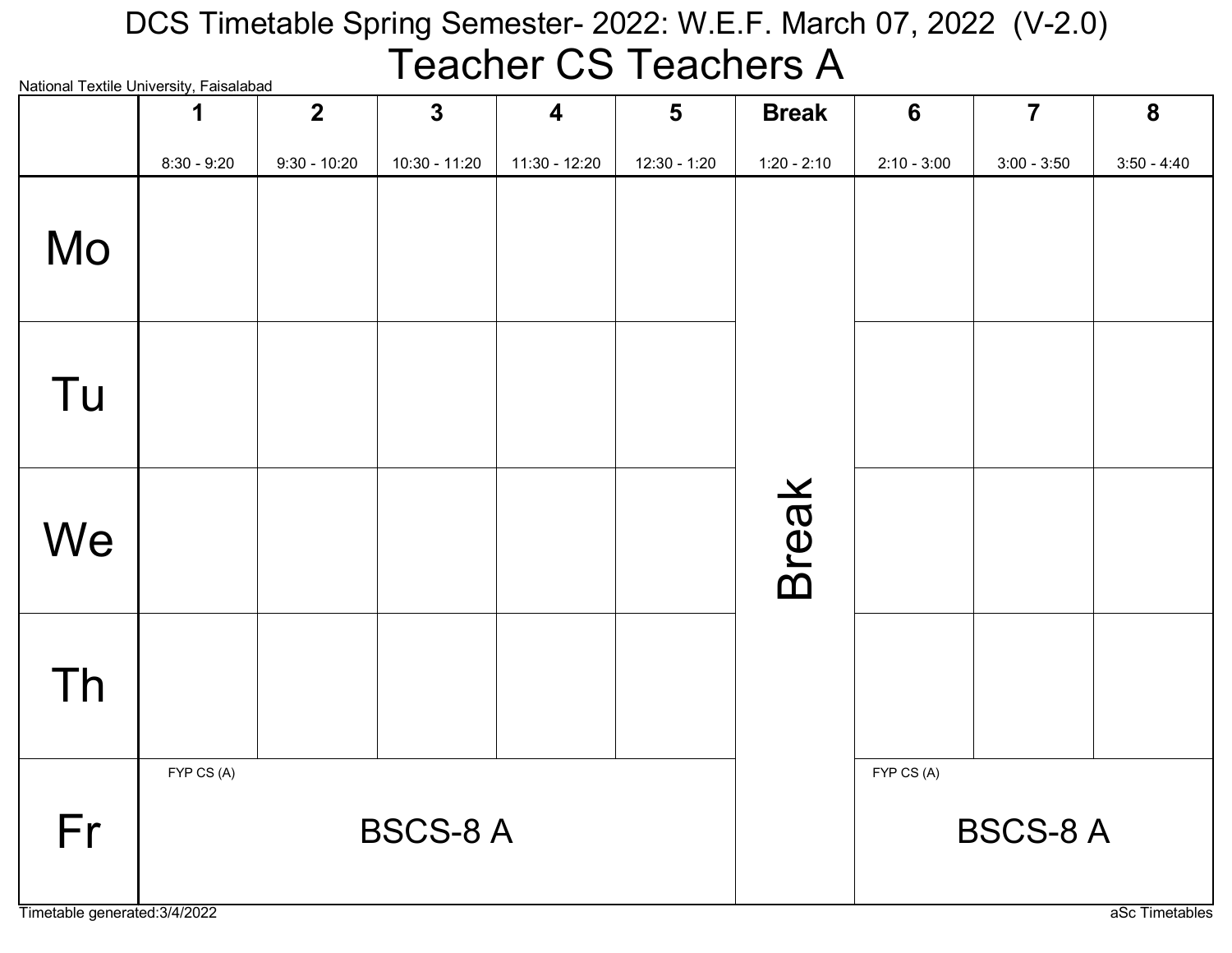#### National Textile University, Faisalabad DCS Timetable Spring Semester- 2022: W.E.F. March 07, 2022 (V-2.0) Teacher IT Teachers

| National Textile University, Faisalabad | 1             | $2\overline{ }$ | $\mathbf{3}$  | $\overline{\mathbf{4}}$ | $5\phantom{1}$ | <b>Break</b>  | $6\phantom{1}6$ | $\overline{7}$ | $\boldsymbol{8}$ |
|-----------------------------------------|---------------|-----------------|---------------|-------------------------|----------------|---------------|-----------------|----------------|------------------|
|                                         | $8:30 - 9:20$ | $9:30 - 10:20$  | 10:30 - 11:20 | 11:30 - 12:20           | $12:30 - 1:20$ | $1:20 - 2:10$ | $2:10 - 3:00$   | $3:00 - 3:50$  | $3:50 - 4:40$    |
| Mo                                      |               |                 |               |                         |                |               |                 |                |                  |
| Tu                                      |               |                 |               |                         |                |               |                 |                |                  |
| We                                      |               |                 |               |                         |                | <b>Break</b>  |                 |                |                  |
| Th                                      |               |                 |               |                         |                |               |                 |                |                  |
| Fr<br>Timetable generated: 3/4/2022     |               |                 |               |                         |                |               |                 |                | aSc Timetables   |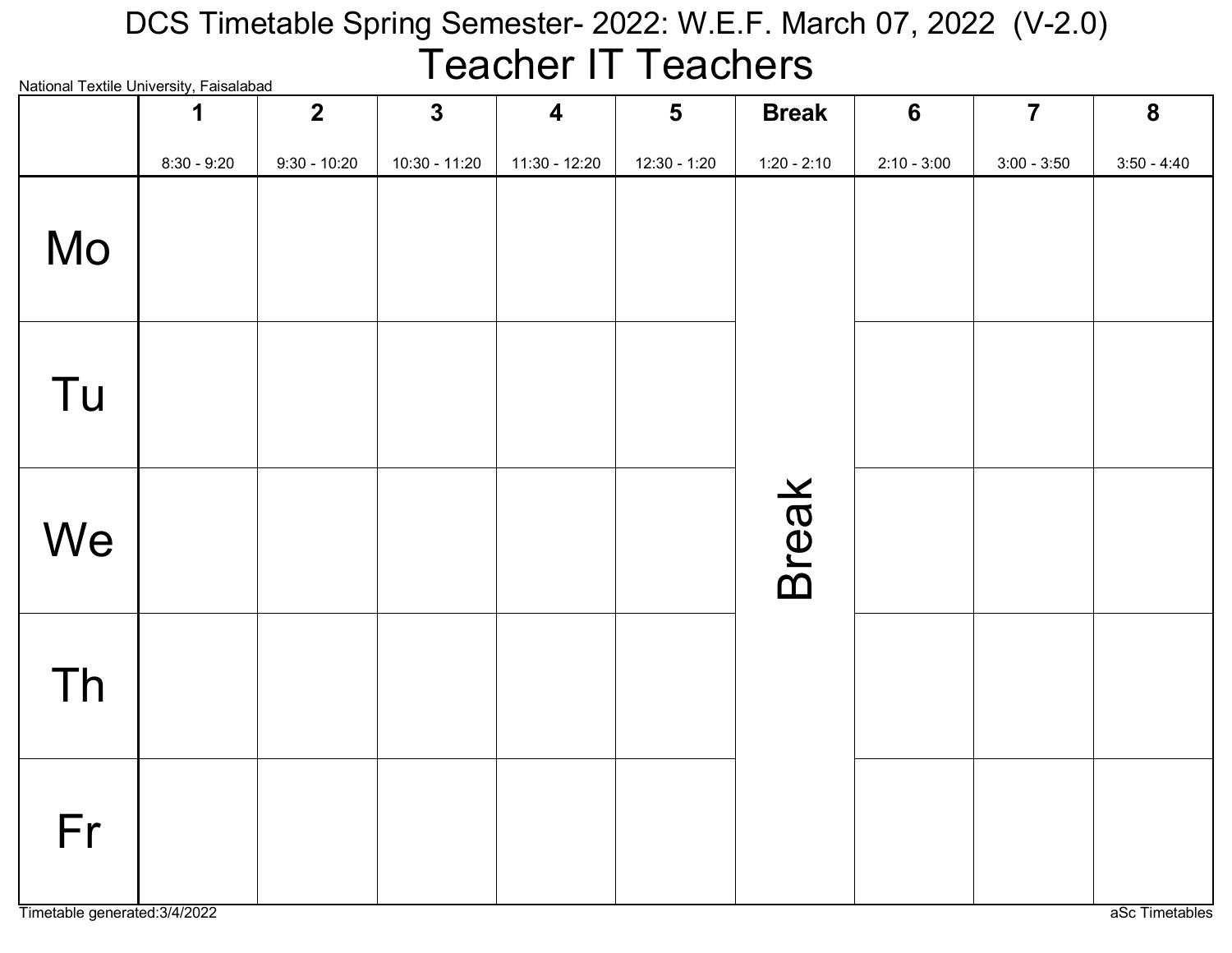# National Textile University, Faisalabad DCS Timetable Spring Semester- 2022: W.E.F. March 07, 2022 (V-2.0) Teacher Dr. Naseer Ahmad

| rational rextile onlivereity, i disdidibad | 1             | $\overline{2}$ | $\overline{3}$      | $\overline{\mathbf{4}}$ | $5\phantom{1}$   | <b>Break</b>  | 6             | $\overline{7}$ | 8             |
|--------------------------------------------|---------------|----------------|---------------------|-------------------------|------------------|---------------|---------------|----------------|---------------|
|                                            | $8:30 - 9:20$ | $9:30 - 10:20$ | $10:30 - 11:20$     | $11:30 - 12:20$         | 12:30 - 1:20     | $1:20 - 2:10$ | $2:10 - 3:00$ | $3:00 - 3:50$  | $3:50 - 4:40$ |
|                                            |               | STAT-2003      | <b>STAT-2003</b>    |                         | <b>STAT-2003</b> |               |               |                |               |
| Mo                                         |               | BSCS-4         | BSSE-4              |                         | BSIT-4           |               |               |                |               |
|                                            |               | $R-11$         | $R-11$              |                         | $R-11$           |               |               |                |               |
|                                            |               |                | STAT-2003 STAT-2003 |                         | <b>STAT-2003</b> |               |               |                |               |
| Tu                                         |               | BSCS-4         | BSSE-4              |                         | BSIT-4           |               |               |                |               |
|                                            |               | $R-11$         | $R-11$              |                         | R-11             |               |               |                |               |
|                                            |               |                | STAT-2003 STAT-2003 |                         | <b>STAT-2003</b> |               |               |                |               |
| We                                         |               | BSCS-4         | BSSE-4              |                         | BSIT-4           | <b>Break</b>  |               |                |               |
|                                            |               | $R-11$         | $R-11$              |                         | $R-11$           |               |               |                |               |
|                                            |               |                |                     |                         |                  |               |               |                |               |
| Th                                         |               |                |                     |                         |                  |               |               |                |               |
|                                            |               |                |                     |                         |                  |               |               |                |               |
|                                            |               |                |                     |                         |                  |               |               |                |               |
| Fr                                         |               |                |                     |                         |                  |               |               |                |               |
|                                            |               |                |                     |                         |                  |               |               |                |               |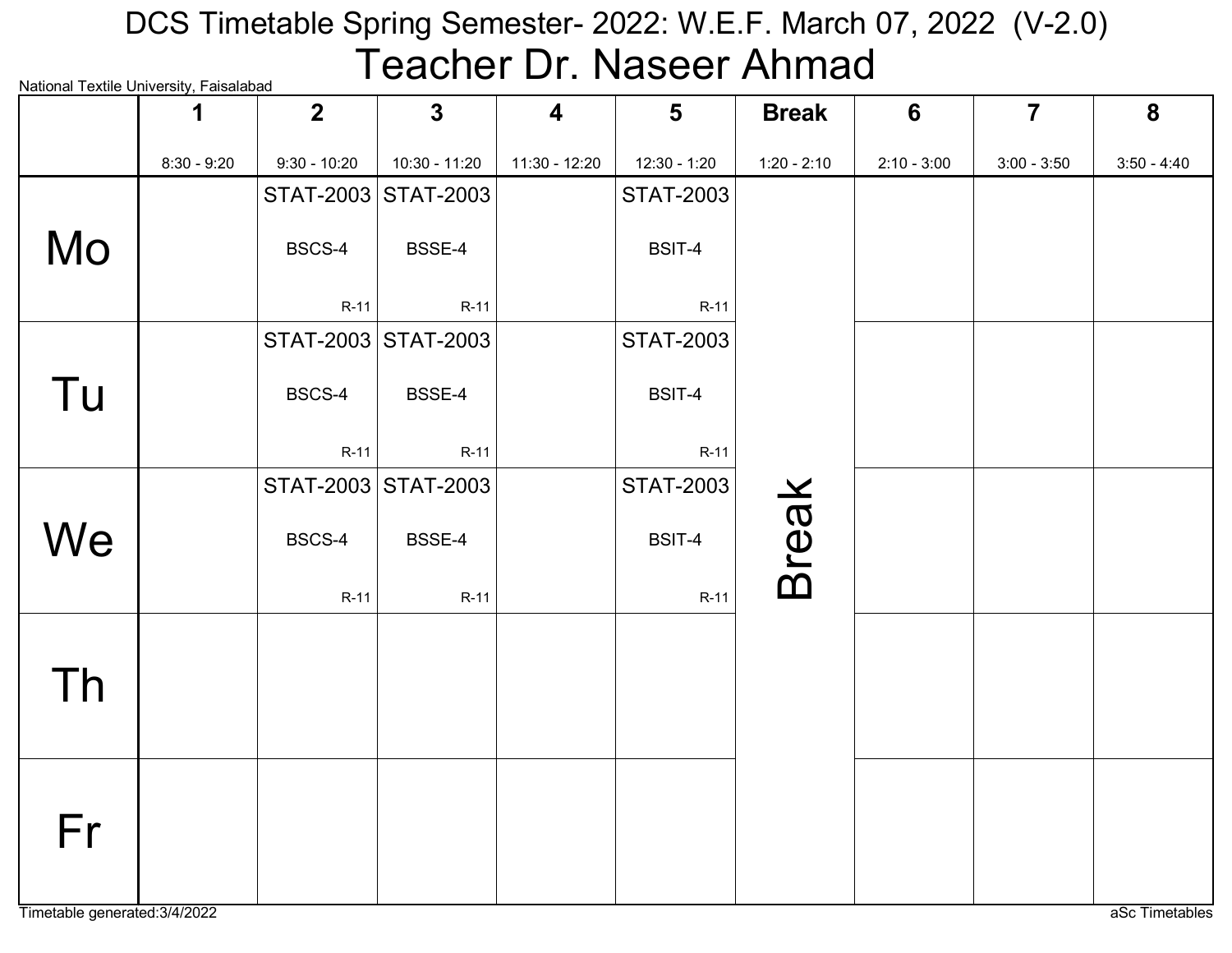#### National Textile University, Faisalabad DCS Timetable Spring Semester- 2022: W.E.F. March 07, 2022 (V-2.0) Teacher Dr. Humayoun Shahid

|    | National Textile Offiversity, Falsalabau<br>1 | $\overline{2}$ | $\mathbf{3}$    | $\overline{\mathbf{4}}$ | $5\phantom{1}$             | <b>Break</b>  | $6\phantom{1}6$             | $\overline{7}$                     | 8             |
|----|-----------------------------------------------|----------------|-----------------|-------------------------|----------------------------|---------------|-----------------------------|------------------------------------|---------------|
|    | $8:30 - 9:20$                                 | $9:30 - 10:20$ | $10:30 - 11:20$ | 11:30 - 12:20           | 12:30 - 1:20               | $1:20 - 2:10$ | $2:10 - 3:00$               | $3:00 - 3:50$                      | $3:50 - 4:40$ |
| Mo |                                               |                |                 |                         |                            |               |                             |                                    |               |
| Tu |                                               |                |                 |                         |                            |               | MA-2002<br>BSCS-4<br>$R-13$ |                                    |               |
| We | MA-2002<br>BSCS-4<br>$R-13$                   |                |                 |                         |                            | <b>Break</b>  |                             |                                    |               |
| Th |                                               |                |                 |                         | MA-2002<br>BSCS-4<br>$R-6$ |               |                             | QT-1002<br><b>BSAI-2</b><br>$R-11$ |               |
| Fr |                                               |                |                 |                         |                            |               |                             |                                    |               |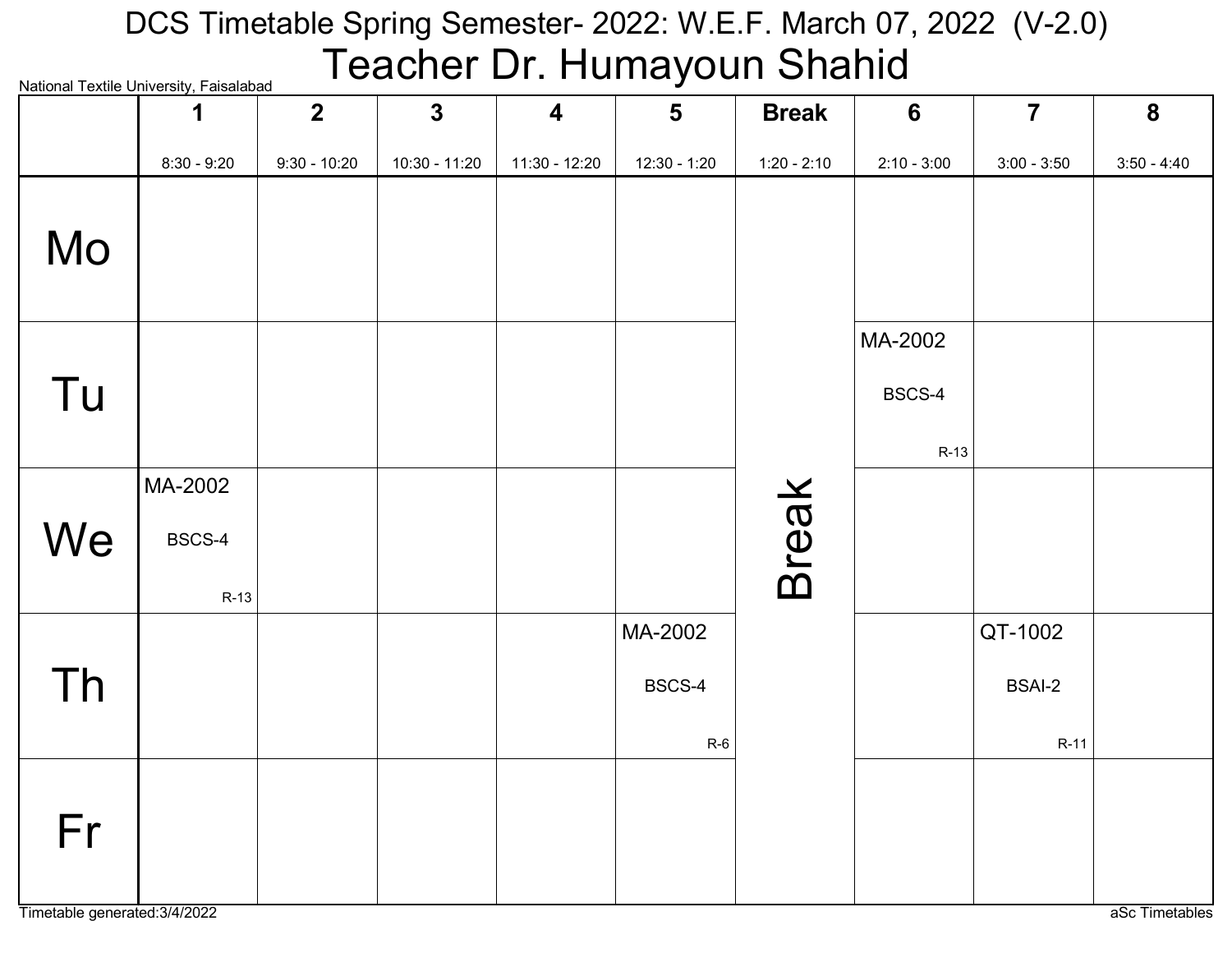# National Textile University, Faisalabad **Exacher Mr. Muhammad Farooq Jamal** DCS Timetable Spring Semester- 2022: W.E.F. March 07, 2022 (V-2.0)

|    | ivational TCAtilC Onliversity, I disdidibdu<br>1 | $\overline{2}$  | $\mathbf{3}$  | $\overline{\mathbf{4}}$ | $5\phantom{1}$  | <b>Break</b>  | $6\phantom{1}6$ | $\overline{7}$ | 8             |
|----|--------------------------------------------------|-----------------|---------------|-------------------------|-----------------|---------------|-----------------|----------------|---------------|
|    | $8:30 - 9:20$                                    | $9:30 - 10:20$  | 10:30 - 11:20 | 11:30 - 12:20           | 12:30 - 1:20    | $1:20 - 2:10$ | $2:10 - 3:00$   | $3:00 - 3:50$  | $3:50 - 4:40$ |
| Mo |                                                  |                 |               |                         |                 |               |                 |                |               |
|    |                                                  | MGT-4085        | MGT-4085      | MGT-4085                | MGT-4085        |               |                 |                |               |
| Tu |                                                  | <b>BSCS-8 A</b> | BSSE-8 A      | BSSE-8A                 | <b>BSSE-8B</b>  |               |                 |                |               |
|    |                                                  | $R-10$          | $R-7$         | $R-7$                   | $R-7$           |               |                 |                |               |
|    |                                                  |                 |               | MGT-4085                | MGT-4085        |               |                 |                |               |
| We |                                                  |                 |               | <b>BSCS-8 A</b>         | <b>BSCS-8 A</b> | <b>Break</b>  |                 |                |               |
|    |                                                  |                 |               | $R-6$                   | $R-6$           |               |                 |                |               |
|    | MGT-4085                                         | MGT-4085        | MGT-4085      |                         |                 |               |                 |                |               |
| Th | <b>BSSE-8A</b>                                   | <b>BSSE-8 B</b> | BSSE-8 B      |                         |                 |               |                 |                |               |
|    | $R-13$                                           | $R-7$           | $R-7$         |                         |                 |               |                 |                |               |
| Fr |                                                  |                 |               |                         |                 |               |                 |                |               |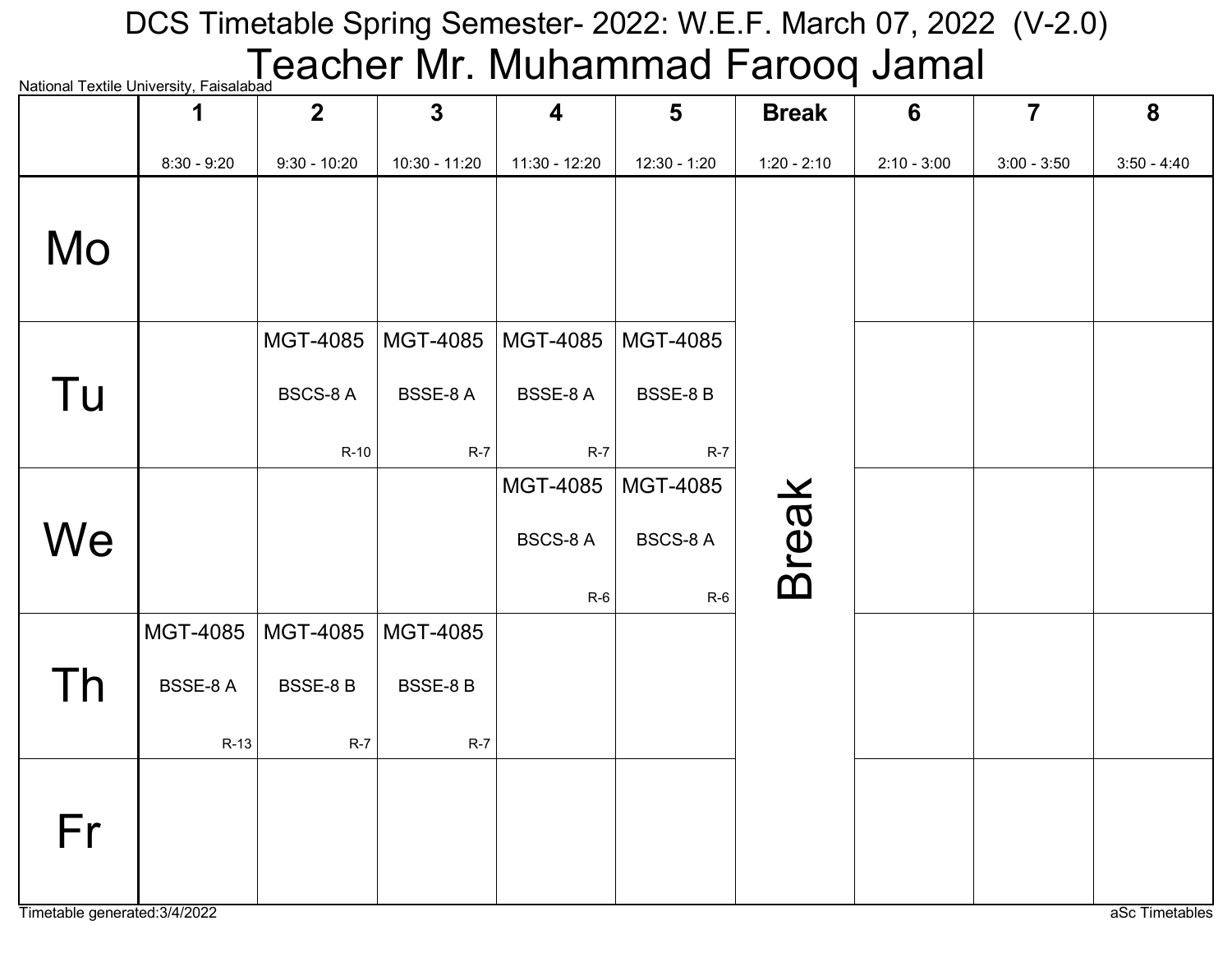# National Textile University, Faisalabad DCS Timetable Spring Semester- 2022: W.E.F. March 07, 2022 (V-2.0) Teacher Mr. Hafiz Shahbaz Ahmad

|    | <b>National Textile Officersity, Faisalabau</b><br>1 | $\overline{2}$ | $\mathbf{3}$    | $\overline{\mathbf{4}}$ | $5\phantom{1}$ | <b>Break</b>  | 6             | $\overline{7}$ | 8             |
|----|------------------------------------------------------|----------------|-----------------|-------------------------|----------------|---------------|---------------|----------------|---------------|
|    | $8:30 - 9:20$                                        | $9:30 - 10:20$ | $10:30 - 11:20$ | 11:30 - 12:20           | 12:30 - 1:20   | $1:20 - 2:10$ | $2:10 - 3:00$ | $3:00 - 3:50$  | $3:50 - 4:40$ |
|    |                                                      | TE-1113        | TE-1113         |                         |                |               |               |                |               |
| Mo |                                                      | BSIT-6         | BSIT-6          |                         |                |               |               |                |               |
|    |                                                      | $R-6$          | $R-6$           |                         |                |               |               |                |               |
|    |                                                      | TE-1113        |                 |                         |                |               |               |                |               |
| Tu |                                                      | BSSE-6         |                 |                         |                |               |               |                |               |
|    |                                                      | $R-12$         |                 |                         |                |               |               |                |               |
|    | TE-1113                                              |                |                 |                         |                |               | TE-1113       |                |               |
| We | BSIT-6                                               |                |                 |                         |                | <b>Break</b>  | BSSE-6        |                |               |
|    | $R-6$                                                |                |                 |                         |                |               | $R-12$        |                |               |
|    | TE-1113                                              |                |                 |                         |                |               |               |                |               |
| Th | BSSE-6                                               |                |                 |                         |                |               |               |                |               |
|    | $R-12$                                               |                |                 |                         |                |               |               |                |               |
| Fr |                                                      |                |                 |                         |                |               |               |                |               |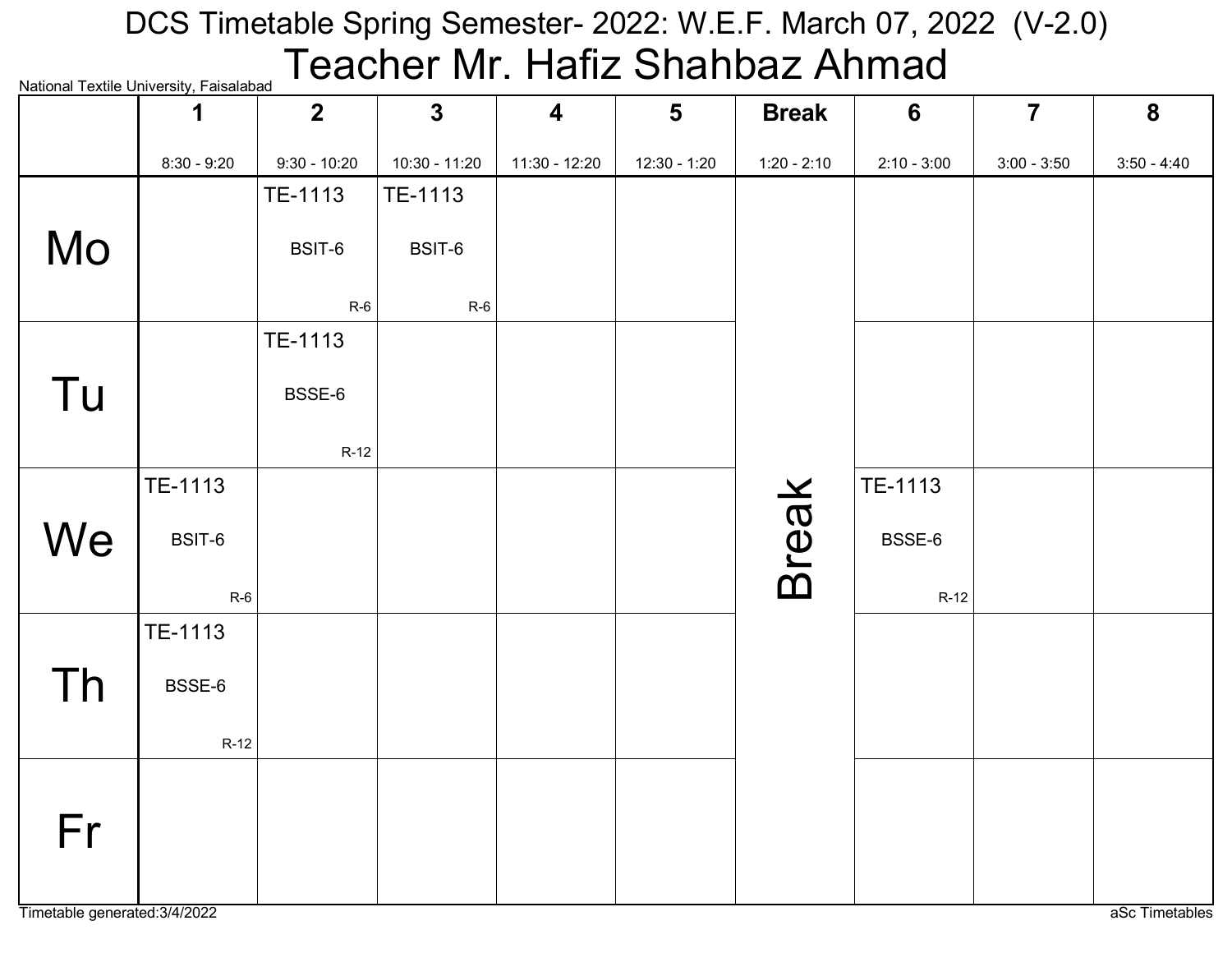#### National Textile University, Faisalabad DCS Timetable Spring Semester- 2022: W.E.F. March 07, 2022 (V-2.0) Teacher Dr. Shahood

| rational rextile University, I disdidudd | 1             | $2\overline{ }$ | $\mathbf{3}$  | $\overline{\mathbf{4}}$ | $5\phantom{1}$ | <b>Break</b>  | 6             | $\overline{7}$ | 8             |
|------------------------------------------|---------------|-----------------|---------------|-------------------------|----------------|---------------|---------------|----------------|---------------|
|                                          | $8:30 - 9:20$ | $9:30 - 10:20$  | 10:30 - 11:20 | 11:30 - 12:20           | $12:30 - 1:20$ | $1:20 - 2:10$ | $2:10 - 3:00$ | $3:00 - 3:50$  | $3:50 - 4:40$ |
|                                          |               |                 |               |                         |                |               | TE-1113       |                |               |
| Mo                                       |               |                 |               |                         |                |               | BSCS-6        |                |               |
|                                          |               |                 |               |                         |                |               |               |                |               |
|                                          |               |                 |               |                         |                |               | $R-11$        |                |               |
|                                          |               |                 |               |                         |                |               |               |                |               |
| Tu                                       |               |                 |               |                         |                |               |               |                |               |
|                                          |               |                 |               |                         |                |               |               |                |               |
|                                          |               |                 | TE-1113       |                         |                |               |               |                |               |
|                                          |               |                 |               |                         |                | <b>Break</b>  |               |                |               |
| We                                       |               |                 | BSCS-6        |                         |                |               |               |                |               |
|                                          |               |                 | $R-10$        |                         |                |               |               |                |               |
|                                          |               |                 | TE-1113       |                         |                |               |               |                |               |
| <b>Th</b>                                |               |                 | BSCS-6        |                         |                |               |               |                |               |
|                                          |               |                 |               |                         |                |               |               |                |               |
|                                          |               |                 | $R-12$        |                         |                |               |               |                |               |
|                                          |               |                 |               |                         |                |               |               |                |               |
| Fr                                       |               |                 |               |                         |                |               |               |                |               |
|                                          |               |                 |               |                         |                |               |               |                |               |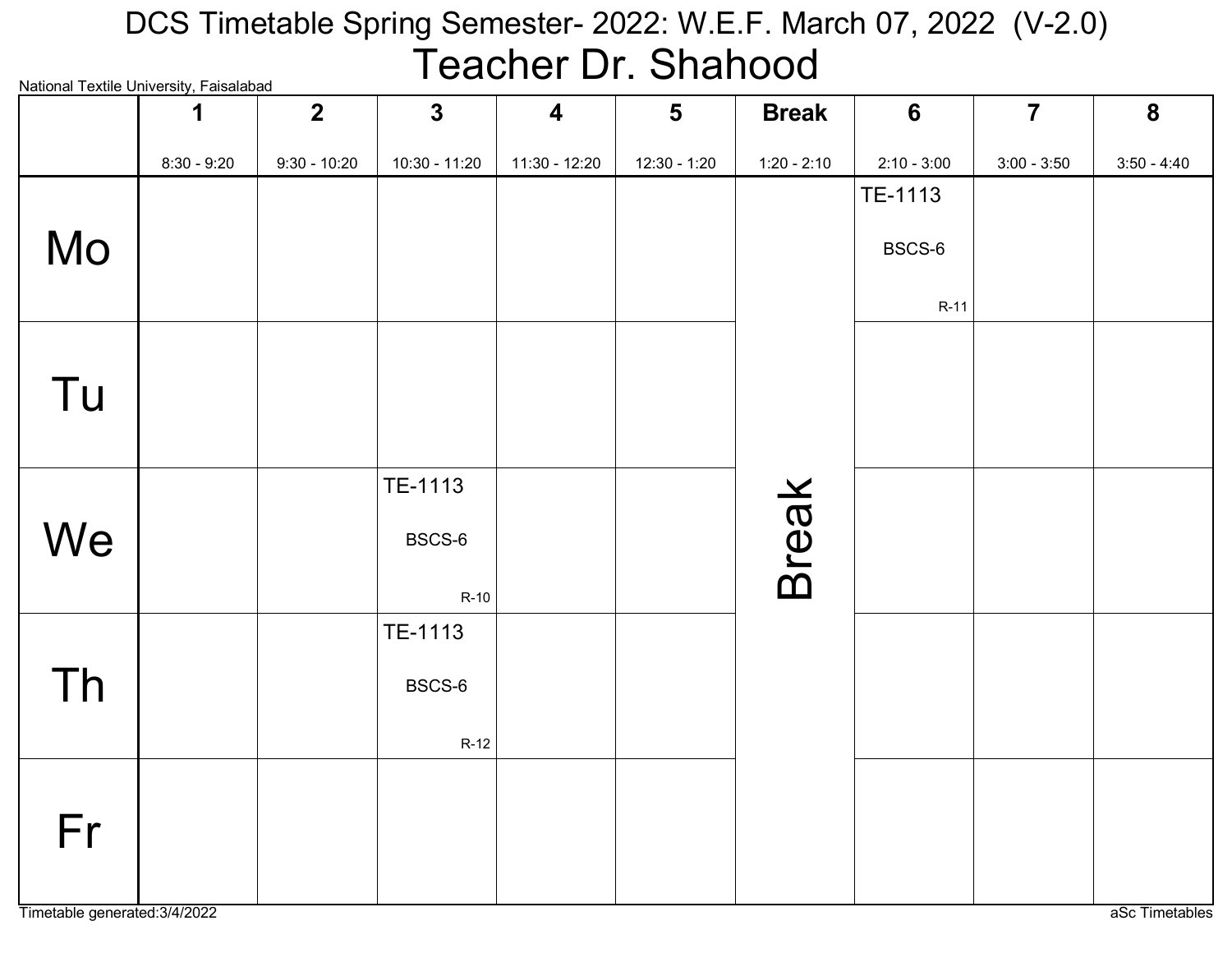# National Textile University, Faisalabad DCS Timetable Spring Semester- 2022: W.E.F. March 07, 2022 (V-2.0) Teacher Mr. Arslan Bhatti

| rational rextile onlivereity, i disdidibad | 1             | 2 <sup>2</sup> | $\mathbf{3}$    | $\overline{\mathbf{4}}$ | $5\phantom{1}$ | <b>Break</b>  | 6                | $\overline{7}$      | 8             |
|--------------------------------------------|---------------|----------------|-----------------|-------------------------|----------------|---------------|------------------|---------------------|---------------|
|                                            | $8:30 - 9:20$ | $9:30 - 10:20$ | $10:30 - 11:20$ | $11:30 - 12:20$         | 12:30 - 1:20   | $1:20 - 2:10$ | $2:10 - 3:00$    | $3:00 - 3:50$       | $3:50 - 4:40$ |
|                                            |               |                |                 | <b>STAT-2003</b>        | $R-6$          |               | <b>STAT-2003</b> | $R-10$              |               |
| Mo                                         |               |                |                 |                         | <b>BSAI-2</b>  |               |                  | <b>BSSE-2 A</b>     |               |
|                                            |               |                |                 |                         |                |               |                  | STAT-2003 STAT-2003 |               |
| Tu                                         |               |                |                 |                         |                |               | <b>BSSE-2 A</b>  | BSSE-2B             |               |
|                                            |               |                |                 |                         |                |               | $R-12$           | $R-6$               |               |
|                                            |               | STAT-2003      |                 |                         |                |               | <b>STAT-2003</b> | $R-7$               |               |
| We                                         |               | <b>BSAI-2</b>  |                 |                         |                | <b>Break</b>  |                  | <b>BSSE-2B</b>      |               |
|                                            |               | $R-12$         |                 |                         |                |               |                  |                     |               |
|                                            |               |                |                 |                         |                |               |                  |                     |               |
| Th                                         |               |                |                 |                         |                |               |                  |                     |               |
|                                            |               |                |                 |                         |                |               |                  |                     |               |
|                                            |               |                |                 |                         |                |               |                  |                     |               |
| Fr                                         |               |                |                 |                         |                |               |                  |                     |               |
|                                            |               |                |                 |                         |                |               |                  |                     |               |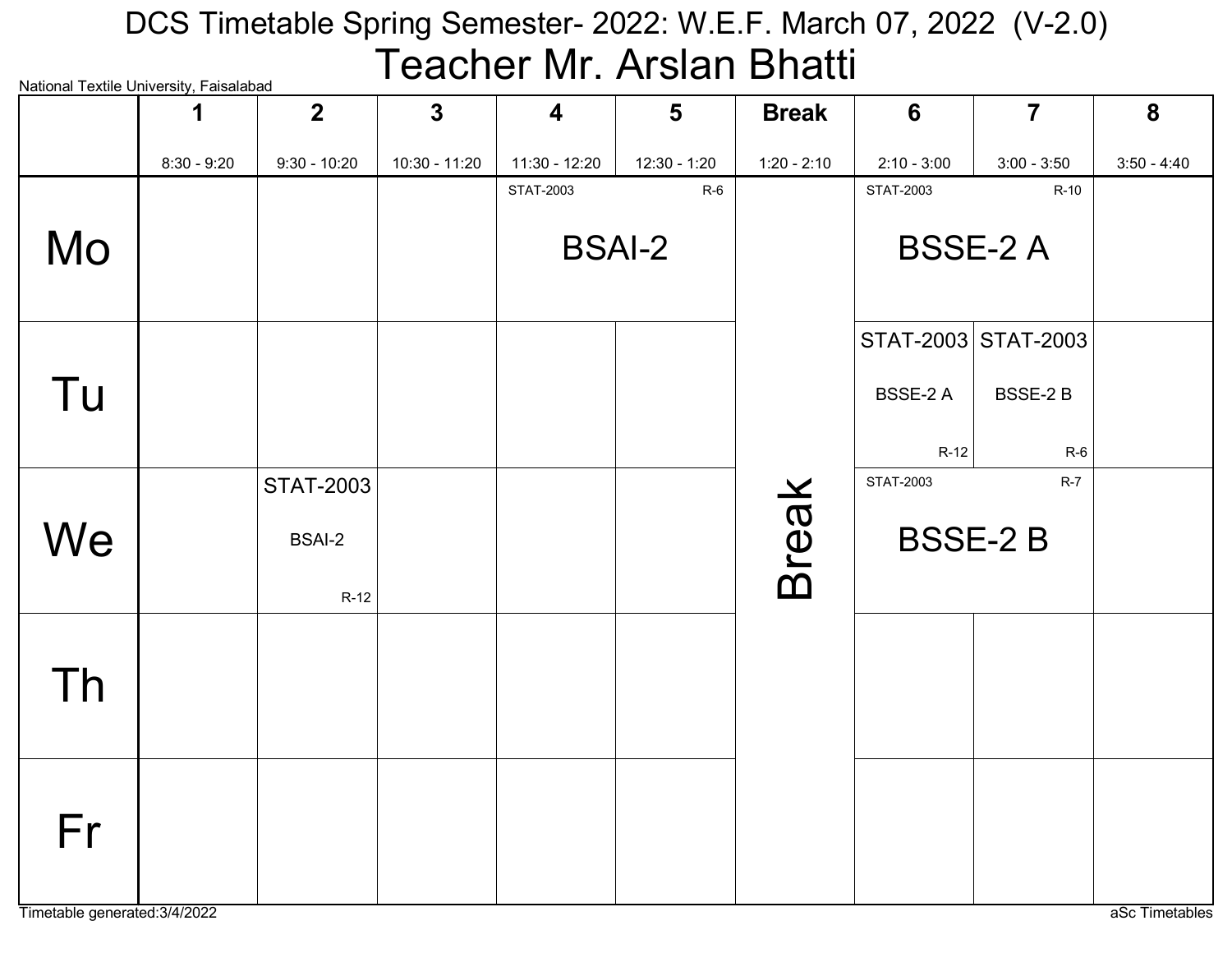# National Textile University, Faisalabad DCS Timetable Spring Semester- 2022: W.E.F. March 07, 2022 (V-2.0) Teacher Hafiz Muhammad Sufyan

| <b>National Textile Officersity, Faisalabau</b> | 1             | $\overline{2}$ | $\mathbf{3}$  | 4             | $5\phantom{1}$ | <b>Break</b>  | $6\phantom{1}6$ | $\overline{7}$  | 8              |
|-------------------------------------------------|---------------|----------------|---------------|---------------|----------------|---------------|-----------------|-----------------|----------------|
|                                                 | $8:30 - 9:20$ | $9:30 - 10:20$ | 10:30 - 11:20 | 11:30 - 12:20 | 12:30 - 1:20   | $1:20 - 2:10$ | $2:10 - 3:00$   | $3:00 - 3:50$   | $3:50 - 4:40$  |
|                                                 |               |                |               |               |                |               |                 | HU-1091         |                |
| Mo                                              |               |                |               |               |                |               |                 | BSCS-2 A        |                |
|                                                 |               |                |               |               |                |               |                 |                 |                |
|                                                 |               |                |               |               |                |               |                 | $R-6$           |                |
|                                                 |               |                |               |               |                |               |                 | HU-1091         | HU-1091        |
| Tu                                              |               |                |               |               |                |               |                 | <b>BSCS-2 A</b> | <b>BSCS-2B</b> |
|                                                 |               |                |               |               |                |               |                 | $R-7$           | $R-6$          |
|                                                 |               |                |               |               |                |               | HU-1091         |                 |                |
|                                                 |               |                |               |               |                | <b>Break</b>  |                 |                 |                |
| We                                              |               |                |               |               |                |               | <b>BSCS-2B</b>  |                 |                |
|                                                 |               |                |               |               |                |               | $R-6$           |                 |                |
|                                                 |               |                |               |               |                |               |                 |                 |                |
| Th                                              |               |                |               |               |                |               |                 |                 |                |
|                                                 |               |                |               |               |                |               |                 |                 |                |
|                                                 |               |                |               |               |                |               |                 |                 |                |
|                                                 |               |                |               |               |                |               |                 |                 |                |
| Fr                                              |               |                |               |               |                |               |                 |                 |                |
|                                                 |               |                |               |               |                |               |                 |                 |                |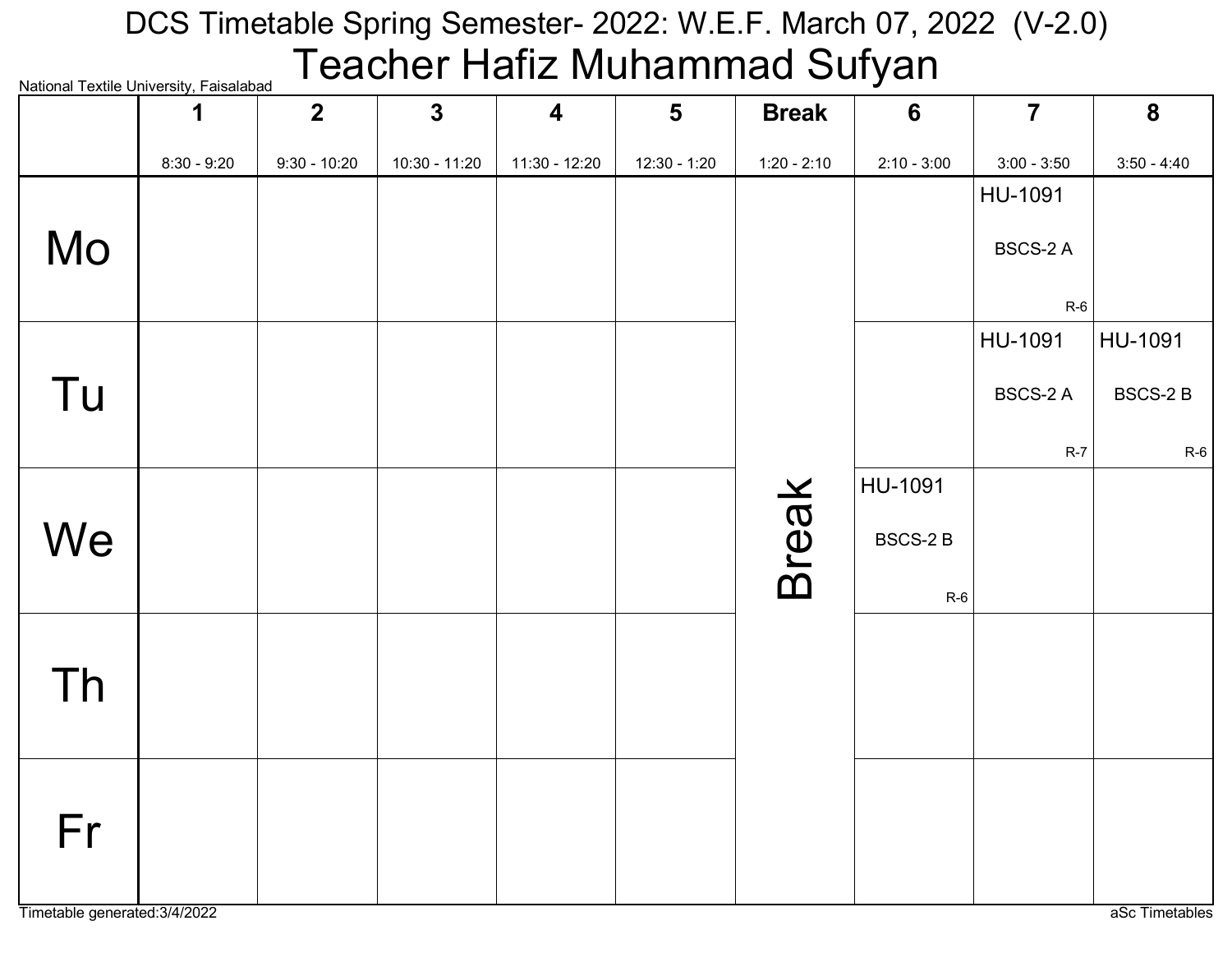# National Textile University, Faisalabad DCS Timetable Spring Semester- 2022: W.E.F. March 07, 2022 (V-2.0) Teacher Ms. Nayyab Gull

|    | INQUOTIQI TEXUIE OTIIVEI SILY, I QISQIQDQU<br>1 | $\overline{2}$ | $\mathbf{3}$    | $\overline{\mathbf{4}}$ | $5\phantom{1}$ | <b>Break</b>  | 6             | $\overline{7}$  | 8             |
|----|-------------------------------------------------|----------------|-----------------|-------------------------|----------------|---------------|---------------|-----------------|---------------|
|    | $8:30 - 9:20$                                   | $9:30 - 10:20$ | $10:30 - 11:20$ | 11:30 - 12:20           | $12:30 - 1:20$ | $1:20 - 2:10$ | $2:10 - 3:00$ | $3:00 - 3:50$   | $3:50 - 4:40$ |
| Mo |                                                 |                |                 |                         |                |               |               |                 |               |
|    | HU-1091                                         |                | HU-1091         |                         |                |               |               |                 |               |
| Tu | <b>BSSE-2B</b>                                  |                | <b>BSSE-2 A</b> |                         |                |               |               |                 |               |
|    | $R-6$                                           |                | $R-10$          |                         |                |               |               |                 |               |
|    |                                                 | HU-1091        |                 |                         |                |               | HU-1091       | HU-1091         |               |
| We |                                                 | BSSE-2B        |                 |                         |                | <b>Break</b>  | <b>BSAI-2</b> | <b>BSSE-2 A</b> |               |
|    |                                                 | $R-7$          |                 |                         |                |               | $R-11$        | $R-13$          |               |
|    |                                                 |                |                 |                         |                |               | HU-1091       |                 |               |
| Th |                                                 |                |                 |                         |                |               | <b>BSAI-2</b> |                 |               |
|    |                                                 |                |                 |                         |                |               | $R-10$        |                 |               |
| Fr |                                                 |                |                 |                         |                |               |               |                 |               |
|    |                                                 |                |                 |                         |                |               |               |                 |               |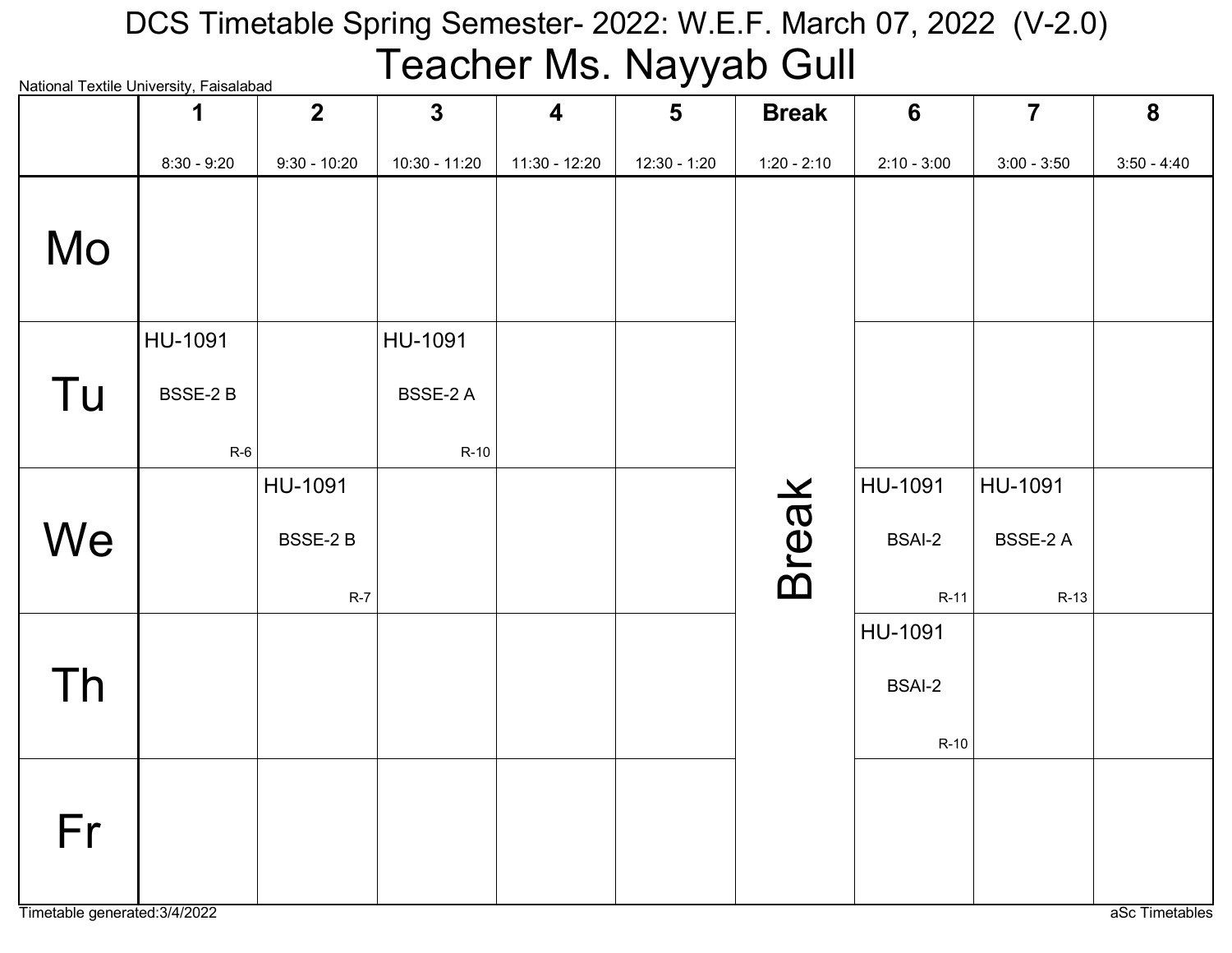# National Textile University, Faisalabad DCS Timetable Spring Semester- 2022: W.E.F. March 07, 2022 (V-2.0) Teacher Ms. Huma Tahir

|    | rational rextile onlivereity, i disdididad<br>1 | $\overline{2}$  | $\mathbf{3}$    | $\overline{\mathbf{4}}$ | $5\phantom{1}$  | <b>Break</b>  | $6\phantom{1}6$ | $\overline{7}$ | 8             |
|----|-------------------------------------------------|-----------------|-----------------|-------------------------|-----------------|---------------|-----------------|----------------|---------------|
|    | $8:30 - 9:20$                                   | $9:30 - 10:20$  | $10:30 - 11:20$ | 11:30 - 12:20           | 12:30 - 1:20    | $1:20 - 2:10$ | $2:10 - 3:00$   | $3:00 - 3:50$  | $3:50 - 4:40$ |
|    | HU-1092                                         | HU-1092         | HU-1092         | HU-1092                 | HU-1092         |               |                 |                |               |
| Mo | BSSE-2 A                                        | <b>BSCS-2 A</b> | <b>BSAI-2</b>   | BSSE-2 B                | <b>BSSE-2 A</b> |               |                 |                |               |
|    | $R-11$                                          | $R-10$          | $R-7$           | $R-10$                  | $R-7$           |               |                 |                |               |
| Tu |                                                 |                 |                 |                         |                 |               |                 |                |               |
|    | HU-1092                                         | HU-1092         | HU-1092         | HU-1092                 | HU-1092         |               |                 |                |               |
| We | <b>BSSE-2B</b>                                  | <b>BSCS-2 A</b> | <b>BSAI-2</b>   | <b>BSCS-2B</b>          | <b>BSCS-2B</b>  | <b>Break</b>  |                 |                |               |
|    | $R-12$                                          | $R-13$          | $R-7$           | $R-10$                  | $R-10$          |               |                 |                |               |
| Th |                                                 |                 |                 |                         |                 |               |                 |                |               |
| Fr |                                                 |                 |                 |                         |                 |               |                 |                |               |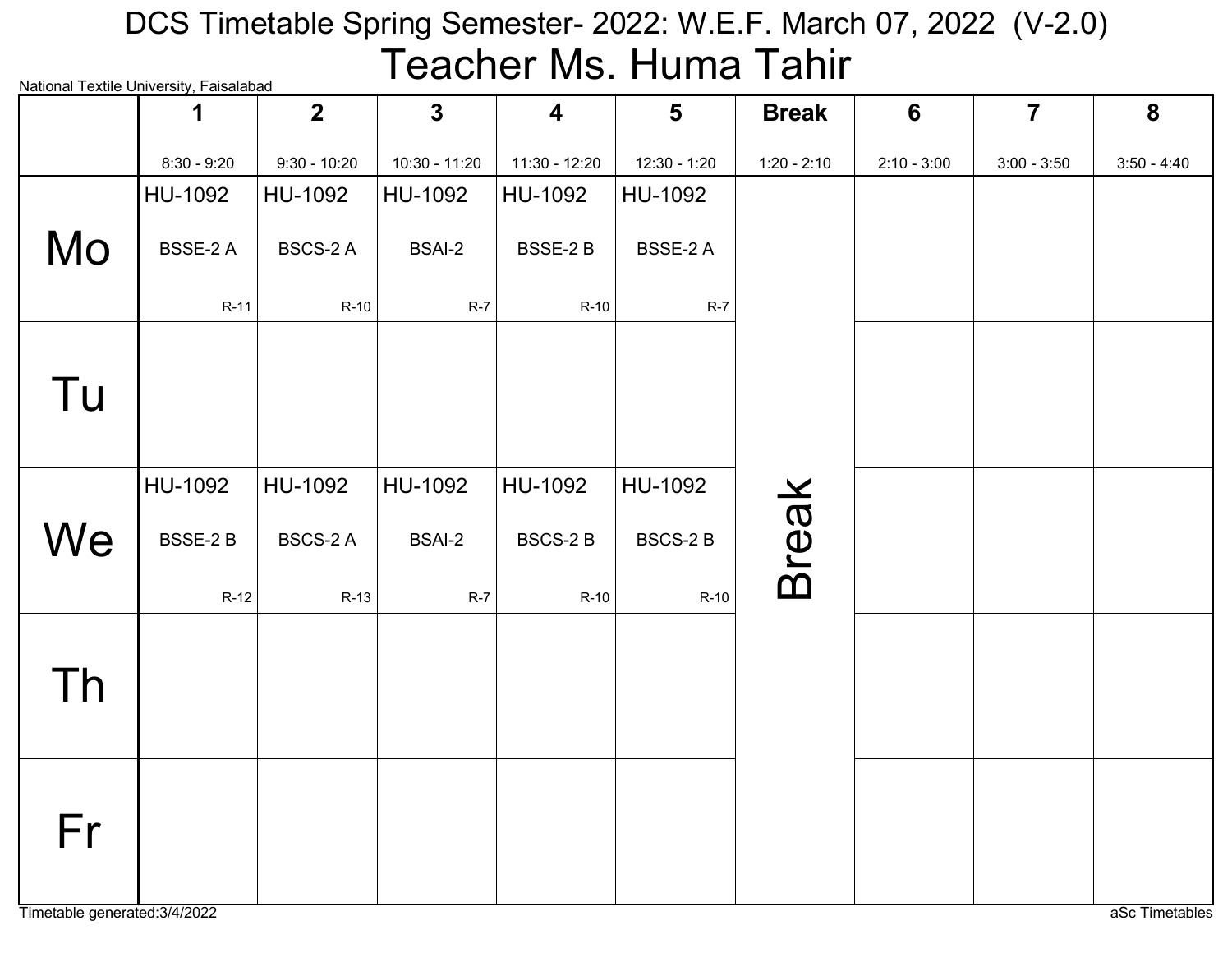#### National Textile University, Faisalabad DCS Timetable Spring Semester- 2022: W.E.F. March 07, 2022 (V-2.0) Teacher CS Teachers B

| National Textile University, Falsalabad | 1             | $\overline{2}$ | $\mathbf{3}$    | $\overline{\mathbf{4}}$ | $5\phantom{1}$ | <b>Break</b>  | $6\phantom{1}$ | $\overline{7}$  | $\boldsymbol{8}$ |
|-----------------------------------------|---------------|----------------|-----------------|-------------------------|----------------|---------------|----------------|-----------------|------------------|
|                                         | $8:30 - 9:20$ | $9:30 - 10:20$ | 10:30 - 11:20   | 11:30 - 12:20           | $12:30 - 1:20$ | $1:20 - 2:10$ | $2:10 - 3:00$  | $3:00 - 3:50$   | $3:50 - 4:40$    |
| Mo                                      |               |                |                 |                         |                |               |                |                 |                  |
| Tu                                      |               |                |                 |                         |                |               |                |                 |                  |
| We                                      |               |                |                 |                         |                | <b>Break</b>  |                |                 |                  |
| Th                                      |               |                |                 |                         |                |               |                |                 |                  |
| Fr                                      | FYP CS (B)    |                | <b>BSCS-8 B</b> |                         |                |               | FYP CS (B)     | <b>BSCS-8 B</b> |                  |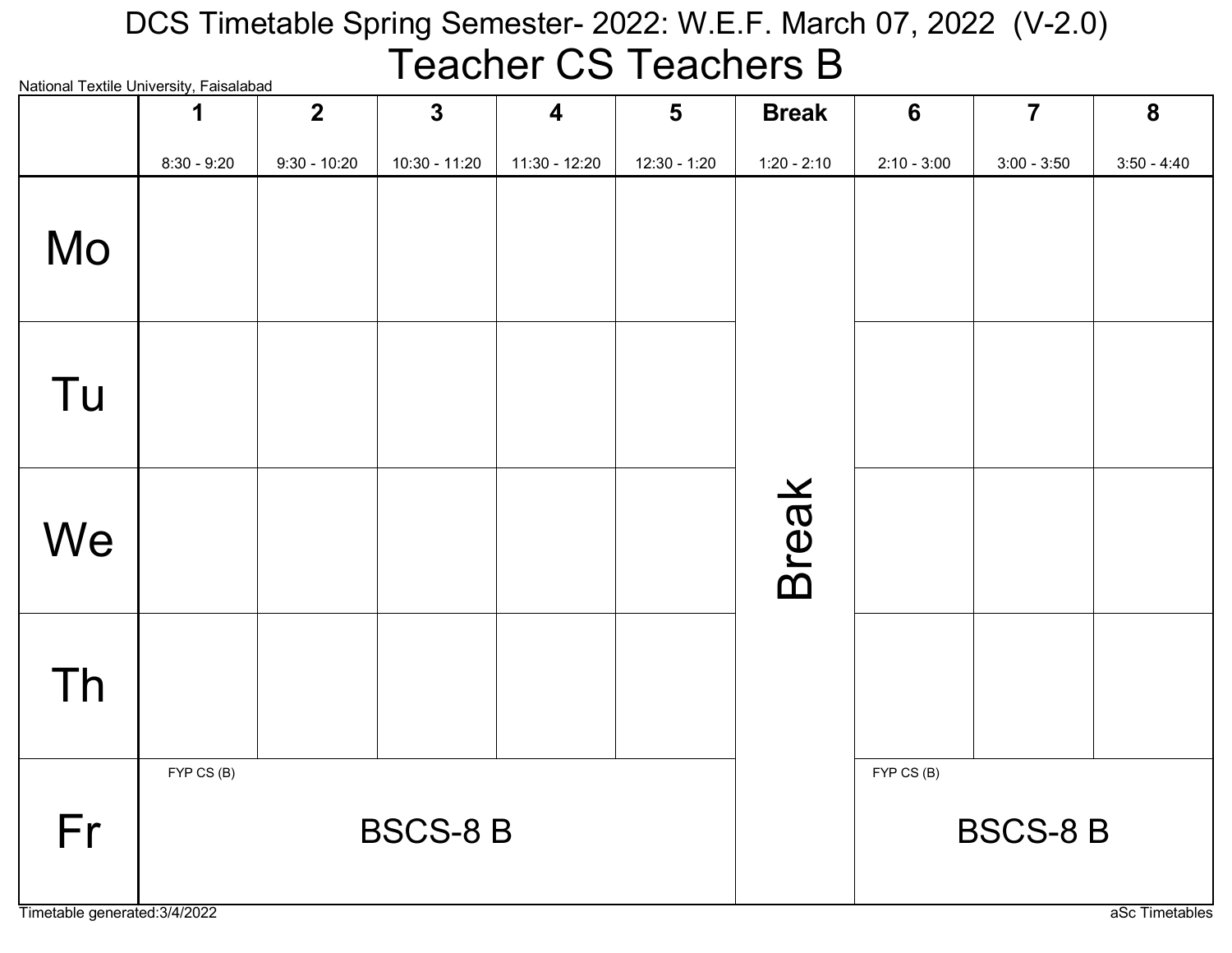#### National Textile University, Faisalabad DCS Timetable Spring Semester- 2022: W.E.F. March 07, 2022 (V-2.0) Teacher SE Teachers A

| National Textile University, Falsalabad | 1             | $\overline{2}$ | $\mathbf{3}$    | $\overline{\mathbf{4}}$ | $5\phantom{1}$ | <b>Break</b>  | 6             | $\overline{7}$  | $\boldsymbol{8}$ |
|-----------------------------------------|---------------|----------------|-----------------|-------------------------|----------------|---------------|---------------|-----------------|------------------|
|                                         | $8:30 - 9:20$ | $9:30 - 10:20$ | 10:30 - 11:20   | 11:30 - 12:20           | $12:30 - 1:20$ | $1:20 - 2:10$ | $2:10 - 3:00$ | $3:00 - 3:50$   | $3:50 - 4:40$    |
| Mo                                      |               |                |                 |                         |                |               |               |                 |                  |
| Tu                                      |               |                |                 |                         |                |               |               |                 |                  |
| We                                      |               |                |                 |                         |                | <b>Break</b>  |               |                 |                  |
| Th                                      |               |                |                 |                         |                |               |               |                 |                  |
| Fr                                      | FYP SE (A)    |                | <b>BSSE-8 A</b> |                         |                |               | FYP SE (A)    | <b>BSSE-8 A</b> |                  |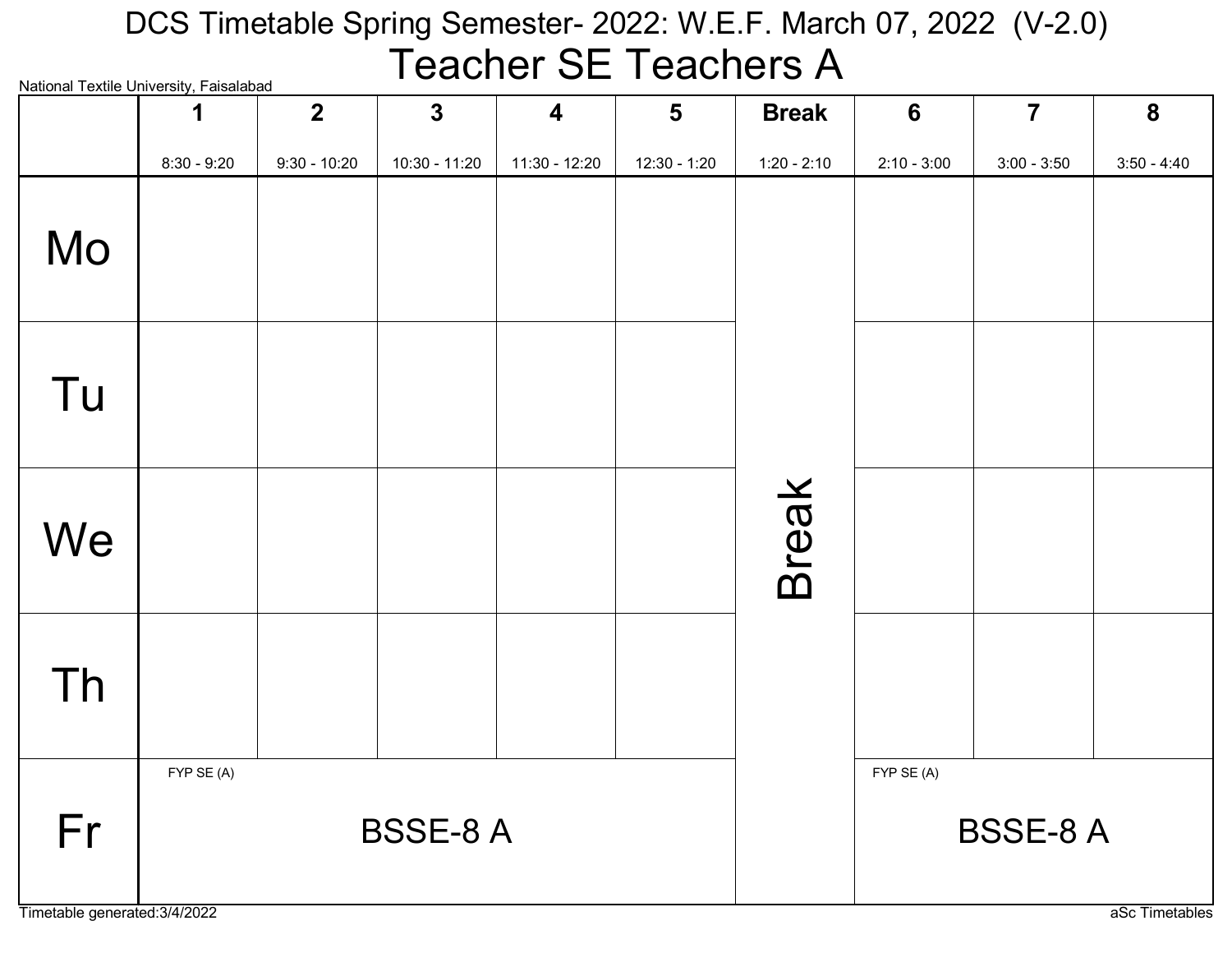#### National Textile University, Faisalabad DCS Timetable Spring Semester- 2022: W.E.F. March 07, 2022 (V-2.0) Teacher SE Teachers B

| National Textile University, Falsalabad | 1             | $\overline{2}$ | $\mathbf{3}$    | $\overline{\mathbf{4}}$ | $5\phantom{1}$ | <b>Break</b>  | $6\phantom{1}6$ | $\overline{7}$ | $\boldsymbol{8}$ |
|-----------------------------------------|---------------|----------------|-----------------|-------------------------|----------------|---------------|-----------------|----------------|------------------|
|                                         | $8:30 - 9:20$ | $9:30 - 10:20$ | 10:30 - 11:20   | 11:30 - 12:20           | $12:30 - 1:20$ | $1:20 - 2:10$ | $2:10 - 3:00$   | $3:00 - 3:50$  | $3:50 - 4:40$    |
| Mo                                      |               |                |                 |                         |                |               |                 |                |                  |
| Tu                                      |               |                |                 |                         |                |               |                 |                |                  |
| We                                      |               |                |                 |                         |                | <b>Break</b>  |                 |                |                  |
| Th                                      |               |                |                 |                         |                |               |                 |                |                  |
| Fr                                      | FYP SE (B)    |                | <b>BSSE-8 B</b> |                         |                |               | FYP SE (B)      | <b>BSSE-8B</b> |                  |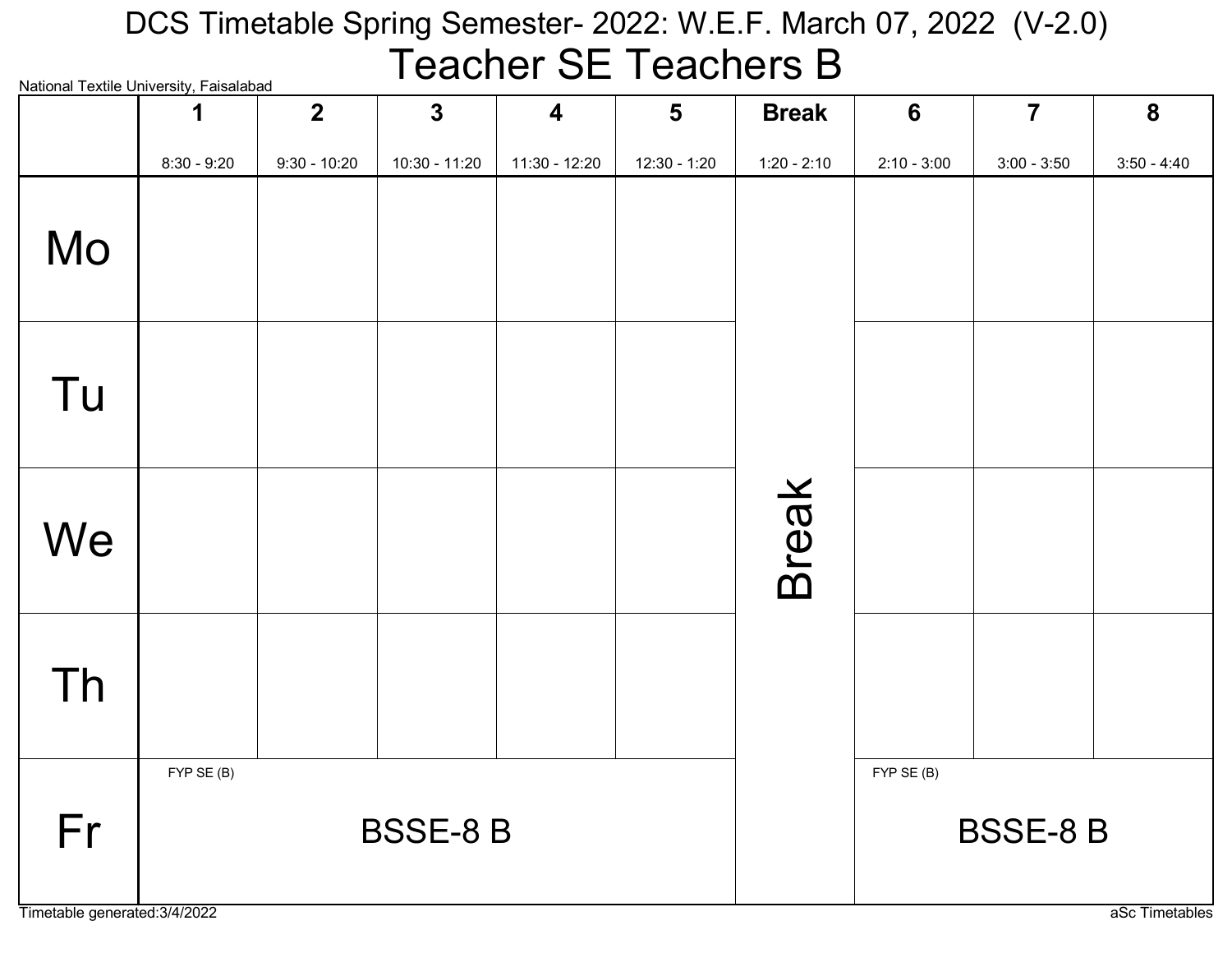# DCS Timetable Spring Semester- 2022: W.E.F. March 07, 2022 (V-2.0) Teacher IT Teachers

| <b>National Textile University, Faisalabad</b> |               | $\overline{2}$ | $\mathbf{3}$  | $\overline{\mathbf{4}}$ | $\overline{\mathbf{5}}$ | <b>Break</b>  | $6\phantom{1}$ | $\overline{7}$ | $\boldsymbol{8}$ |
|------------------------------------------------|---------------|----------------|---------------|-------------------------|-------------------------|---------------|----------------|----------------|------------------|
|                                                | $8:30 - 9:20$ | $9:30 - 10:20$ | 10:30 - 11:20 | 11:30 - 12:20           | 12:30 - 1:20            | $1:20 - 2:10$ | $2:10 - 3:00$  | $3:00 - 3:50$  | $3:50 - 4:40$    |
| Mo                                             |               |                |               |                         |                         |               |                |                |                  |
| Tu                                             |               |                |               |                         |                         |               |                |                |                  |
| We                                             |               |                |               |                         |                         | <b>Break</b>  |                |                |                  |
| Th                                             |               |                |               |                         |                         |               |                |                |                  |
| Fr                                             | FYP IT        |                | <b>BSIT-8</b> |                         |                         |               | FYP IT         | <b>BSIT-8</b>  |                  |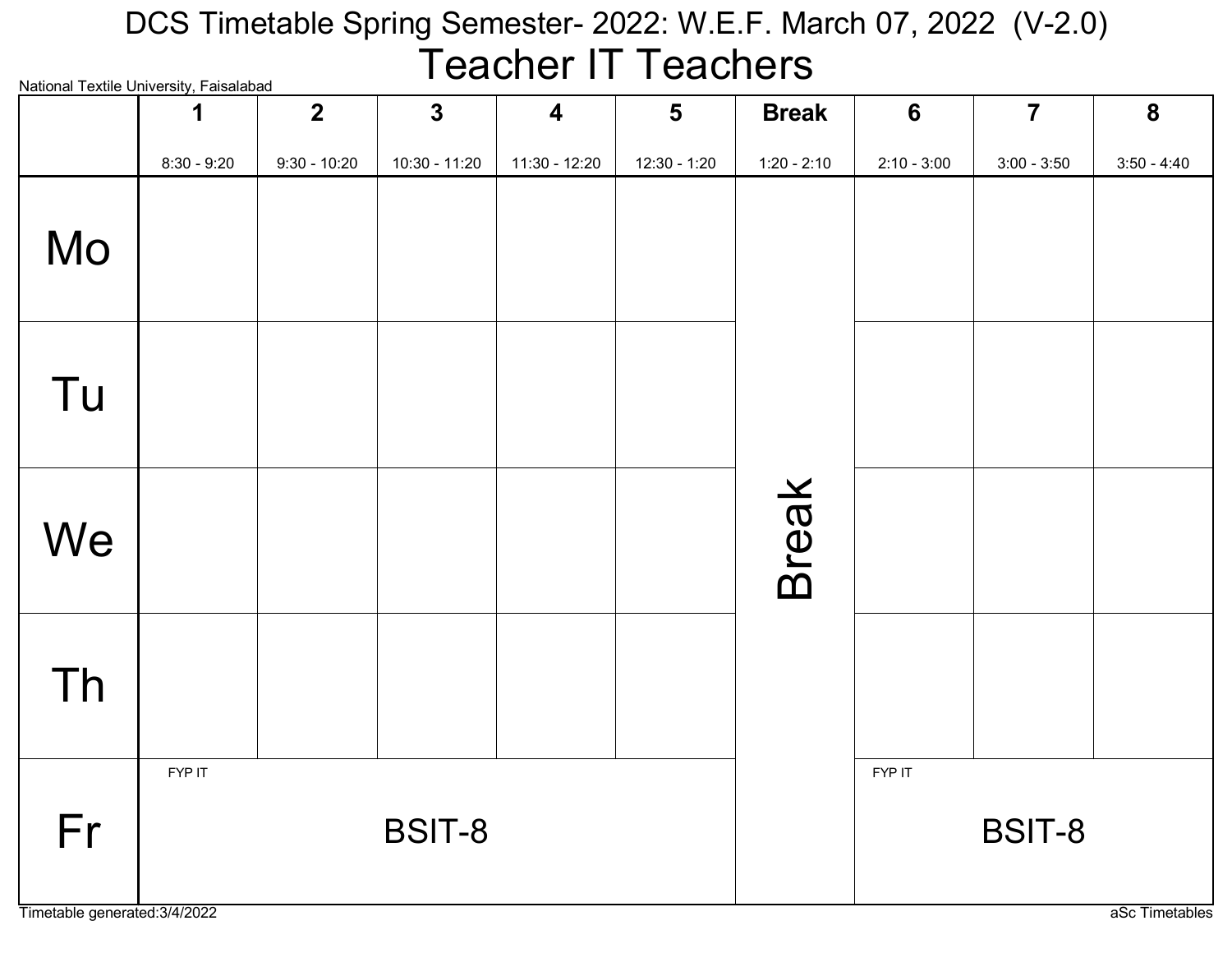# $\sum_{\mathsf{National Textile University, Faisalabad}}$  <code>Textile University, Faisalabad</code>  $\operatorname{\mathsf{Class}}$ DCS Timetable Spring Semester- 2022: W.E.F. March 07, 2022 (V-2.0)

| National Textile Offiversity, Faisalabau | $\mathbf 1$   | $\overline{2}$                     | $\mathbf{3}$                       | $\overline{\mathbf{4}}$            | $5\phantom{1}$ | <b>Break</b>  | $6\phantom{1}$ | $\overline{7}$ | 8             |
|------------------------------------------|---------------|------------------------------------|------------------------------------|------------------------------------|----------------|---------------|----------------|----------------|---------------|
|                                          | $8:30 - 9:20$ | $9:30 - 10:20$                     | 10:30 - 11:20                      | 11:30 - 12:20                      | $12:30 - 1:20$ | $1:20 - 2:10$ | $2:10 - 3:00$  | $3:00 - 3:50$  | $3:50 - 4:40$ |
| Mo                                       |               |                                    |                                    |                                    |                |               |                |                |               |
| Tu                                       |               |                                    |                                    |                                    |                |               |                |                |               |
| We                                       |               |                                    |                                    |                                    |                | <b>Break</b>  |                |                |               |
| Th                                       |               | MA-1008<br>CS A<br><b>BSCS-2 A</b> | MA-1008<br>CS A<br><b>BSCS-2 A</b> |                                    |                |               |                |                |               |
| Fr                                       |               |                                    |                                    | MA-1008<br>CS A<br><b>BSCS-2 A</b> |                |               |                |                |               |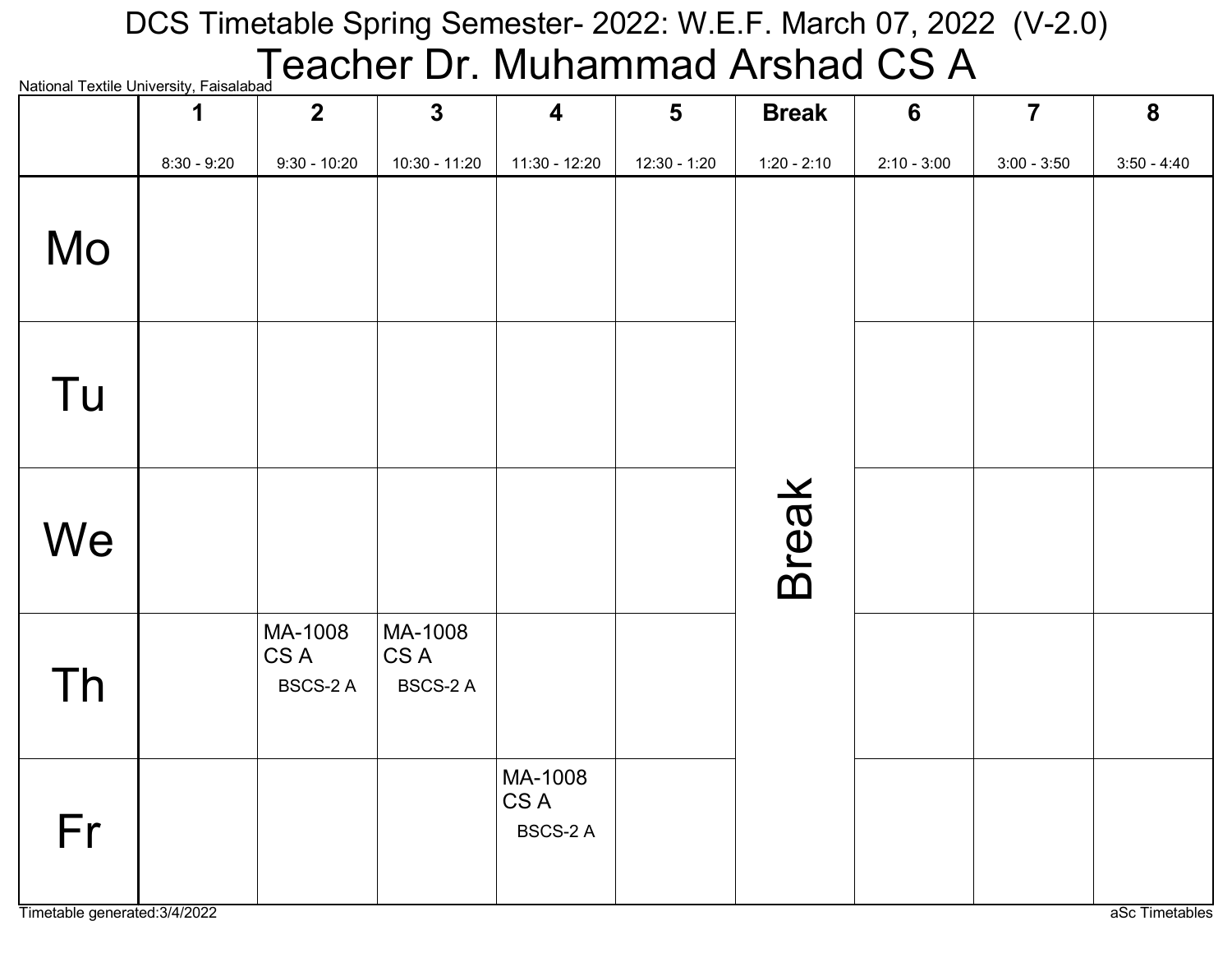# $\sum_{\mathsf{National Textile University, Faisalabad}}$  <code>Textile University, Faisalabad</code>  $\mathsf{CSB}$ DCS Timetable Spring Semester- 2022: W.E.F. March 07, 2022 (V-2.0)

| <b>National TCALIC Onliversity, I disdidudd</b> | 1             | 2 <sup>2</sup>                               | $\mathbf{3}$                                  | $\overline{\mathbf{4}}$                      | $5\phantom{1}$ | <b>Break</b>  | 6             | $\overline{7}$ | 8             |
|-------------------------------------------------|---------------|----------------------------------------------|-----------------------------------------------|----------------------------------------------|----------------|---------------|---------------|----------------|---------------|
|                                                 | $8:30 - 9:20$ | $9:30 - 10:20$                               | 10:30 - 11:20                                 | 11:30 - 12:20                                | $12:30 - 1:20$ | $1:20 - 2:10$ | $2:10 - 3:00$ | $3:00 - 3:50$  | $3:50 - 4:40$ |
| Mo                                              |               |                                              |                                               |                                              |                |               |               |                |               |
| Tu                                              |               |                                              |                                               |                                              |                |               |               |                |               |
| We                                              |               |                                              |                                               |                                              |                | <b>Break</b>  |               |                |               |
| Th                                              |               | MA-1008<br>CS <sub>B</sub><br><b>BSCS-2B</b> | MA-1008<br>CS <sub>B</sub><br><b>BSCS-2 B</b> |                                              |                |               |               |                |               |
| Fr                                              |               |                                              |                                               | MA-1008<br>CS <sub>B</sub><br><b>BSCS-2B</b> |                |               |               |                |               |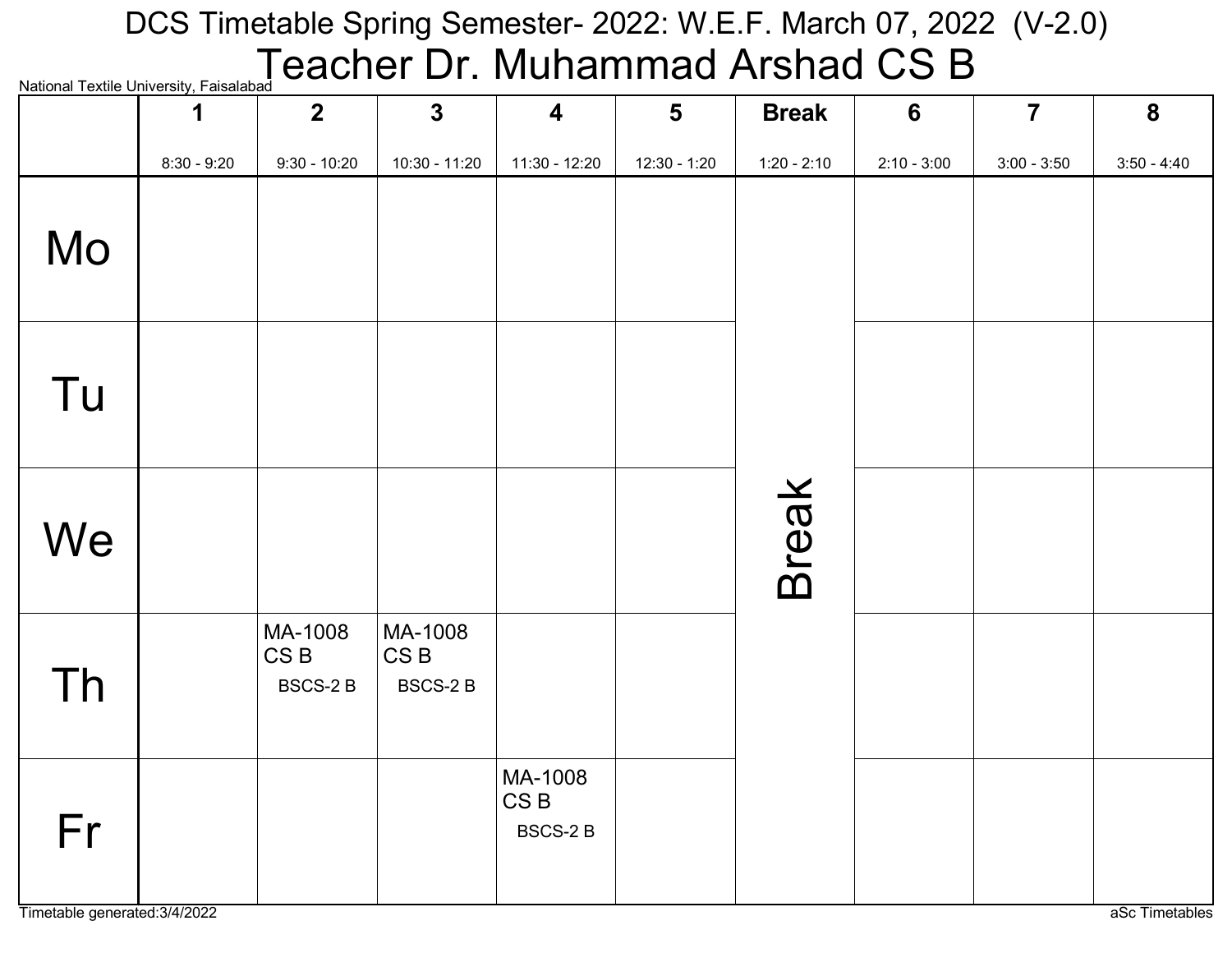### National Textile University, Fa DCS Timetable Spring Semester- 2022: W.E.F. March 07, 2022 (V-2.0) Teacher Dr. Muhammad Arshad SE A

| <b>INQUUTIQI TEALIIC UTIIVEISILY, I QISQIQDQU</b> | 1             | 2 <sup>1</sup>              | $\mathbf{3}$                       | $\overline{\mathbf{4}}$            | $5\phantom{1}$ | <b>Break</b>  | 6             | $\overline{7}$ | 8             |
|---------------------------------------------------|---------------|-----------------------------|------------------------------------|------------------------------------|----------------|---------------|---------------|----------------|---------------|
|                                                   | $8:30 - 9:20$ | $9:30 - 10:20$              | 10:30 - 11:20                      | $11:30 - 12:20$                    | 12:30 - 1:20   | $1:20 - 2:10$ | $2:10 - 3:00$ | $3:00 - 3:50$  | $3:50 - 4:40$ |
| Mo                                                |               |                             |                                    |                                    |                |               |               |                |               |
| Tu                                                |               |                             |                                    |                                    |                |               |               |                |               |
| We                                                |               |                             |                                    |                                    |                | <b>Break</b>  |               |                |               |
| Th                                                |               | MA-1008<br>SE A<br>BSSE-2 A | MA-1008<br>SE A<br><b>BSSE-2 A</b> |                                    |                |               |               |                |               |
| Fr                                                |               |                             |                                    | MA-1008<br>SE A<br><b>BSSE-2 A</b> |                |               |               |                |               |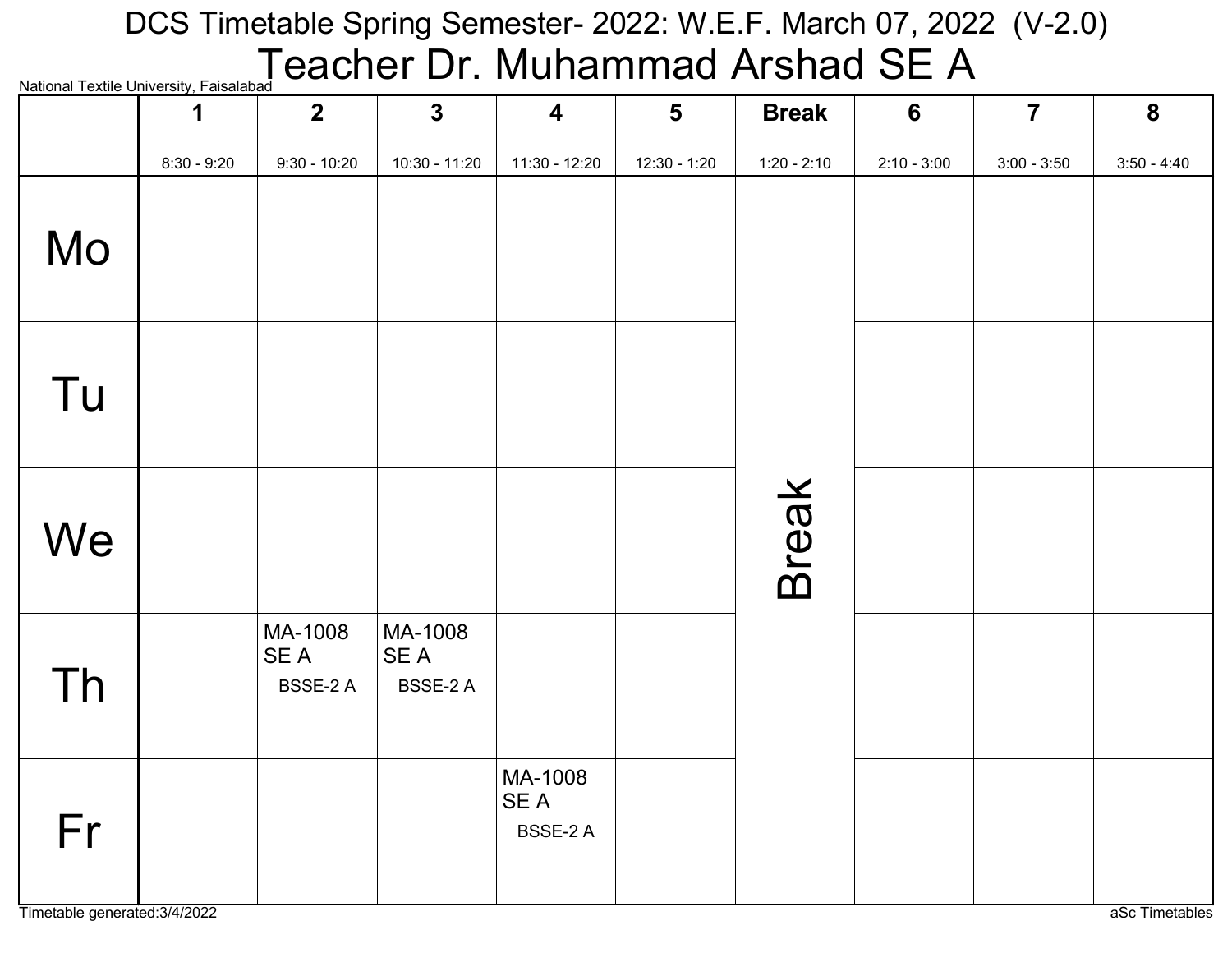# National Textile University, Faisalabad **Cacher Dr. Muhammad Arshad SE B** DCS Timetable Spring Semester- 2022: W.E.F. March 07, 2022 (V-2.0)

| National Textile Offiversity, Faisalabau | 1             | $\overline{2}$                         | $\mathbf{3}$                          | $\overline{\mathbf{4}}$                      | $5\phantom{1}$ | <b>Break</b>  | $6\phantom{1}$ | $\overline{7}$ | 8             |
|------------------------------------------|---------------|----------------------------------------|---------------------------------------|----------------------------------------------|----------------|---------------|----------------|----------------|---------------|
|                                          | $8:30 - 9:20$ | $9:30 - 10:20$                         | 10:30 - 11:20                         | 11:30 - 12:20                                | $12:30 - 1:20$ | $1:20 - 2:10$ | $2:10 - 3:00$  | $3:00 - 3:50$  | $3:50 - 4:40$ |
| Mo                                       |               |                                        |                                       |                                              |                |               |                |                |               |
| Tu                                       |               |                                        |                                       |                                              |                |               |                |                |               |
| We                                       |               |                                        |                                       |                                              |                | <b>Break</b>  |                |                |               |
| Th                                       |               | MA-1008<br>SE <sub>B</sub><br>BSSE-2 B | MA-1008<br>SE <sub>B</sub><br>BSSE-2B |                                              |                |               |                |                |               |
| Fr                                       |               |                                        |                                       | MA-1008<br>SE <sub>B</sub><br><b>BSSE-2B</b> |                |               |                |                |               |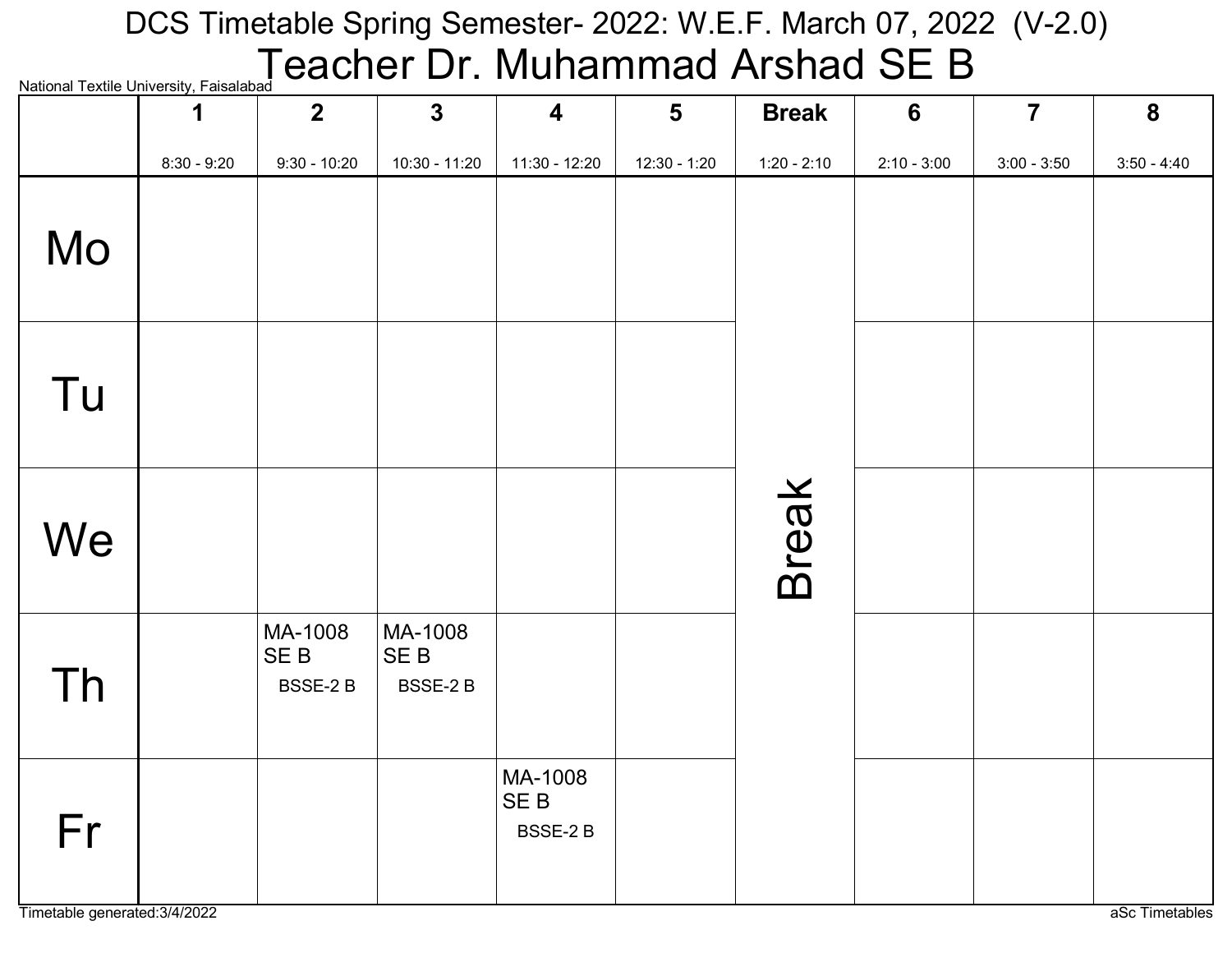# National Textile University, Faisalabad DCS Timetable Spring Semester- 2022: W.E.F. March 07, 2022 (V-2.0) Teacher Ms. Saba Parveen

|    | radional Textile Onliversity, I alsalabad<br>1 | $\overline{2}$ | $\mathbf{3}$  | $\overline{\mathbf{4}}$ | $5\phantom{1}$ | <b>Break</b>  | $6\phantom{1}6$ | $\overline{7}$      | 8             |
|----|------------------------------------------------|----------------|---------------|-------------------------|----------------|---------------|-----------------|---------------------|---------------|
|    | $8:30 - 9:20$                                  | $9:30 - 10:20$ | 10:30 - 11:20 | 11:30 - 12:20           | 12:30 - 1:20   | $1:20 - 2:10$ | $2:10 - 3:00$   | $3:00 - 3:50$       | $3:50 - 4:40$ |
|    |                                                |                |               |                         |                |               |                 | STAT-2003 STAT-2003 |               |
| Mo |                                                |                |               |                         |                |               | <b>BSCS-2 A</b> | <b>BSCS-2 B</b>     |               |
|    |                                                |                |               |                         |                |               | $R-6$           | $R-7$               |               |
|    |                                                |                |               |                         |                |               |                 |                     |               |
| Tu |                                                |                |               |                         |                |               |                 |                     |               |
|    |                                                |                |               |                         |                |               |                 |                     |               |
|    |                                                |                |               |                         |                |               |                 |                     |               |
|    |                                                |                |               |                         |                | <b>Break</b>  |                 |                     |               |
| We |                                                |                |               |                         |                |               |                 |                     |               |
|    |                                                |                |               |                         |                |               |                 |                     |               |
|    |                                                |                |               |                         |                |               |                 | STAT-2003 STAT-2003 |               |
| Th |                                                |                |               |                         |                |               | <b>BSCS-2B</b>  | <b>BSCS-2 A</b>     |               |
|    |                                                |                |               |                         |                |               |                 |                     |               |
|    |                                                |                |               |                         |                |               | $R-7$           | $R-6$               |               |
|    |                                                |                |               |                         |                |               |                 | STAT-2003 STAT-2003 |               |
| Fr |                                                |                |               |                         |                |               | <b>BSCS-2 A</b> | <b>BSCS-2B</b>      |               |
|    |                                                |                |               |                         |                |               | $R-6$           | $R-7$               |               |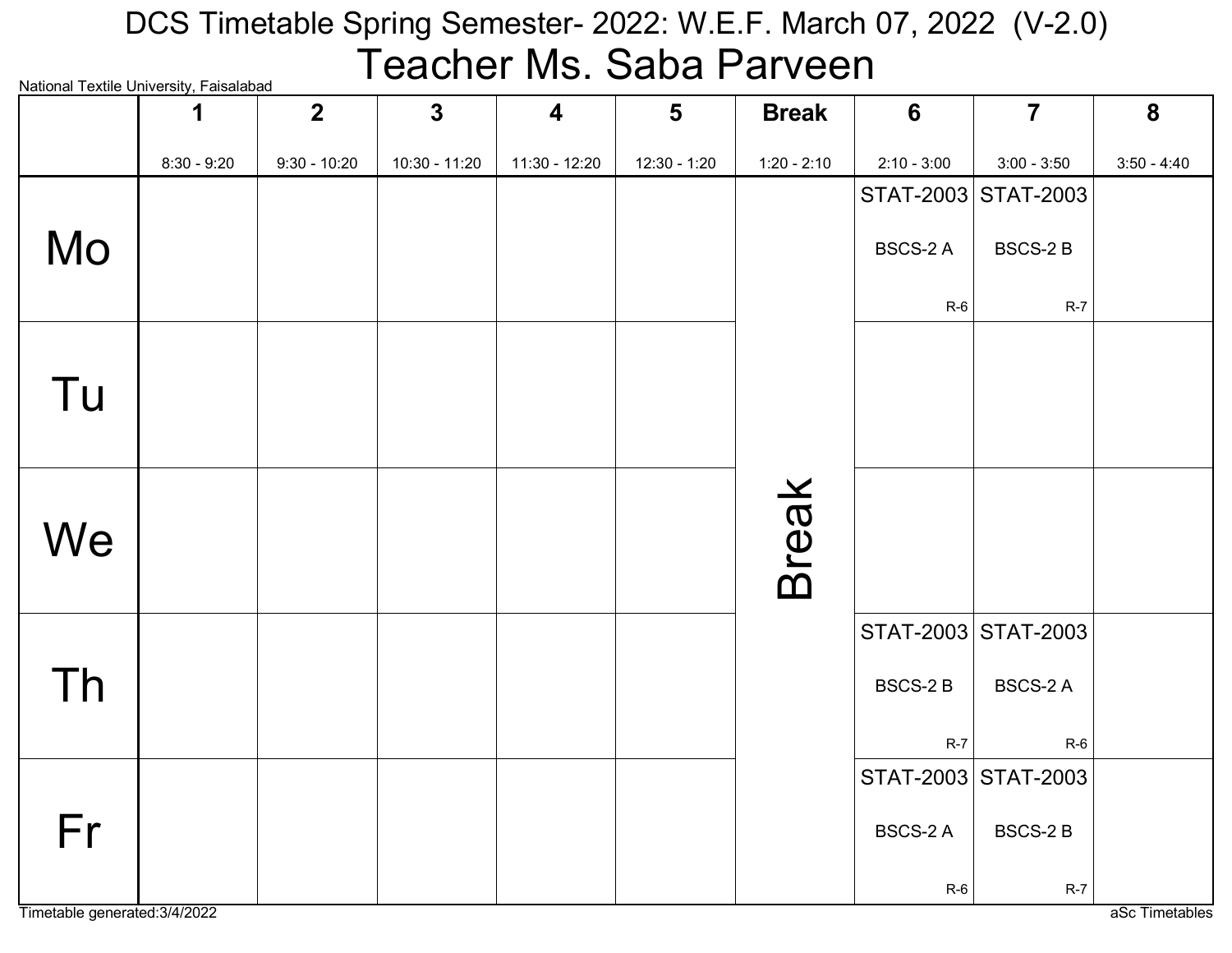#### National Textile University, Faisalabad DCS Timetable Spring Semester- 2022: W.E.F. March 07, 2022 (V-2.0) Teacher Dr. Isma Hamid

| INQUUIQI TEXUIE UHIVEISILY, I QISQIQDQU | 1             | $\overline{2}$ | $\mathbf{3}$    | $\overline{\mathbf{4}}$ | $5\phantom{1}$  | <b>Break</b>  | $6\phantom{1}$  | $\overline{7}$ | $\boldsymbol{8}$ |
|-----------------------------------------|---------------|----------------|-----------------|-------------------------|-----------------|---------------|-----------------|----------------|------------------|
|                                         | $8:30 - 9:20$ | $9:30 - 10:20$ | 10:30 - 11:20   | 11:30 - 12:20           | $12:30 - 1:20$  | $1:20 - 2:10$ | $2:10 - 3:00$   | $3:00 - 3:50$  | $3:50 - 4:40$    |
|                                         |               |                |                 |                         |                 |               | <b>ITC-2073</b> |                |                  |
| Mo                                      |               |                |                 |                         |                 |               | BSIT-4          |                |                  |
|                                         |               |                |                 |                         |                 |               | IT-Lab 5        |                |                  |
|                                         |               |                | <b>ITC-2073</b> |                         |                 |               |                 |                |                  |
| Tu                                      |               |                | BSIT-4          |                         |                 |               |                 |                |                  |
|                                         |               |                | IT-Lab 5        |                         |                 |               |                 |                |                  |
|                                         |               |                |                 |                         |                 |               |                 |                |                  |
| We                                      |               |                |                 |                         |                 |               |                 |                |                  |
|                                         |               |                |                 |                         |                 | <b>Break</b>  |                 |                |                  |
|                                         |               |                |                 |                         | <b>ITC-2073</b> |               |                 | QT-1002        |                  |
| Th                                      |               |                |                 |                         | BSIT-4          |               |                 | BSIT-4         |                  |
|                                         |               |                |                 |                         | IT-Lab 4        |               |                 | $R-10$         |                  |
|                                         |               |                |                 |                         |                 |               |                 |                |                  |
| Fr                                      |               |                |                 |                         |                 |               |                 |                |                  |
|                                         |               |                |                 |                         |                 |               |                 |                |                  |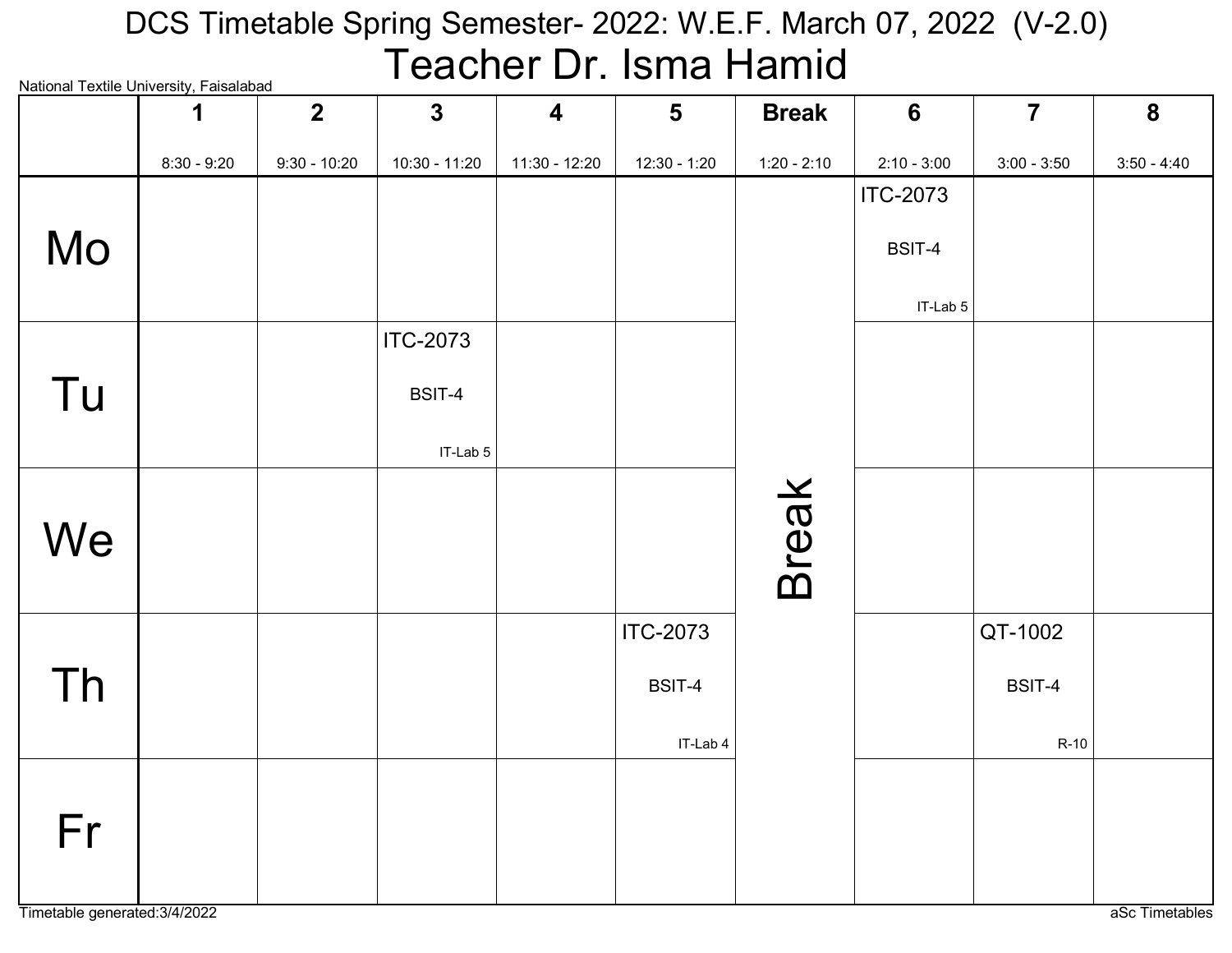### National Textile University, Faisalabad DCS Timetable Spring Semester- 2022: W.E.F. March 07, 2022 (V-2.0) Teacher Dr. Salman Cheema

| National Textile University, Falsalabad | 1             | $2\overline{ }$ | $\mathbf{3}$  | $\overline{\mathbf{4}}$ | $5\phantom{1}$ | <b>Break</b>  | $6\phantom{1}6$ | $\overline{\mathbf{7}}$ | $\boldsymbol{8}$             |
|-----------------------------------------|---------------|-----------------|---------------|-------------------------|----------------|---------------|-----------------|-------------------------|------------------------------|
|                                         | $8:30 - 9:20$ | $9:30 - 10:20$  | 10:30 - 11:20 | $11:30 - 12:20$         | $12:30 - 1:20$ | $1:20 - 2:10$ | $2:10 - 3:00$   | $3:00 - 3:50$           | $3:50 - 4:40$                |
| Mo                                      |               |                 |               |                         |                |               |                 |                         |                              |
| Tu                                      |               |                 |               |                         |                |               |                 |                         |                              |
| We                                      |               |                 |               |                         |                | <b>Break</b>  |                 |                         | QT-1002<br>BSSE-2 B<br>$R-6$ |
| <b>Th</b>                               |               |                 |               |                         |                |               |                 |                         |                              |
| Fr                                      |               |                 |               |                         |                |               |                 |                         |                              |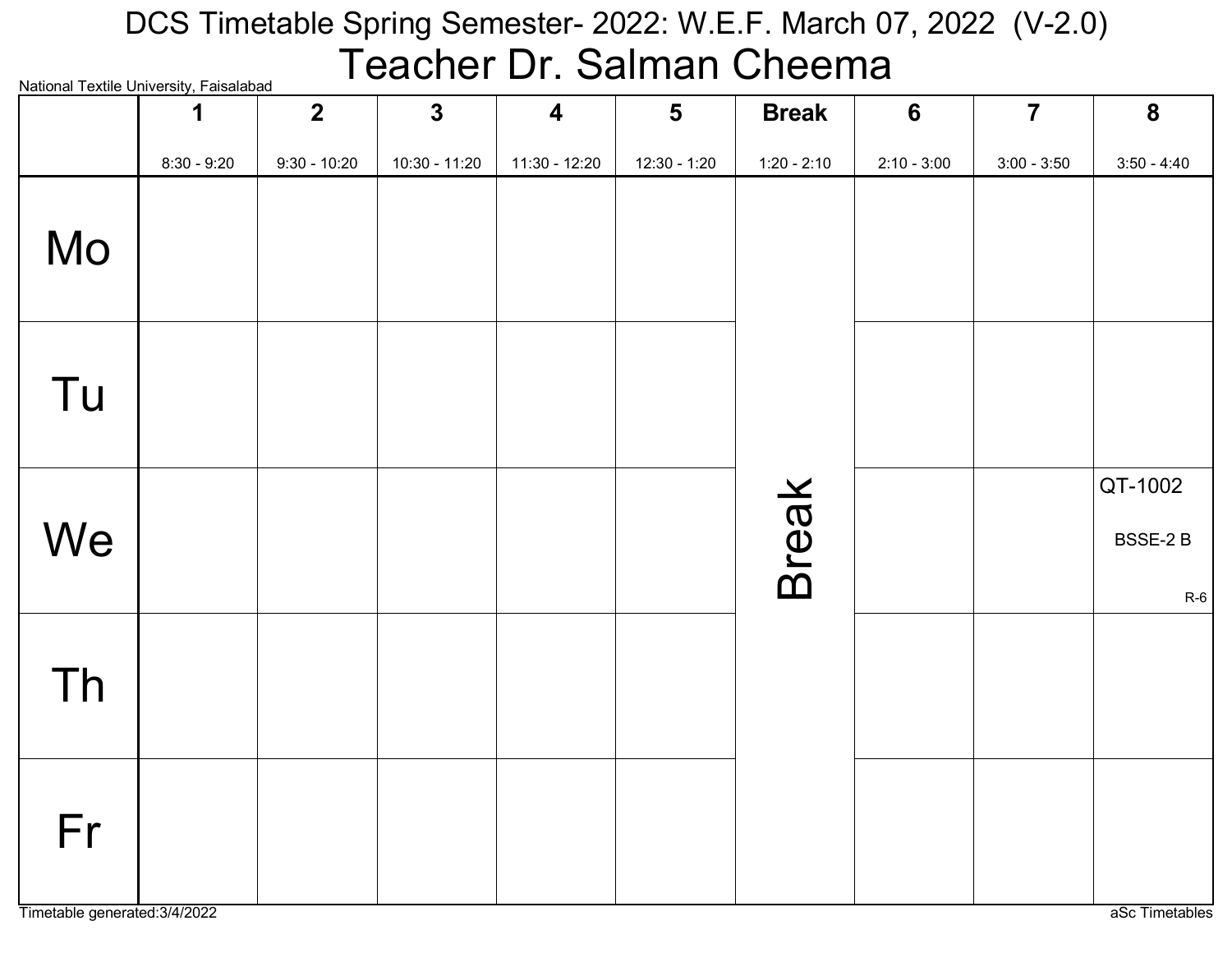#### National Textile University, Faisalabad DCS Timetable Spring Semester- 2022: W.E.F. March 07, 2022 (V-2.0) Teacher Dr. Yasir Nadeem

|                                     | <b>National Textile Offiversity, Laisalabau</b><br>1 | $\overline{2}$ | $\mathbf{3}$  | $\boldsymbol{4}$ | $5\phantom{1}$ | <b>Break</b>  | $6\phantom{1}6$ | $\overline{7}$ | 8              |
|-------------------------------------|------------------------------------------------------|----------------|---------------|------------------|----------------|---------------|-----------------|----------------|----------------|
|                                     | $8:30 - 9:20$                                        | $9:30 - 10:20$ | 10:30 - 11:20 | $11:30 - 12:20$  | $12:30 - 1:20$ | $1:20 - 2:10$ | $2:10 - 3:00$   | $3:00 - 3:50$  | $3:50 - 4:40$  |
| Mo                                  |                                                      |                |               |                  |                |               |                 |                |                |
| Tu                                  |                                                      |                |               |                  |                |               |                 |                |                |
| We                                  |                                                      |                |               |                  |                | <b>Break</b>  |                 |                |                |
| Th                                  |                                                      |                |               |                  |                |               |                 |                |                |
| Fr<br>Timetable generated: 3/4/2022 |                                                      |                |               |                  |                |               |                 |                | aSc Timetables |